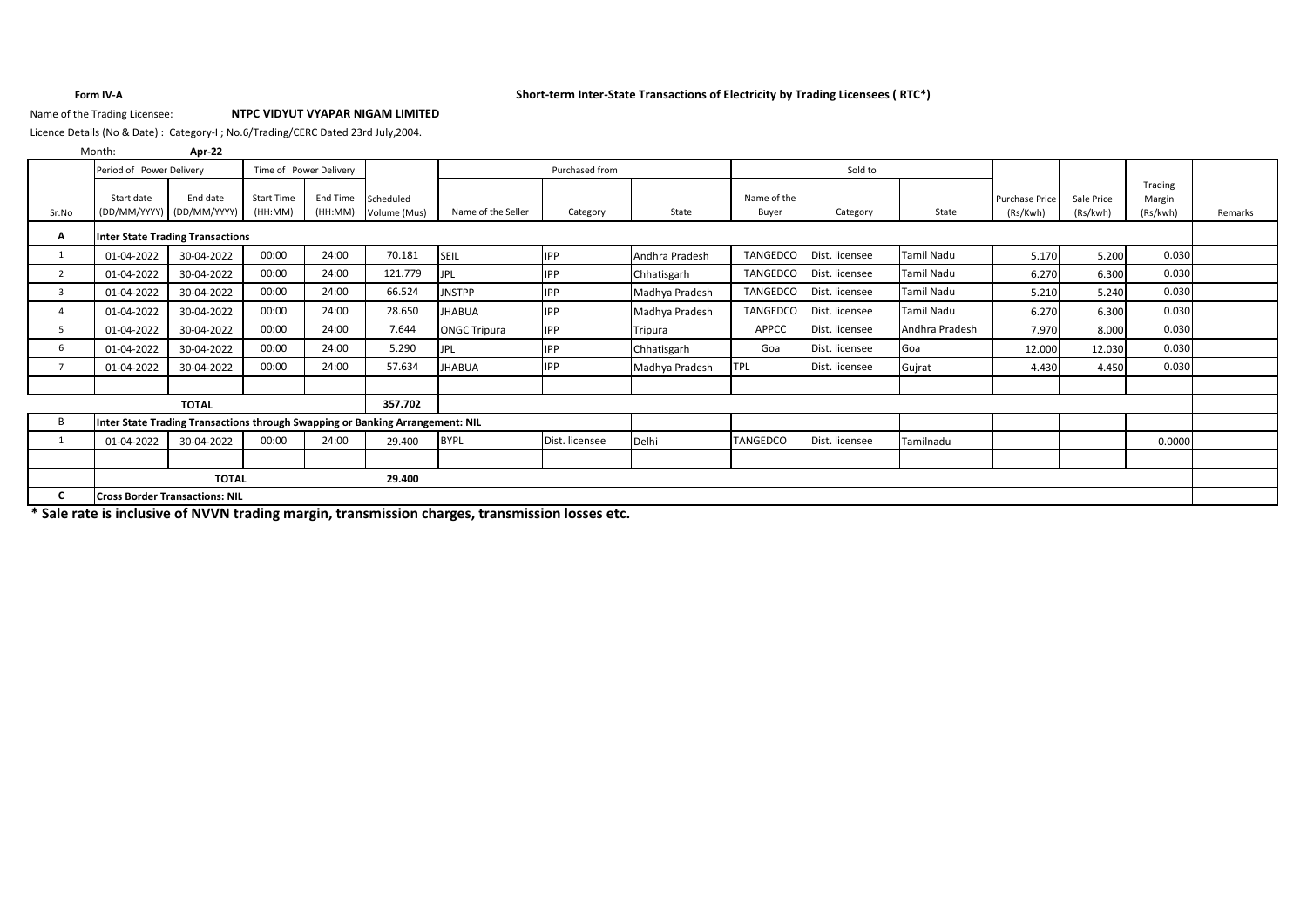# **Form IV-B Short-term Inter-State Transactions of Electricity by Trading Licensees ( Peak\*)**

# Name of the Trading Licensee: **NTPC VIDYUT VYAPAR NIGAM LIMITED**

Licence Details (No & Date) : Category-I ; No.6/Trading/CERC Dated 23rd July,2004.

|              | Month:                           | <b>Apr-22</b>                                                                 |                              |                            |           |                                    |                |       |                      |          |       |                       |            |                    |         |
|--------------|----------------------------------|-------------------------------------------------------------------------------|------------------------------|----------------------------|-----------|------------------------------------|----------------|-------|----------------------|----------|-------|-----------------------|------------|--------------------|---------|
|              |                                  | Period of Power Delivery                                                      | Time of Power Delivery       |                            | Scheduled |                                    | Purchased from |       |                      | Sold to  |       | <b>Purchase Price</b> | Sale Price | Trading            |         |
| Sr.No        | Start date<br>(DD/MM/YYYY        | End date<br>(DD/MM/YYYY)                                                      | <b>Start Time</b><br>(HH:MM) | <b>End Time</b><br>(HH:MM) |           | Volume (Mus) Name of the<br>Seller | Category       | State | Name of the<br>Buyer | Category | State | (Rs/Kwh)              | (Rs/kwh)   | Margin<br>(Rs/kwh) | Remarks |
| $\mathbf{r}$ |                                  | <b>Inter State Trading Transactions: NIL</b>                                  |                              |                            |           |                                    |                |       |                      |          |       |                       |            |                    |         |
|              |                                  | Inter State Trading Transactions through Swapping or Banking Arrangement: NIL |                              |                            |           |                                    |                |       |                      |          |       |                       |            |                    |         |
|              | <b>Cross Border Transactions</b> |                                                                               |                              | <b>NIL</b>                 |           |                                    |                |       |                      |          |       |                       |            |                    |         |

\* Peak = Peak Period (Evening Peak from 17:00hrs to 23:00hrs). Peak period may be revised by the commission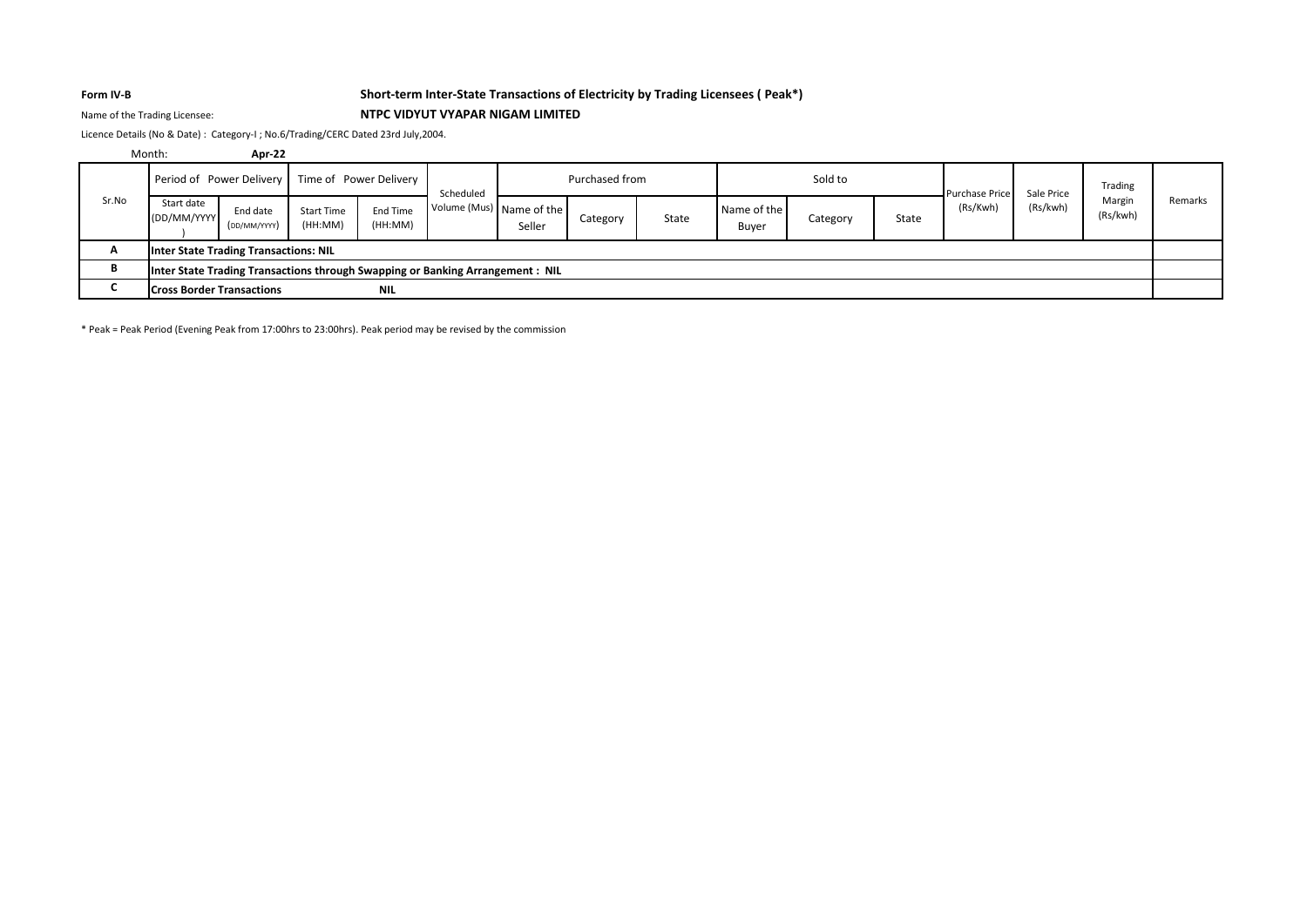# **Form IV-C Short-term Inter-State Transactions of Electricity by Trading Licensees ( Other than Peak & RTC)**

### Name of the Trading Licensee: **NTPC VIDYUT VYAPAR NIGAM LIMITED**

Licence Details (No & Date) : Category-I ; No.6/Trading/CERC Dated 23rd July,2004.

| Month: | Apr-22                                             |                                  |                   |                                                                            |            |                       |             |           |                        |          |                       |            |          |                    |                        |
|--------|----------------------------------------------------|----------------------------------|-------------------|----------------------------------------------------------------------------|------------|-----------------------|-------------|-----------|------------------------|----------|-----------------------|------------|----------|--------------------|------------------------|
|        | Period of Power Delivery<br>Time of Power Delivery |                                  |                   | Scheduled Volume                                                           |            | Purchased from        |             |           | Sold to                |          | <b>Purchase Price</b> | Sale Price | Trading  |                    |                        |
| Sr.No  | Start date<br>(DD/MM/YYYY)                         | End date<br>(DD/MM/YYYY) (HH:MM) | <b>Start Time</b> | End Time (HH:MM)                                                           | (Mus)      | Name of the<br>Seller | Category    | State     | Name of the Buyer      | Category | State                 | (Rs/Kwh)   | (Rs/kwh) | Margin<br>(Rs/kwh) | Remarks                |
|        | <b>Inter State Trading Transactions:</b>           |                                  |                   |                                                                            |            |                       |             |           |                        |          |                       |            |          |                    |                        |
|        | 01-04-2022                                         | 30-04-2022                       | 08:00             | 18:00                                                                      | 3.863      | <b>RSTPS</b>          | <b>ISGS</b> | Telangana | <b>Arunachal Power</b> | Trader   |                       | 3.880      | 3.920    |                    | 0.040 Trader to Trader |
|        |                                                    |                                  |                   |                                                                            |            |                       |             |           |                        |          |                       |            |          |                    |                        |
|        |                                                    |                                  | Total             |                                                                            | 3.863      |                       |             |           |                        |          |                       |            |          |                    |                        |
|        |                                                    |                                  |                   | Inter State Trading Transactions through Swapping or Banking Arrangement : | <b>NIL</b> |                       |             |           |                        |          |                       |            |          |                    |                        |
|        | <b>Cross Border Transactions</b>                   |                                  |                   | NIL                                                                        |            |                       |             |           |                        |          |                       |            |          |                    |                        |

**\* Sale rate is inclusive of NVVN trading margin, transmission charges, transmission losses etc.**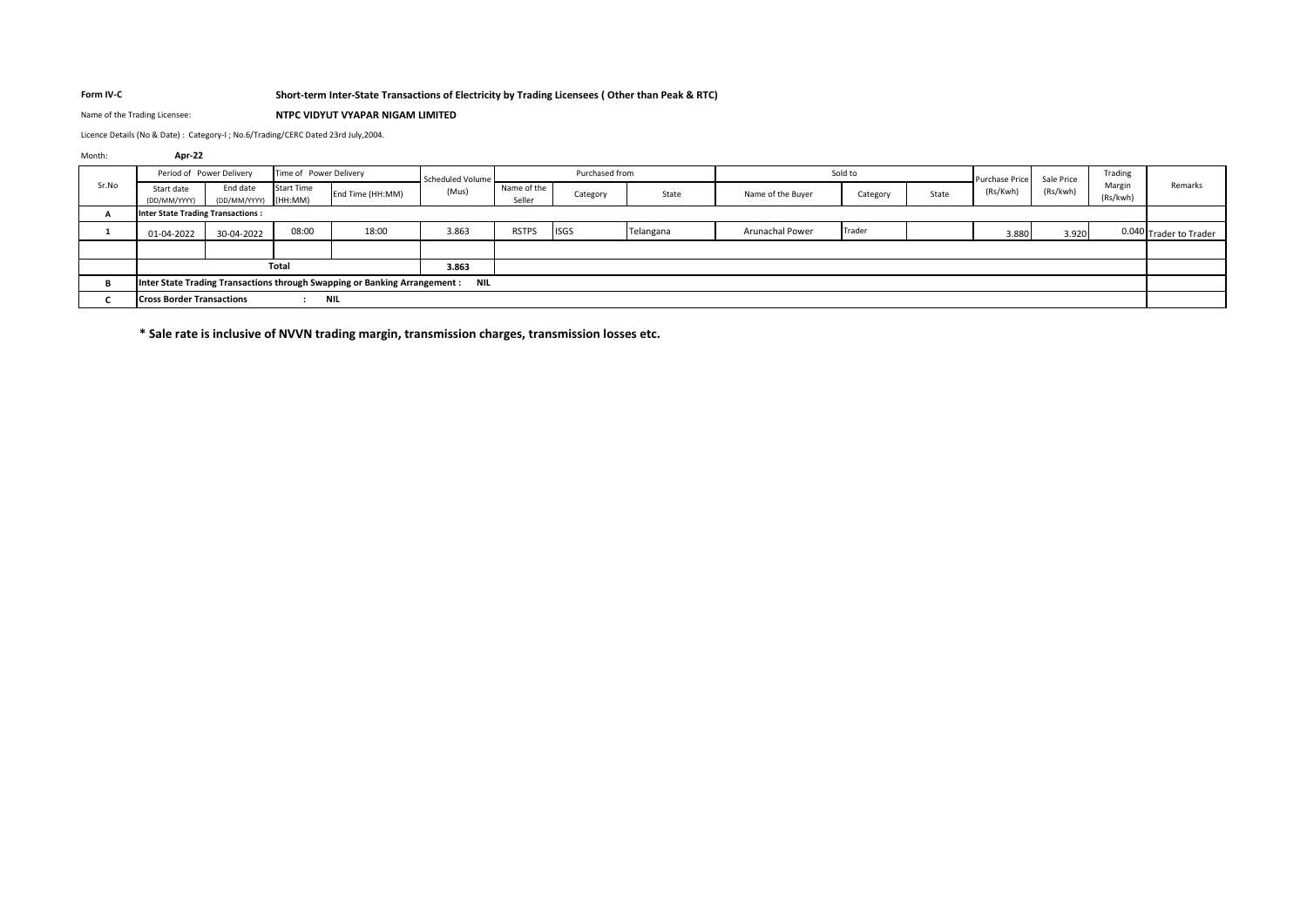# **Long-term Inter-State Transactions of Electricity by Trading Licensees (RTC)**

Name of Trader: NTPC Vidyut Vyapar Nigam Limited (NVVN)

| Month:                       | Mar-2022                                                                 |                            |                         |                                  |                           |                                |                |                                               |                                                      |                                                                                                                                        |                | <b>FORM IV-D</b>                            |                                       |                          |                                 |                   |         |
|------------------------------|--------------------------------------------------------------------------|----------------------------|-------------------------|----------------------------------|---------------------------|--------------------------------|----------------|-----------------------------------------------|------------------------------------------------------|----------------------------------------------------------------------------------------------------------------------------------------|----------------|---------------------------------------------|---------------------------------------|--------------------------|---------------------------------|-------------------|---------|
|                              |                                                                          |                            |                         | <b>Actually Scheduled Volume</b> |                           |                                | Purchased From |                                               |                                                      | Sold To                                                                                                                                |                |                                             | <b>Purchase Price</b>                 |                          | Sale Price                      |                   | Remarks |
| Sr. No.                      | Period of transaction                                                    |                            | NVVN-<br>Solar<br>Power | NVVN-<br>Coal<br>Power           | Total<br>Bundled<br>Power | Name of<br>Seller              | Category       | State                                         | Name of Buyer                                        | Category                                                                                                                               | State          | Wtd. Avg.<br>Rate of<br>NVVN-Solar<br>Power | *Wtd.<br>Avg.Rate<br>of NVVN-<br>Coal | Bundled<br>Power<br>Rate | <b>Bundled</b><br>Power<br>Rate | Trading<br>Margin |         |
|                              | Date From                                                                | Date To                    | MUs                     | <b>MUs</b>                       | MUs                       |                                |                |                                               |                                                      |                                                                                                                                        |                | Rs / kWh                                    | Rs / kWh                              | Rs / kWh                 | Rs / kWh                        | Rs / kWh          |         |
|                              | Inter-State & Intra-State Trading Transactions                           |                            |                         |                                  |                           |                                |                |                                               |                                                      |                                                                                                                                        |                |                                             |                                       |                          |                                 |                   |         |
| 1                            | 01-Mar-22                                                                | 31-Mar-22                  | 18.868                  | 73.030                           | 91.898                    |                                |                |                                               | <b>JVVNL</b>                                         | <b>Distribution licensee</b>                                                                                                           | Rajasthan      |                                             |                                       |                          |                                 |                   |         |
| $\overline{2}$               | 01-Mar-22                                                                | 31-Mar-22                  | 15.269                  | 59.102                           | 74.372                    |                                |                |                                               | JdVVNL                                               | <b>Distribution licensee</b>                                                                                                           | Rajasthan      |                                             | 3.136                                 | 4.709                    | 4.779                           | 0.07              |         |
| 3                            | 01-Mar-22                                                                | 31-Mar-22                  | 12.716                  | 49.219                           | 61.935                    |                                |                | <b>Solar Projects</b>                         | <b>AVVNL</b>                                         | Distribution licensee                                                                                                                  | Rajasthan      |                                             |                                       |                          |                                 |                   |         |
| 4                            | 01-Mar-22                                                                | 31-Mar-22                  | 5.785                   | 21.809                           | 27.593                    |                                |                | located in                                    | <b>PSPCL</b>                                         | Distribution licensee                                                                                                                  | Punjab         |                                             | 3.150                                 | 4.753                    | 4.823                           | 0.07              |         |
| 5                            | 01-Mar-22                                                                | 31-Mar-22                  | 13.195                  | 50.360                           | 63.554                    |                                |                | Rajasthan, Punjab<br>Uttar Pradesh,           | UPPCL                                                | Distribution licensee                                                                                                                  | U P            |                                             | 3.147                                 | 4.736                    | 4.806                           | 0.07              |         |
| $6***$                       | 01-Mar-22                                                                | 31-Mar-22                  | 3.134                   | 0.000                            | 3.134                     |                                |                | Karnataka, Orissa,<br>Andhra Pradesh,         | <b>DVC</b>                                           | Government                                                                                                                             | <b>DVC</b>     |                                             | 0.000                                 | 10.797                   | 10.867                          | 0.07              |         |
| $\overline{7}$               | 01-Mar-22                                                                | 31-Mar-22                  | 3.114                   | 11.308                           | 14.422                    | NVVN-                          |                | Tamil Nadu,<br>Maharashtra                    | <b>GRIDCO</b>                                        | Distribution licensee                                                                                                                  | Orissa         |                                             | 3.494                                 | 5.071                    | 5.141                           | 0.07              |         |
| 8                            | 01-Mar-22                                                                | 31-Mar-22                  | 7.835                   | 28.562                           | 36.397                    | Solar<br>Power                 |                | &                                             | WBSEDCL                                              | Distribution licensee                                                                                                                  | West Bengal    |                                             | 3.315                                 | 4.926                    | 4.996                           | 0.07              |         |
| 9                            | 01-Mar-22                                                                | 31-Mar-22                  | 0.779                   | 2.681                            | 3.459                     | rom Solar<br>Projects          |                | Northern Region<br>FGUTPS-1,2 3&4,            | PDCL                                                 | Distribution licensee                                                                                                                  | Assam          |                                             | 3.696                                 | 5.295                    | 5.365                           | 0.07              |         |
| 10                           | 01-Mar-22                                                                | 31-Mar-22                  | 2.668                   | 11.987                           | 14.655                    | (JNNSM                         |                | NCTPS-2, RhTPS-<br>1,2 &3, SSTPS-1 &          | <b>MSEDCL</b>                                        | <b>Distribution licensee</b>                                                                                                           | Maharashtra    |                                             | 3.659                                 | 4.959                    | 5.029                           | 0.07              |         |
| 11                           | 01-Mar-22                                                                | 31-Mar-22                  | 3.216                   | 14.266                           | 17.482                    | Phase-I)<br>&                  | Generator      | Tanda_2, Western<br>Region = KSTPS-1          | <b>CSPDCL</b>                                        | Distribution licensee                                                                                                                  | Chhatisgarh    |                                             | 3.659                                 | 4.972                    | 5.042                           | 0.07              |         |
| 12                           | 01-Mar-22                                                                | 31-Mar-22                  | 3.627                   | 20.091                           | 23.719                    | <b>NVVN-</b>                   | $\mathbf s$    | &3, MSTPS-1&2,<br>SPTPS-1&2,                  | <b>TSSPDCL</b>                                       | <b>Distribution licensee</b>                                                                                                           | Telangana      | 10.7971                                     |                                       |                          |                                 |                   |         |
| 13                           | 01-Mar-22                                                                | 31-Mar-22                  | 1.514                   | 8.387                            | 9.901                     | Coal<br>Power                  |                | SLTPS-                                        | <b>TSNPDCL</b>                                       | Distribution licensee                                                                                                                  | Telangana      |                                             | 4.567                                 | 5.519                    | 5.589                           | 0.07              |         |
| 14                           | 01-Mar-22                                                                | 31-Mar-22                  | 1.191                   | 5.689                            | 6.880                     | from<br>unallocate             |                | 1, KGNST_1,<br>GSTPS-                         | APEPDCL                                              | Distribution licensee                                                                                                                  | Andhra Pradesh |                                             |                                       |                          |                                 |                   |         |
| 15                           | 01-Mar-22                                                                | 31-Mar-22                  | 1.849                   | 8.828                            | 10.677                    | d quota of                     |                | I,LSTPS_1,VSTPS<br>1,2,3 4 & 5                | APCPDCL                                              | Distribution licensee                                                                                                                  | Andhra Pradesh |                                             | 4.571                                 | 5.649                    | 5.719                           | 0.07              |         |
| 16                           | 01-Mar-22                                                                | 31-Mar-22                  | 2.064                   | 9.857                            | 11.921                    | <b>NTPC</b><br><b>Stations</b> |                | Southern Region<br>RSTPS-1&3,                 | <b>APSPDCL</b>                                       | Distribution licensee                                                                                                                  | Andhra Pradesh |                                             |                                       |                          |                                 |                   |         |
| 17                           | 01-Mar-22                                                                | 31-Mar-22                  | 0.404                   | 3.129                            | 3.532                     |                                |                | TSTPS-2, SMPTS-                               | <b>TANGEDCO</b>                                      | Distribution licensee                                                                                                                  | Tamil Nadu     |                                             | 4.577                                 | 5.288                    | 5.358                           | 0.07              |         |
| 18                           | 01-Mar-22                                                                | 31-Mar-22                  | 4.998                   | 20.271                           | 25.269                    |                                |                | 2,KUDGI-1,<br><b>Eastern Region</b>           | <b>BESCOM</b>                                        | Distribution licensee                                                                                                                  | Karnataka      |                                             |                                       |                          |                                 |                   |         |
| 19                           | 01-Mar-22                                                                | 31-Mar-22                  | 1.593                   | 6.460                            | 8.053                     |                                |                | $=$ FSTPS-1&3,<br><b>KhTPS-1&amp;2, TSTPS</b> | <b>GESCOM</b>                                        | Distribution licensee                                                                                                                  | Karnataka      |                                             |                                       |                          |                                 |                   |         |
| 20                           | 01-Mar-22                                                                | 31-Mar-22                  | 2.045                   | 8.293                            | 10.338                    |                                |                | -1                                            | <b>HESCOM</b>                                        | Distribution licensee                                                                                                                  | Karnataka      |                                             | 4.565                                 | 5.798                    | 5.868                           | 0.07              |         |
| 21                           | 01-Mar-22                                                                | 31-Mar-22                  | 0.848                   | 3.438                            | 4.286                     |                                |                |                                               | <b>MESCOM</b>                                        | Distribution licensee                                                                                                                  | Karnataka      |                                             |                                       |                          |                                 |                   |         |
| 22                           | 01-Mar-22                                                                | 31-Mar-22                  | 1.233                   | 4.999                            | 6.232                     |                                |                |                                               | CESC                                                 | Distribution licensee                                                                                                                  | Karnataka      |                                             |                                       |                          |                                 |                   |         |
|                              | <b>Total</b>                                                             |                            | 107.944                 | 421.765                          | 529.708                   |                                |                |                                               |                                                      |                                                                                                                                        |                |                                             |                                       |                          |                                 |                   |         |
|                              |                                                                          |                            |                         |                                  |                           |                                |                |                                               |                                                      | Wtd. Average Rate for Power from NTPC Stations as per CERC tariff based on scheduled energy by Discoms, ** Coal Power diverted by MoP. |                |                                             |                                       |                          |                                 |                   |         |
| Month:                       | Period of Power Delivery                                                 | Apr-22                     | Fime of Power Delivery  |                                  |                           |                                | Purchased from |                                               |                                                      | Sold to                                                                                                                                |                |                                             |                                       |                          |                                 |                   |         |
| Sr.No                        | Start date (DD/MM/YYYY)                                                  | <b>End date</b>            | Start Time              | End Time                         | Scheduled<br>Volume (Mus) | Name of the                    | Category       | State                                         | Name of the Buyer                                    | Category                                                                                                                               | State          | Sale Price<br>(Rs/kwh)                      |                                       |                          |                                 |                   |         |
| 1                            | 01-04-2022                                                               | (DD/MM/YYYY)<br>30-04-2022 | H:MM<br>08:00           | HH:MM)<br>18:00                  |                           | Seller<br>1.193 JCFPL          | IPP            | Gujarat                                       | Govt. of GOA                                         | Government                                                                                                                             | GOA            |                                             | 5.500 Solar Power                     |                          |                                 |                   |         |
|                              |                                                                          | <b>TOTAL</b>               |                         |                                  | 1.193                     |                                |                |                                               |                                                      |                                                                                                                                        |                |                                             |                                       |                          |                                 |                   |         |
| B                            | Inter State Trading Transactions through Swapping or Banking Arrangement |                            |                         |                                  |                           |                                |                | <b>NIL</b>                                    |                                                      |                                                                                                                                        |                |                                             |                                       |                          |                                 |                   |         |
| $\mathbf{c}$                 | <b>Cross Border Transactions</b>                                         |                            |                         |                                  |                           |                                |                |                                               |                                                      |                                                                                                                                        |                |                                             |                                       |                          |                                 |                   |         |
| <sup>1</sup>                 | 01-04-2022                                                               | 30-04-2022                 | 00:00                   | 24:00                            |                           | 157.223 NTPC Stations          | Generator      | ISGS                                          | NVVN A/c BPDB                                        | Nodal agency                                                                                                                           | for Bangladesh | 3.4894#                                     |                                       |                          |                                 |                   |         |
| $\overline{2}$               | 01-04-2022                                                               | 30-04-2022                 | 00:00                   | 24:00                            | 101.392 TSECL             |                                | Generator      | Tripura                                       | NVVN A/c BPDB                                        | Nodal agency                                                                                                                           | for Bangladesh | 6.4362                                      |                                       |                          |                                 |                   |         |
| $\overline{\mathbf{3}}$      | 01-04-2022                                                               | 30-04-2022                 | 00:00                   | 24:00                            | 213.930 DVC               |                                | Generator      | West Bengal                                   | NVVN A/c BPDB                                        | Nodal agency                                                                                                                           | for Bangladesh | 4.6564*                                     |                                       |                          |                                 |                   |         |
| $\overline{4}$               | 01-04-2022                                                               | 30-04-2022                 | 00:00                   | 24:00                            |                           | 0.815 NEEPCO                   | Generator      | Meghalaya                                     | NVVN A/c BPDB                                        | Nodal agency                                                                                                                           | for NEA        | 4.0900                                      |                                       |                          |                                 |                   |         |
| 473.360                      |                                                                          |                            |                         |                                  |                           |                                |                |                                               |                                                      |                                                                                                                                        |                |                                             |                                       |                          |                                 |                   |         |
| <b>TOTAL</b><br>* 1\$=₹ 76.0 |                                                                          |                            |                         |                                  |                           |                                |                |                                               | # As per CERC notified tariff of respective stations |                                                                                                                                        |                |                                             |                                       |                          |                                 |                   |         |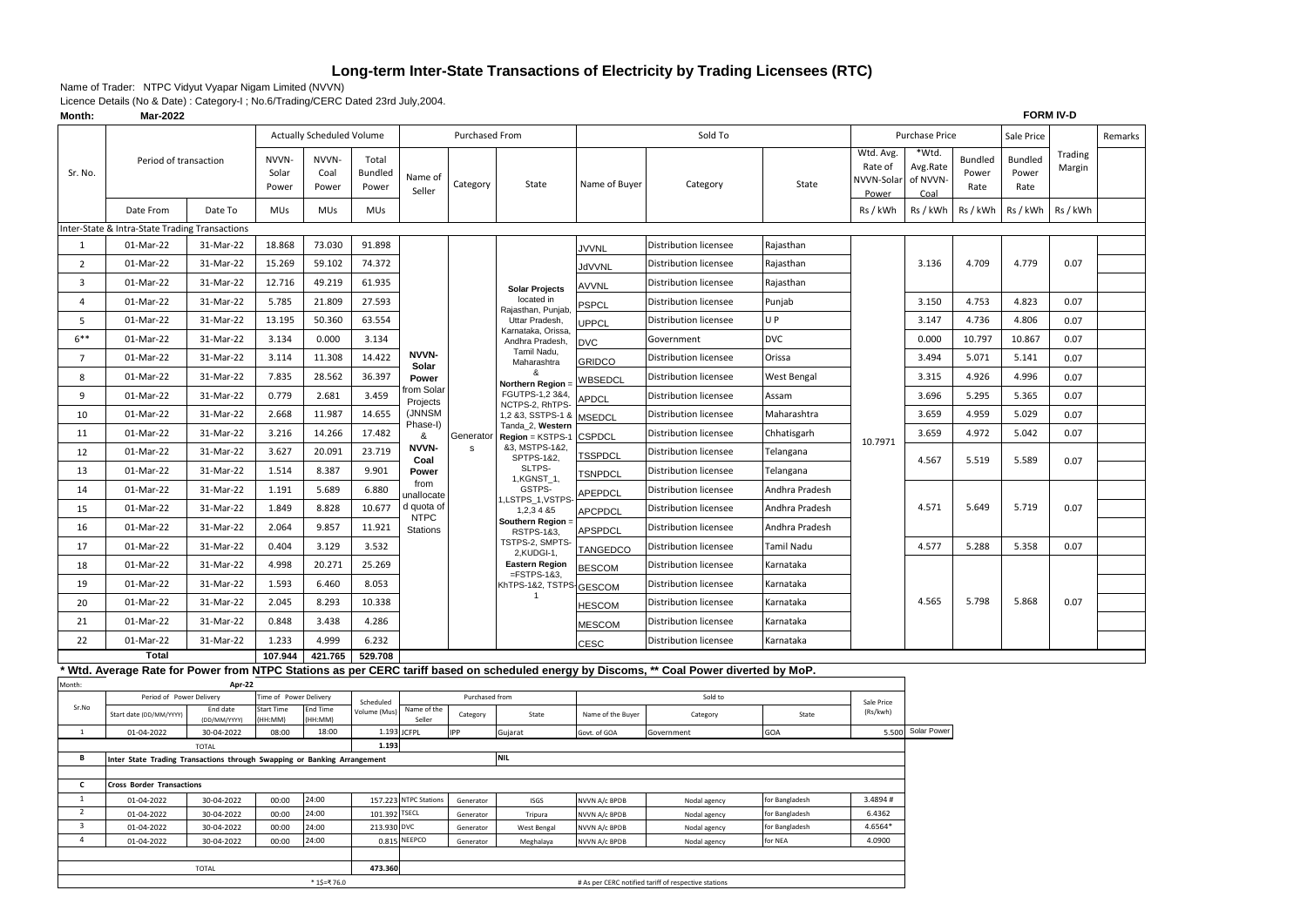# Form IV-E Intra-State Transactions of Electricity by Trading Licensees

Name of the Trading Licensee: NTPC VIDYUT VYAPAR NIGAM LIMITED

| Month:         | Mar-22                               |                    |
|----------------|--------------------------------------|--------------------|
| Sr. No.        | <b>Total Transacted Volume (Mus)</b> | <b>State</b>       |
| 1              |                                      |                    |
|                | 0.000                                |                    |
|                | <b>Long Term Transactions</b>        |                    |
| 1              | 10.849                               | Andaman & Nicobar  |
| $\mathfrak{p}$ | 4.482                                | Central Railway    |
| 3              | 0.645                                | <b>FLEXTRONICS</b> |
|                |                                      |                    |
| Total          | 15.976                               |                    |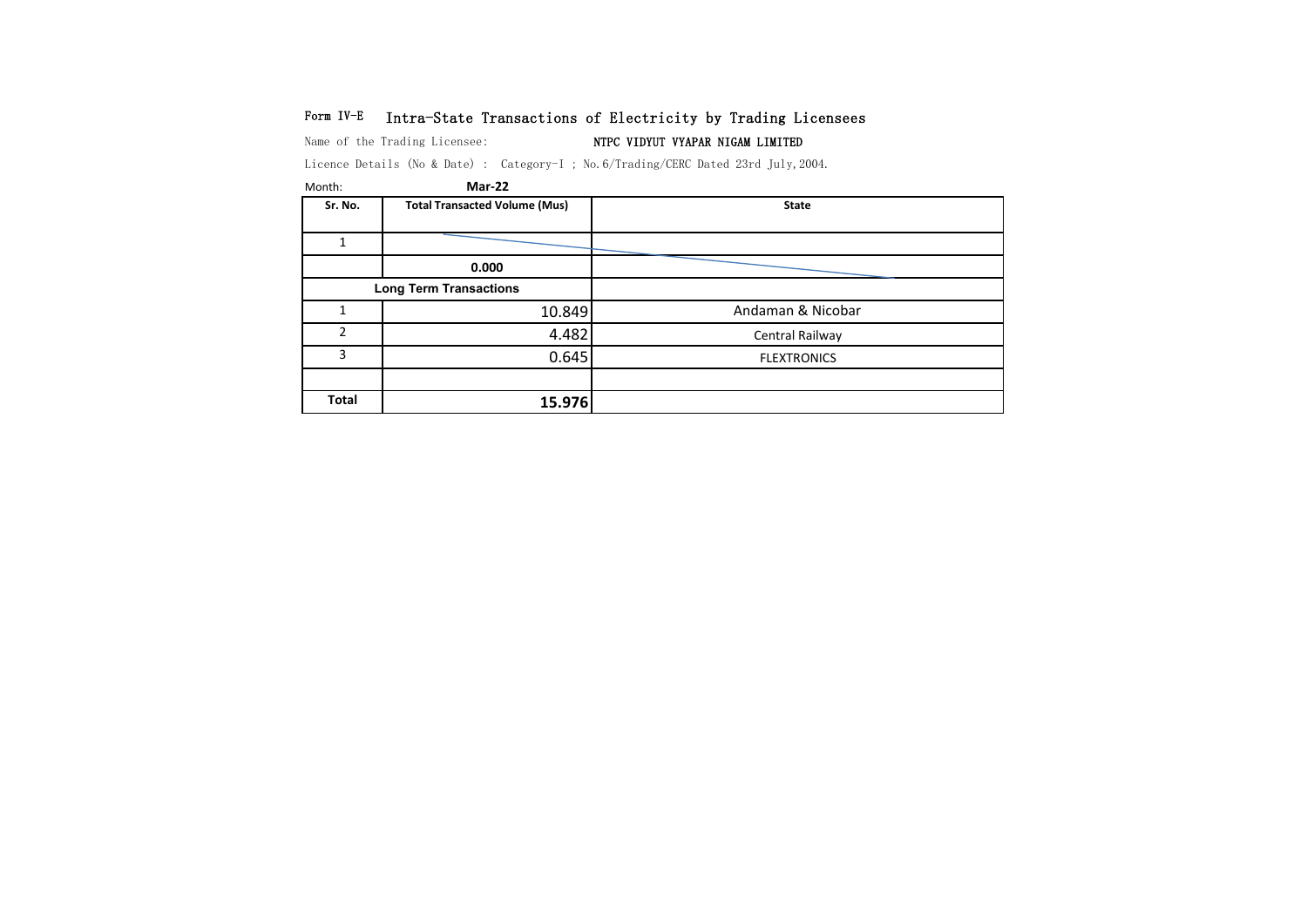# Form IV-F Day Ahead Power Exchange Transactions of Electricity by Trading Licensees

Name of the Trading Licensee: NTPC VIDYUT VYAPAR NIGAM LIMITED

| Month:         | Apr-22                   |                        |                        |                               |                             | Form IV-F    |                   |
|----------------|--------------------------|------------------------|------------------------|-------------------------------|-----------------------------|--------------|-------------------|
| SI No          | Date of Delivery         | <b>Total Scheduled</b> | Name of Seller / Name  | <b>Purchase from</b>          | Sold to                     |              | Margin<br>charged |
|                |                          | Volume (MUs)           | of PX                  | State                         | Name of Buyer / Name of PX  | State        | (₹/kwh)           |
| 1              | 01-04-2022               |                        | 0.1473 BGTPP           | Assam                         | <b>IEX</b>                  |              | 0.04              |
| $\overline{2}$ | 01-04-2022               |                        | 0.0165 FSTPS-I & II    | West Bengal                   | <b>IEX</b>                  |              | 0.04              |
| 3              | 01-04-2022               | 0.321285 IEX           |                        |                               | Govt. of Goa                | Goa          | 0.015             |
| 4              | 01-04-2022               |                        | 0.0995 Govt. of Goa    | Goa                           | <b>IEX</b>                  |              | 0.01              |
| 5              | 01-04-2022               | 0.28638 IEX            |                        |                               | Goa-SR                      | Goa          | 0.015             |
| 6              | 01-04-2022               |                        | 1.37825 KAMENG HEP     | ARUNACHAL PRADI IEX           |                             |              | 0.0099            |
| 7              | 01-04-2022               |                        | 0.0105 KhSTPS-I        | <b>Bihar</b>                  | IEX                         |              | 0.04              |
| 8<br>9         | 01-04-2022               | 1.474025 IEX           |                        |                               | NEPAL ELECTRICITY AUTHORITY | <b>NEPAL</b> | 0.0275            |
| 10             | 01-04-2022<br>01-04-2022 | 0.1872 SIL             | 8.165 RKMPPL           | Chhatisgarh<br>Andhra Pradesh | IEX<br>IEX                  |              | 0.005<br>0.01     |
| 11             | 01-04-2022               | 0.20875 TSECL          |                        | Tripura                       | <b>IEX</b>                  |              | 0.0073            |
| 12             | 02-04-2022               | 0.16045 BGTPP          |                        | Assam                         | IEX                         |              | 0.04              |
| 13             | 02-04-2022               |                        | 0.0315 FSTPS-I & II    | West Bengal                   | IEX                         |              | 0.04              |
| 14             | 02-04-2022               | 0.6536275 IEX          |                        |                               | Govt. of Goa                | Goa          | 0.015             |
| 15             | 02-04-2022               |                        | 0.1045 Govt. of Goa    | Goa                           | IEX                         |              | 0.01              |
| 16             | 02-04-2022               | 0.6971775 IEX          |                        |                               | Goa-SR                      | Goa          | 0.015             |
| 17             | 02-04-2022               |                        | 1.510125 KAMENG HEP    | ARUNACHAL PRADIIEX            |                             |              | 0.0099            |
| 18             | 02-04-2022               |                        | 0.02945 KhSTPS-I       | Bihar                         | IEX                         |              | 0.04              |
| 19             | 02-04-2022               | 3.1875 IEX             |                        |                               | NEPAL ELECTRICITY AUTHORITY | <b>NEPAL</b> | 0.0275            |
| 20             | 02-04-2022               | 3.1665925 IEX          |                        |                               | <b>PSPCL</b>                | Punjab       | 0.000763          |
| 21             | 02-04-2022               | 7.192055 RKMPPL        |                        | Chhatisgarh                   | IEX                         |              | 0.005             |
| 22             | 02-04-2022               | 0.186 SIL              |                        | Andhra Pradesh                | IEX                         |              | 0.01              |
| 23             | 02-04-2022               | 0.22875 TSECL          |                        | Tripura                       | IEX                         |              | 0.0073            |
| 24             | 02-04-2022               | 0.02475 TSTPS-I        |                        | Odisha                        | <b>IEX</b>                  |              | 0.04              |
| 25             | 03-04-2022               | 0.159275 BGTPP         |                        | Assam                         | IEX                         |              | 0.04              |
| 26             | 03-04-2022               |                        | 0.0315 FSTPS-I & II    | West Bengal                   | IEX                         |              | 0.04              |
| 27             | 03-04-2022               |                        | 0.932 Govt. of Goa     | Goa                           | <b>IEX</b>                  |              | 0.01              |
| 28             | 03-04-2022               | 0.134 IEX              |                        |                               | Govt. of Goa                | Goa          | 0.015             |
| 29             | 03-04-2022               | 0.54 IEX               |                        |                               | Goa-SR                      | Goa          | 0.015             |
| 30             | 03-04-2022               |                        | 1.3427 KAMENG HEP      | <b>ARUNACHAL PRADI IEX</b>    |                             |              | 0.0099            |
| 31             | 03-04-2022               |                        | 0.0285 KhSTPS-I        | <b>Bihar</b>                  | IEX                         |              | 0.04              |
| 32             | 03-04-2022               | 5.03545 IEX            |                        |                               | NEPAL ELECTRICITY AUTHORITY | <b>NEPAL</b> | 0.0275            |
| 33             | 03-04-2022               |                        | $4.1$ IIEX             |                               | <b>PSPCL</b>                | Punjab       | 0.000763          |
| 34             | 03-04-2022               | 1.303265 RKMPPL        |                        | Chhatisgarh                   | IEX                         |              | 0.005             |
| 35             | 03-04-2022               | 0.1872 SIL             |                        | Andhra Pradesh                | IEX                         |              | 0.01              |
| 36             | 03-04-2022               |                        | 0.175 TSECL            | Tripura                       | IEX                         |              | 0.0073            |
| 37             | 03-04-2022               | 0.03025 TSTPS-I        |                        | Odisha                        | <b>IEX</b>                  |              | 0.04              |
| 38             | 04-04-2022               | 0.255625 BGTPP         |                        | Assam                         | IEX                         |              | 0.04              |
| 39             | 04-04-2022               |                        | 0.0375 FSTPS-I & II    | <b>West Bengal</b>            | IEX                         |              | 0.04              |
| 40             | 04-04-2022               |                        | 0.44275 Govt. of Goa   | Goa                           | IEX                         |              | 0.01              |
| 41             | 04-04-2022               | 0.4025 IEX             |                        |                               | Govt. of Goa                | Goa          | 0.015             |
| 42             | 04-04-2022               | 0.38125 IEX            |                        |                               | Goa-SR                      | Goa          | 0.015             |
| 43             | 04-04-2022               |                        | 1.3427 KAMENG HEP      | ARUNACHAL PRADILIEX           |                             |              | 0.0099            |
| 44             | 04-04-2022               | 0.033725 KhSTPS-I      |                        | Bihar                         | IEX                         |              | 0.04              |
| 45             | 04-04-2022               | 2.5159175 IEX          |                        |                               | NEPAL ELECTRICITY AUTHORITY | <b>NEPAL</b> | 0.0275            |
| 46             | 04-04-2022               | 0.25 IEX               |                        |                               | <b>PSPCL</b>                | Punjab       | 0.000763          |
| 47             | 04-04-2022               |                        | 2.40514 RKMPPL         | Chhatisgarh                   | IEX                         |              | 0.005             |
| 48             | 04-04-2022               | 0.1872 SIL             |                        | Andhra Pradesh                | IEX                         |              | 0.01              |
| 49             | 04-04-2022               | 0.12 IEX               |                        |                               | <b>TSECL</b>                | Tripura      | 0.0095            |
| 50             | 04-04-2022               | 0.1025 TSECL           |                        | <b>Tripura</b>                | IEX                         |              | 0.0073            |
| 51             | 04-04-2022               | 0.01575 TSTPS-I        |                        | Odisha                        | IEX                         |              | 0.04              |
| 52             | 05-04-2022               | 0.185475 BGTPP         |                        | Assam                         | IEX                         |              | 0.04              |
| 53             | 05-04-2022               |                        | 0.029925 FSTPS-I & II  | West Bengal                   | IEX                         |              | 0.04              |
| 54             | 05-04-2022               | 0.668 IEX              |                        |                               | Govt. of Goa                | Goa          | 0.015             |
| 55             | 05-04-2022               |                        | 0.1484975 Govt. of Goa | Goa                           | IEX                         |              | 0.01              |
| 56             | 05-04-2022               | 0.9765 IEX             |                        |                               | Goa-SR                      | Goa          | 0.015             |
| 57             | 05-04-2022               |                        | 1.317475 KAMENG HEP    | ARUNACHAL PRADI IEX           |                             |              | 0.0099            |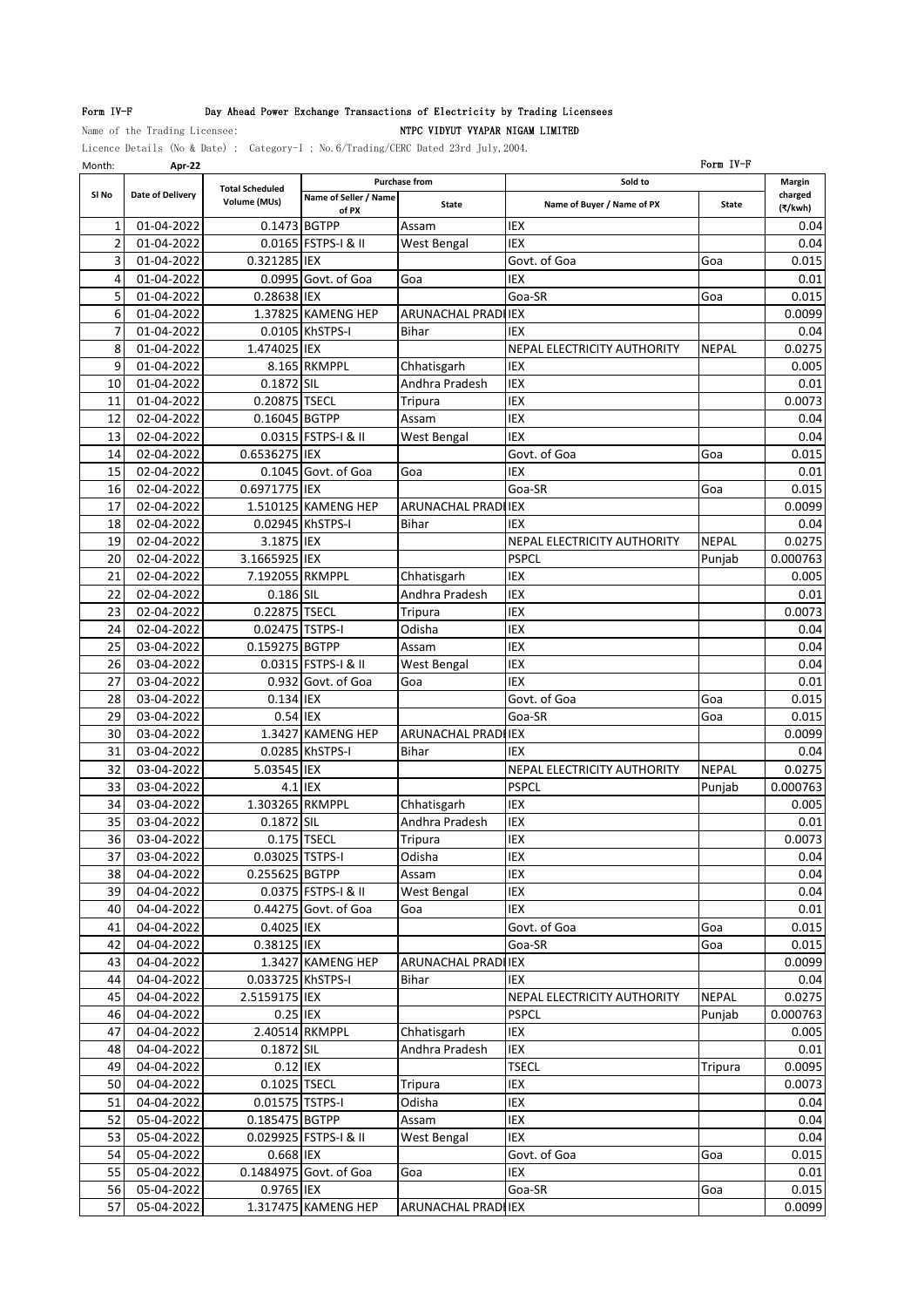| 58  | 05-04-2022               |                  | 0.02135 KhSTPS-I       | <b>Bihar</b>       | <b>IEX</b>                  |              | 0.04     |
|-----|--------------------------|------------------|------------------------|--------------------|-----------------------------|--------------|----------|
| 59  | 05-04-2022               | 5.553975 IEX     |                        |                    | NEPAL ELECTRICITY AUTHORITY | <b>NEPAL</b> | 0.0275   |
| 60  | 05-04-2022               | 2.178125 IEX     |                        |                    | <b>PSPCL</b>                | Punjab       | 0.000763 |
| 61  | 05-04-2022               |                  | 0.12903 RKMPPL         | Chhatisgarh        | <b>IEX</b>                  |              | 0.005    |
| 62  | 05-04-2022               | 0.1872 SIL       |                        | Andhra Pradesh     | <b>IEX</b>                  |              | 0.01     |
| 63  | 05-04-2022               | 0.1025 IEX       |                        |                    | <b>TSECL</b>                | Tripura      | 0.0095   |
| 64  | 05-04-2022               | 0.1025 TSECL     |                        | <b>Tripura</b>     | IEX                         |              | 0.0073   |
| 65  | 05-04-2022               | 0.022775 TSTPS-I |                        | Odisha             | <b>IEX</b>                  |              | 0.04     |
| 66  | 06-04-2022               | 0.25375 BGTPP    |                        | Assam              | <b>IEX</b>                  |              | 0.04     |
| 67  | 06-04-2022               |                  | 0.02975 FSTPS-I & II   | <b>West Bengal</b> | <b>IEX</b>                  |              | 0.04     |
| 68  | 06-04-2022               |                  | $0.06825$ Govt. of Goa | Goa                | <b>IEX</b>                  |              | 0.01     |
| 69  | 06-04-2022               | 0.747425 IEX     |                        |                    | Govt. of Goa                | Goa          | 0.015    |
| 70  | 06-04-2022               | 1.1980925 IEX    |                        |                    | Goa-SR                      | Goa          | 0.015    |
| 71  | 06-04-2022               |                  | 0.0196 KhSTPS-I        | <b>Bihar</b>       | <b>IEX</b>                  |              | 0.04     |
| 72  | 06-04-2022               | 4.31834 IEX      |                        |                    | NEPAL ELECTRICITY AUTHORITY | <b>NEPAL</b> | 0.0275   |
| 73  | 06-04-2022               | 0.25 IEX         |                        |                    | <b>PSPCL</b>                | Punjab       | 0.000763 |
| 74  | 06-04-2022               | 2.198785 RKMPPL  |                        |                    | <b>IEX</b>                  |              | 0.005    |
|     |                          |                  |                        | Chhatisgarh        |                             |              |          |
| 75  | 06-04-2022               | 0.1848 SIL       |                        | Andhra Pradesh     | <b>IEX</b>                  |              | 0.01     |
| 76  | 06-04-2022               | 0.1025 IEX       |                        |                    | <b>TSECL</b>                | Tripura      | 0.0095   |
| 77  | 06-04-2022               | 0.1275 TSECL     |                        | <b>Tripura</b>     | <b>IEX</b>                  |              | 0.0073   |
| 78  | 07-04-2022               | 0.27845 BGTPP    |                        | Assam              | <b>IEX</b>                  |              | 0.04     |
| 79  | 07-04-2022               |                  | 0.03275 FSTPS-I & II   | West Bengal        | <b>IEX</b>                  |              | 0.04     |
| 80  | 07-04-2022               | 0.3205675 IEX    |                        |                    | Govt. of Goa                | Goa          | 0.015    |
| 81  | 07-04-2022               |                  | 0.09 Govt. of Goa      | Goa                | <b>IEX</b>                  |              | 0.01     |
| 82  | 07-04-2022               | 0.511395 IEX     |                        |                    | Goa-SR                      | Goa          | 0.015    |
| 83  | 07-04-2022               |                  | 0.02205 KhSTPS-I       | Bihar              | <b>IEX</b>                  |              | 0.04     |
| 84  | $\overline{07}$ -04-2022 | 3.920255 IEX     |                        |                    | NEPAL ELECTRICITY AUTHORITY | <b>NEPAL</b> | 0.0275   |
| 85  | 07-04-2022               |                  | 8.3 IEX                |                    | <b>PSPCL</b>                | Punjab       | 0.000763 |
| 86  | 07-04-2022               | 2.5118875 RKMPPL |                        | Chhatisgarh        | <b>IEX</b>                  |              | 0.005    |
| 87  | 07-04-2022               | 0.1848 SIL       |                        | Andhra Pradesh     | <b>IEX</b>                  |              | 0.01     |
| 88  | 07-04-2022               | 0.1025 IEX       |                        |                    | <b>TSECL</b>                | Tripura      | 0.0095   |
| 89  | 08-04-2022               | 0.314425 BGTPP   |                        | Assam              | <b>IEX</b>                  |              | 0.04     |
| 90  | 08-04-2022               |                  | 0.041 FSTPS-I & II     | West Bengal        | <b>IEX</b>                  |              | 0.04     |
| 91  | $08 - 04 - 2022$         | 0.19822 IEX      |                        |                    | Govt. of Goa                | Goa          | 0.015    |
| 92  | 08-04-2022               |                  | 0.1555 Govt. of Goa    | Goa                | <b>IEX</b>                  |              | 0.01     |
| 93  | 08-04-2022               | 0.3613475 IEX    |                        |                    | Goa-SR                      | Goa          | 0.015    |
| 94  | 08-04-2022               |                  | 0.0255 KhSTPS-I        | <b>Bihar</b>       | <b>IEX</b>                  |              | 0.04     |
| 95  | 08-04-2022               | 4.2097325 IEX    |                        |                    | NEPAL ELECTRICITY AUTHORITY | <b>NEPAL</b> | 0.0275   |
| 96  | 08-04-2022               | 4.575 IEX        |                        |                    | <b>PSPCL</b>                | Punjab       | 0.000763 |
| 97  | 08-04-2022               | 2.842995 RKMPPL  |                        | Chhatisgarh        | IEX                         |              | 0.005    |
| 98  | 08-04-2022               | 0.1272 SIL       |                        | Andhra Pradesh     | IEX                         |              | 0.01     |
| 99  | 08-04-2022               | 0.09611 IEX      |                        |                    | <b>TSECL</b>                | Tripura      | 0.0095   |
|     |                          |                  |                        |                    |                             |              |          |
| 100 | 08-04-2022               |                  | 0.0297 TSTPS-I         | Odisha             | IEX                         |              | 0.04     |
| 101 | 09-04-2022               |                  | 0.2659 BGTPP           | Assam              | IEX                         |              | 0.04     |
| 102 | 09-04-2022               |                  | 0.027 FSTPS-I & II     | West Bengal        | IEX                         |              | 0.04     |
| 103 | 09-04-2022               |                  | 0.05525 Govt. of Goa   | Goa                | IEX                         |              | 0.01     |
| 104 | $09 - 04 - 2022$         | 0.190555 IEX     |                        |                    | Govt. of Goa                | Goa          | 0.015    |
| 105 | 09-04-2022               | 0.157245 IEX     |                        |                    | Goa-SR                      | Goa          | 0.015    |
| 106 | 09-04-2022               |                  | 0.021 KhSTPS-I         | Bihar              | IEX                         |              | 0.04     |
| 107 | 09-04-2022               | 3.67329 IEX      |                        |                    | NEPAL ELECTRICITY AUTHORITY | <b>NEPAL</b> | 0.0275   |
| 108 | 09-04-2022               | 4.8007075 IEX    |                        |                    | <b>PSPCL</b>                | Punjab       | 0.000763 |
| 109 | 09-04-2022               | 2.5179075 RKMPPL |                        | Chhatisgarh        | IEX                         |              | 0.005    |
| 110 | 09-04-2022               | 0.1152 SIL       |                        | Andhra Pradesh     | IEX                         |              | 0.01     |
| 111 | 09-04-2022               | 0.109825 IEX     |                        |                    | <b>TSECL</b>                | Tripura      | 0.0095   |
| 112 | 09-04-2022               | 0.02475 TSTPS-I  |                        | Odisha             | IEX                         |              | 0.04     |
| 113 | 10-04-2022               | 0.2236375 BGTPP  |                        | Assam              | IEX                         |              | 0.04     |
| 114 | 10-04-2022               |                  | 0.024225 FSTPS-I & II  | West Bengal        | IEX                         |              | 0.04     |
| 115 | 10-04-2022               |                  | 0.80175 Govt. of Goa   | Goa                | IEX                         |              | 0.01     |
| 116 | 10-04-2022               | 0.0995 IEX       |                        |                    | Govt. of Goa                | Goa          | 0.015    |
| 117 | 10-04-2022               | 0.18625 IEX      |                        |                    | Goa-SR                      | Goa          | 0.015    |
| 118 | 10-04-2022               |                  | 0.0238 KhSTPS-I        | <b>Bihar</b>       | IEX                         |              | 0.04     |
| 119 | 10-04-2022               | 5.0853125 IEX    |                        |                    | NEPAL ELECTRICITY AUTHORITY | <b>NEPAL</b> | 0.0275   |
| 120 | 10-04-2022               | 3.5104025 IEX    |                        |                    | <b>PSPCL</b>                | Punjab       | 0.000763 |
| 121 | 10-04-2022               | 6.848275 RKMPPL  |                        | Chhatisgarh        | IEX                         |              | 0.005    |
|     |                          |                  |                        |                    |                             |              |          |
| 122 | 10-04-2022               | 0.0984 SIL       |                        | Andhra Pradesh     | IEX                         |              | 0.01     |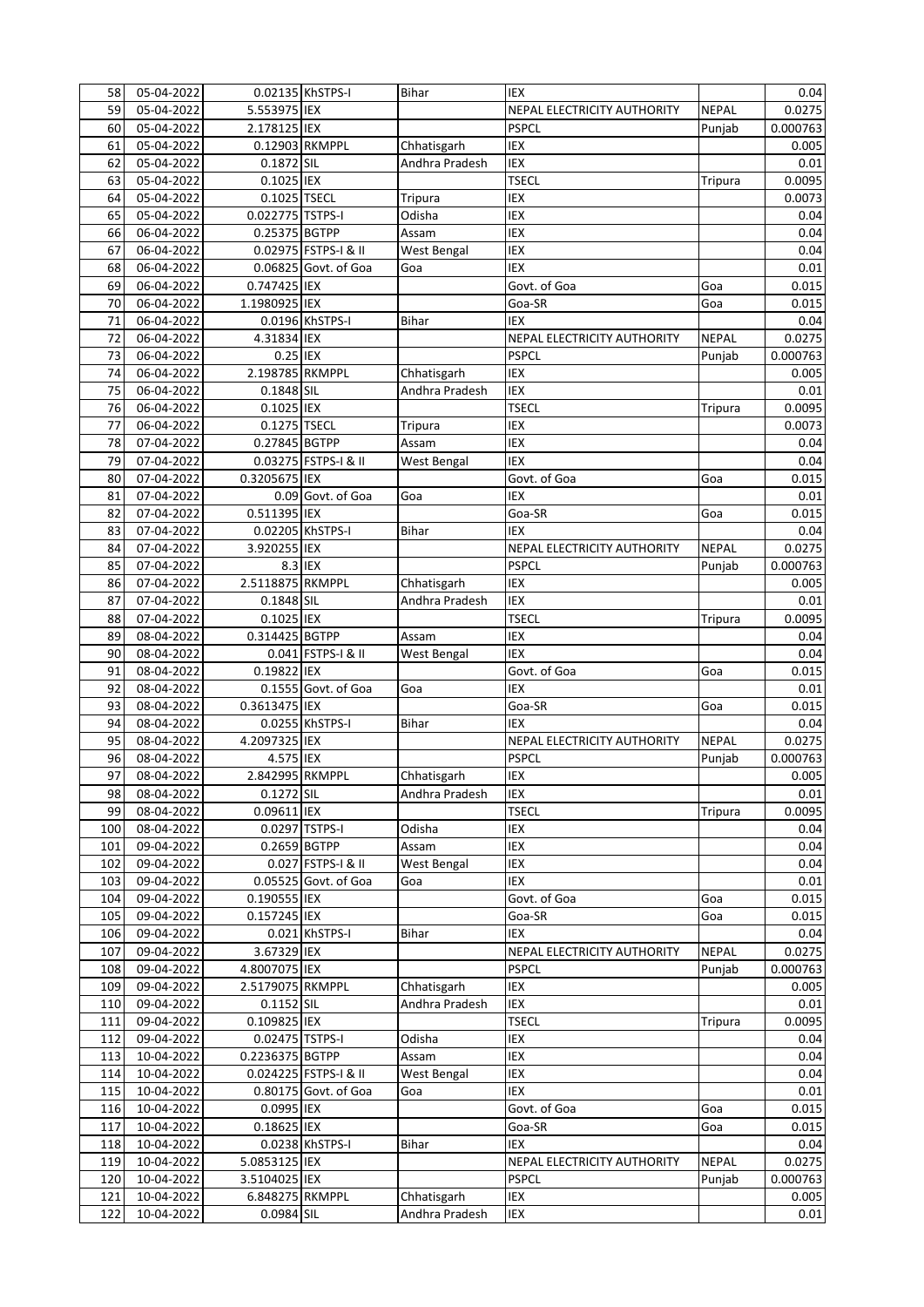| 123        | 10-04-2022 | 0.2520425 IEX    |                       |                               | <b>TSECL</b>                                       | Tripura      | 0.0095         |
|------------|------------|------------------|-----------------------|-------------------------------|----------------------------------------------------|--------------|----------------|
| 124        | 10-04-2022 | 0.027925 TSTPS-I |                       | Odisha                        | IEX                                                |              | 0.04           |
| 125        | 11-04-2022 | 0.3014 BGTPP     |                       | Assam                         | <b>IEX</b>                                         |              | 0.04           |
| 126        | 11-04-2022 |                  | 0.030875 FSTPS-I & II | West Bengal                   | IEX                                                |              | 0.04           |
| 127        | 11-04-2022 |                  | 0.31125 Govt. of Goa  | Goa                           | <b>IEX</b>                                         |              | 0.01           |
| 128        | 11-04-2022 | 0.04125 IEX      |                       |                               | Goa-SR                                             | Goa          | 0.015          |
| 129        | 11-04-2022 |                  | 0.0217 KhSTPS-I       | Bihar                         | IEX                                                |              | 0.04           |
| 130        | 11-04-2022 | 3.34121 IEX      |                       |                               | NEPAL ELECTRICITY AUTHORITY                        | <b>NEPAL</b> | 0.0275         |
| 131        | 11-04-2022 |                  | 5.3 IEX               |                               | <b>PSPCL</b>                                       | Punjab       | 0.000763       |
| 132        | 11-04-2022 |                  | 7.55574 RKMPPL        | Chhatisgarh                   | IEX                                                |              | 0.005          |
| 133        | 11-04-2022 | 0.1056 SIL       |                       | Andhra Pradesh                | <b>IEX</b>                                         |              | 0.01           |
| 134        | 11-04-2022 | 0.1143875 IEX    |                       |                               | <b>TSECL</b>                                       | Tripura      | 0.0095         |
| 135        | 11-04-2022 |                  | 0.0226 TSTPS-I        | Odisha                        | <b>IEX</b>                                         |              | 0.04           |
| 136        | 12-04-2022 | 0.3524 BGTPP     |                       | Assam                         | <b>IEX</b>                                         |              | 0.04           |
| 137        | 12-04-2022 |                  | 0.0405 FSTPS-I & II   | West Bengal                   | <b>IEX</b>                                         |              | 0.04           |
| 138        | 12-04-2022 | 0.05 IEX         |                       |                               | Govt. of Goa                                       | Goa          | 0.015          |
| 139        | 12-04-2022 |                  | 0.01425 Govt. of Goa  | Goa                           | <b>IEX</b>                                         |              | 0.01           |
| 140        | 12-04-2022 | 0.045 IEX        |                       |                               | Goa-SR                                             | Goa          | 0.015          |
| 141        | 12-04-2022 |                  | 0.02835 KhSTPS-I      | <b>Bihar</b>                  | <b>IEX</b>                                         |              | 0.04           |
| 142        | 12-04-2022 | 3.346995 IEX     |                       |                               | NEPAL ELECTRICITY AUTHORITY                        | <b>NEPAL</b> | 0.0275         |
| 143        | 12-04-2022 | 4.96703 IEX      |                       |                               | <b>PSPCL</b>                                       | Punjab       | 0.000763       |
| 144        | 12-04-2022 | 7.172605 RKMPPL  |                       | Chhatisgarh                   | <b>IEX</b>                                         |              | 0.005          |
| 145        | 12-04-2022 | 0.114 SIL        |                       | Andhra Pradesh                | <b>IEX</b>                                         |              | 0.01           |
| 146        | 12-04-2022 | 0.161685 IEX     |                       |                               | <b>TSECL</b>                                       | Tripura      | 0.0095         |
| 147        | 12-04-2022 |                  | 0.0313 TSTPS-I        | Odisha                        | <b>IEX</b>                                         |              | 0.04           |
| 148        | 13-04-2022 | 0.3604 BGTPP     |                       | Assam                         | IEX                                                |              | 0.04           |
| 149        | 13-04-2022 |                  | 0.029925 FSTPS-I & II | West Bengal                   | <b>IEX</b>                                         |              | 0.04           |
| 150        | 13-04-2022 | 0.3105 IEX       |                       |                               | Govt. of Goa                                       | Goa          | 0.015          |
| 151        | 13-04-2022 | 0.06375 IEX      |                       |                               | Goa-SR                                             | Goa          | 0.015          |
|            | 13-04-2022 |                  |                       | Bihar                         | IEX                                                |              |                |
| 152        | 13-04-2022 | 3.0014925 IEX    | 0.01855 KhSTPS-I      |                               |                                                    | <b>NEPAL</b> | 0.04<br>0.0275 |
| 153<br>154 | 13-04-2022 | 4.0447125 IEX    |                       |                               | <b>NEPAL ELECTRICITY AUTHORITY</b><br><b>PSPCL</b> |              |                |
|            | 13-04-2022 |                  | 7.70231 RKMPPL        |                               | IEX                                                | Punjab       | 0.000763       |
| 155        |            |                  |                       | Chhatisgarh<br>Andhra Pradesh | <b>IEX</b>                                         |              | 0.005          |
| 156        | 13-04-2022 | 0.1248 SIL       |                       |                               |                                                    |              | 0.01           |
| 157        | 13-04-2022 | 0.0836 IEX       |                       |                               | <b>TSECL</b>                                       | Tripura      | 0.0095         |
| 158        | 13-04-2022 |                  | 0.0196 TSTPS-I        | Odisha                        | <b>IEX</b>                                         |              | 0.04           |
| 159        | 14-04-2022 | 0.46525 IEX      |                       |                               | Govt. of Goa                                       | Goa          | 0.015          |
| 160        | 14-04-2022 | 0.4625 IEX       |                       |                               | Goa-SR                                             | Goa          | 0.015          |
| 161        | 14-04-2022 | 4.21102 IEX      |                       |                               | NEPAL ELECTRICITY AUTHORITY                        | <b>NEPAL</b> | 0.0275         |
| 162        | 14-04-2022 | 10.1854225 IEX   |                       |                               | <b>PSPCL</b>                                       | Punjab       | 0.000763       |
| 163        | 14-04-2022 | 5.279765 RKMPPL  |                       | Chhatisgarh                   | IEX                                                |              | 0.005          |
| 164        | 14-04-2022 | 0.1392 SIL       |                       | Andhra Pradesh                | IEX                                                |              | 0.01           |
| 165        | 14-04-2022 | 0.3812575 IEX    |                       |                               | <b>TSECL</b>                                       | Tripura      | 0.0095         |
| 166        | 15-04-2022 |                  | 0.78325 Govt. of Goa  | Goa                           | IEX                                                |              | 0.01           |
| 167        | 15-04-2022 | 0.00075 IEX      |                       |                               | Govt. of Goa                                       | Goa          | 0.015          |
| 168        | 15-04-2022 | 0.29275 IEX      |                       |                               | Goa-SR                                             | Goa          | 0.015          |
| 169        | 15-04-2022 | 4.6510575 IEX    |                       |                               | NEPAL ELECTRICITY AUTHORITY                        | <b>NEPAL</b> | 0.0275         |
| 170        | 15-04-2022 | 12.190225 IEX    |                       |                               | <b>PSPCL</b>                                       | Punjab       | 0.000763       |
| 171        | 15-04-2022 | 6.489255 RKMPPL  |                       | Chhatisgarh                   | IEX                                                |              | 0.005          |
| 172        | 15-04-2022 | 0.1392 SIL       |                       | Andhra Pradesh                | IEX                                                |              | 0.01           |
| 173        | 15-04-2022 | 0.46932 IEX      |                       |                               | <b>TSECL</b>                                       | Tripura      | 0.0095         |
| 174        | 16-04-2022 |                  | 0.951 Govt. of Goa    | Goa                           | IEX                                                |              | 0.01           |
| 175        | 16-04-2022 | 0.337745 IEX     |                       |                               | Goa-SR                                             | Goa          | 0.015          |
| 176        | 16-04-2022 | 2.7032925 IEX    |                       |                               | NEPAL ELECTRICITY AUTHORITY                        | <b>NEPAL</b> | 0.0275         |
| 177        | 16-04-2022 | 4.9789775 IEX    |                       |                               | <b>PSPCL</b>                                       | Punjab       | 0.000763       |
| 178        | 16-04-2022 | 6.7563525 RKMPPL |                       | Chhatisgarh                   | IEX                                                |              | 0.005          |
| 179        | 16-04-2022 | 0.1464 SIL       |                       | Andhra Pradesh                | IEX                                                |              | 0.01           |
| 180        | 16-04-2022 | 0.2891825 IEX    |                       |                               | <b>TSECL</b>                                       | Tripura      | 0.0095         |
| 181        | 17-04-2022 |                  | 0.905 Govt. of Goa    | Goa                           | IEX                                                |              | 0.01           |
| 182        | 17-04-2022 | 0.16925 IEX      |                       |                               | Govt. of Goa                                       | Goa          | 0.015          |
| 183        | 17-04-2022 | 0.4496475 IEX    |                       |                               | Goa-SR                                             | Goa          | 0.015          |
| 184        | 17-04-2022 | 5.3979775 IEX    |                       |                               | NEPAL ELECTRICITY AUTHORITY                        | <b>NEPAL</b> | 0.0275         |
| 185        | 17-04-2022 | 4.48185 IEX      |                       |                               | <b>PSPCL</b>                                       | Punjab       | 0.000763       |
| 186        | 17-04-2022 | 3.9173725 RKMPPL |                       | Chhatisgarh                   | <b>IEX</b>                                         |              | 0.005          |
| 187        | 17-04-2022 | 0.1488 SIL       |                       | Andhra Pradesh                | IEX                                                |              | 0.01           |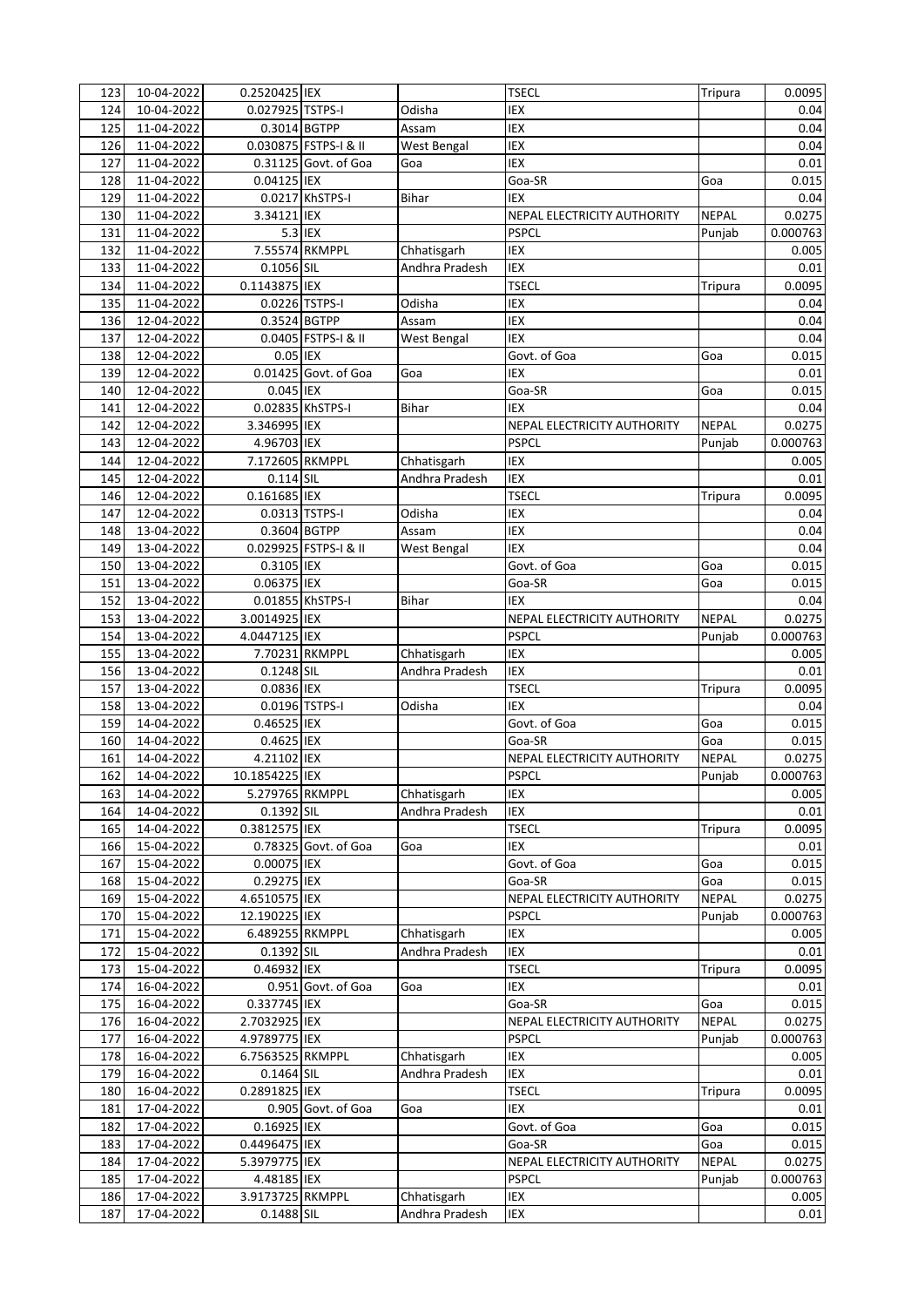| 188 | 17-04-2022 | 0.4365175 IEX    |                      |                | <b>TSECL</b>                | Tripura      | 0.0095   |
|-----|------------|------------------|----------------------|----------------|-----------------------------|--------------|----------|
| 189 | 18-04-2022 | 0.475285 IEX     |                      |                | Govt. of Goa                | Goa          | 0.015    |
| 190 | 18-04-2022 |                  | 0.253 Govt. of Goa   | Goa            | <b>IEX</b>                  |              | 0.01     |
| 191 | 18-04-2022 | 0.2996 IEX       |                      |                | Goa-SR                      | Goa          | 0.015    |
| 192 | 18-04-2022 | 3.71246 IEX      |                      |                | NEPAL ELECTRICITY AUTHORITY | <b>NEPAL</b> | 0.0275   |
| 193 | 18-04-2022 | 3.613715 IEX     |                      |                | <b>PSPCL</b>                | Punjab       | 0.000763 |
| 194 | 18-04-2022 | 7.9849175 RKMPPL |                      | Chhatisgarh    | <b>IEX</b>                  |              | 0.005    |
| 195 | 18-04-2022 | 0.1488 SIL       |                      | Andhra Pradesh | IEX                         |              | 0.01     |
| 196 | 18-04-2022 | 0.12026 IEX      |                      |                | <b>TSECL</b>                | Tripura      | 0.0095   |
| 197 | 19-04-2022 |                  | 0.02975 Govt. of Goa | Goa            | <b>IEX</b>                  |              | 0.01     |
| 198 | 19-04-2022 | 0.2535 IEX       |                      |                | Govt. of Goa                | Goa          | 0.015    |
| 199 | 19-04-2022 | 0.306515 IEX     |                      |                | Goa-SR                      | Goa          | 0.015    |
| 200 | 19-04-2022 | 4.19565 IEX      |                      |                | NEPAL ELECTRICITY AUTHORITY | <b>NEPAL</b> | 0.0275   |
| 201 | 19-04-2022 | 4.561725 IEX     |                      |                | <b>PSPCL</b>                | Punjab       | 0.000763 |
| 202 | 19-04-2022 | 6.01812 RKMPPL   |                      | Chhatisgarh    | IEX                         |              | 0.04     |
| 203 | 19-04-2022 | 0.1488 SIL       |                      | Andhra Pradesh | IEX                         |              | 0.01     |
| 204 | 19-04-2022 | 0.1807975 IEX    |                      |                | <b>TSECL</b>                | Tripura      | 0.0073   |
| 205 | 20-04-2022 |                  | 0.03375 Govt. of Goa | Goa            | <b>IEX</b>                  |              | 0.01     |
| 206 | 20-04-2022 | 0.039935 IEX     |                      |                | Govt. of Goa                | Goa          | 0.015    |
| 207 | 20-04-2022 | 0.0468125 IEX    |                      |                | Goa-SR                      | Goa          | 0.015    |
| 208 | 20-04-2022 | 3.8190625 IEX    |                      |                | NEPAL ELECTRICITY AUTHORITY | <b>NEPAL</b> | 0.0275   |
| 209 | 20-04-2022 | 12.24138 IEX     |                      |                | <b>PSPCL</b>                | Punjab       | 0.000763 |
| 210 | 20-04-2022 | 0.1975 RGPPL     |                      | Maharashtra    | IEX                         |              | 0.0105   |
| 211 | 20-04-2022 | 0.1464 SIL       |                      | Andhra Pradesh | IEX                         |              | 0.01     |
| 212 | 20-04-2022 | 0.248125 IEX     |                      |                | <b>TSECL</b>                | Tripura      | 0.0099   |
| 213 | 21-04-2022 | 0.5298175 IEX    |                      |                | Govt. of Goa                | Goa          | 0.04     |
| 214 | 21-04-2022 |                  | 0.0305 Govt. of Goa  | Goa            | <b>IEX</b>                  |              | 0.01     |
| 215 | 21-04-2022 | 4.1740625 IEX    |                      |                | NEPAL ELECTRICITY AUTHORITY | <b>NEPAL</b> | 0.0275   |
| 216 | 21-04-2022 | 13.186665 IEX    |                      |                | <b>PSPCL</b>                | Punjab       | 0.000763 |
| 217 | 21-04-2022 |                  | 0.495 RGPPL          | Maharashtra    | IEX                         |              | 0.0105   |
| 218 | 21-04-2022 | 0.1464 SIL       |                      | Andhra Pradesh | IEX                         |              | 0.01     |
| 219 | 21-04-2022 | 0.5160975 IEX    |                      |                | <b>TSECL</b>                | Tripura      | 0.0095   |
| 220 | 22-04-2022 | 0.2547175 IEX    |                      |                | Govt. of Goa                | Goa          | 0.015    |
| 221 | 22-04-2022 | 0.1009325 IEX    |                      |                | Goa-SR                      | Goa          | 0.015    |
| 222 | 22-04-2022 | 2.2994625 IEX    |                      |                | NEPAL ELECTRICITY AUTHORITY | <b>NEPAL</b> | 0.0275   |
| 223 | 22-04-2022 | 7.07945 IEX      |                      |                | <b>PSPCL</b>                | Punjab       | 0.000763 |
| 224 | 22-04-2022 |                  | 0.72 RGPPL           | Maharashtra    | IEX                         |              | 0.0105   |
| 225 | 22-04-2022 | 0.1464 SIL       |                      | Andhra Pradesh | IEX                         |              | 0.01     |
| 226 | 22-04-2022 | 0.265895 IEX     |                      |                | <b>TSECL</b>                | Tripura      | 0.0095   |
| 227 | 23-04-2022 | 0.0035325 IEX    |                      |                | Central Railwav             | Maharashtr   | 0.0059   |
| 228 | 23-04-2022 | 0.1197975 IEX    |                      |                | Govt. of Goa                | Goa          | 0.015    |
| 229 | 23-04-2022 | 0.0749075 IEX    |                      |                | Goa-SR                      | Goa          | 0.015    |
| 230 | 23-04-2022 | 1.2652675 IEX    |                      |                | NEPAL ELECTRICITY AUTHORITY | <b>NEPAL</b> | 0.0275   |
| 231 | 23-04-2022 | 3.1416425 IEX    |                      |                | <b>PSPCL</b>                | Punjab       | 0.000763 |
| 232 | 23-04-2022 |                  | 0.72 RGPPL           | Maharashtra    | IEX                         |              | 0.0105   |
| 233 | 23-04-2022 | 0.1464 SIL       |                      | Andhra Pradesh | <b>IEX</b>                  |              | 0.01     |
| 234 | 23-04-2022 | 0.1905275 IEX    |                      |                | <b>TSECL</b>                | Tripura      | 0.0095   |
| 235 | 24-04-2022 | 0.081485 IEX     |                      |                | Govt. of Goa                | Goa          | 0.015    |
| 236 | 24-04-2022 | 0.1247225 IEX    |                      |                | Goa-SR                      | Goa          | 0.015    |
| 237 | 24-04-2022 | 2.6261025 IEX    |                      |                | NEPAL ELECTRICITY AUTHORITY | NEPAL        | 0.0275   |
| 238 | 24-04-2022 | 1.92008 IEX      |                      |                | <b>PSPCL</b>                | Punjab       | 0.000763 |
| 239 | 24-04-2022 |                  | 0.7 RGPPL            | Maharashtra    | IEX                         |              | 0.0105   |
| 240 | 24-04-2022 | 0.1464 SIL       |                      | Andhra Pradesh | IEX                         |              | 0.01     |
| 241 | 24-04-2022 | 0.3573275 IEX    |                      |                | <b>TSECL</b>                | Tripura      | 0.0095   |
| 242 | 25-04-2022 | 0.0977125 IEX    |                      |                | Govt. of Goa                | Goa          | 0.015    |
| 243 | 25-04-2022 |                  | 0.08775 Govt. of Goa | Goa            | IEX                         |              | 0.01     |
| 244 | 25-04-2022 | 0.0792325 IEX    |                      |                | Goa-SR                      | Goa          | 0.015    |
| 245 | 25-04-2022 | 2.4009475 IEX    |                      |                | NEPAL ELECTRICITY AUTHORITY | <b>NEPAL</b> | 0.0275   |
| 246 | 25-04-2022 | 1.1246 IEX       |                      |                | <b>PSPCL</b>                | Punjab       | 0.000763 |
| 247 | 25-04-2022 |                  | 0.84 RGPPL           | Maharashtra    | IEX                         |              | 0.0105   |
| 248 | 25-04-2022 | 0.1452 SIL       |                      | Andhra Pradesh | IEX                         |              | 0.01     |
| 249 | 25-04-2022 | 0.2484125 IEX    |                      |                | <b>TSECL</b>                | Tripura      | 0.0095   |
| 250 | 26-04-2022 | 0.1711625 IEX    |                      |                | Central Railway             | Maharashtr   | 0.0059   |
| 251 | 26-04-2022 |                  | 0.047 Govt. of Goa   | Goa            | IEX                         |              | 0.01     |
| 252 | 26-04-2022 | 0.0810625 IEX    |                      |                | Govt. of Goa                | Goa          | 0.015    |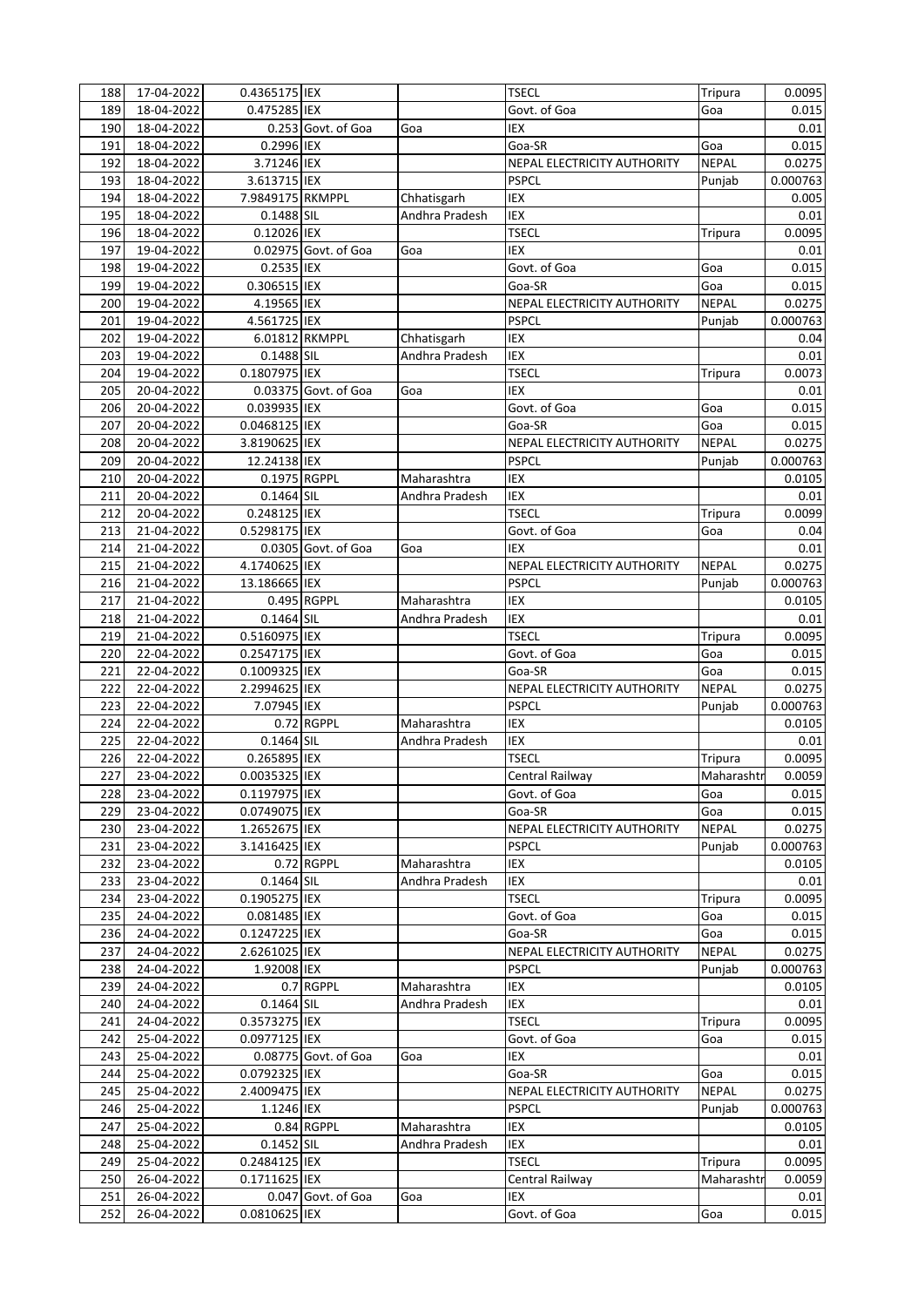| 253 | 26-04-2022 | 0.099005 IEX  |            |                | Goa-SR                      | Goa          | 0.015    |
|-----|------------|---------------|------------|----------------|-----------------------------|--------------|----------|
| 254 | 26-04-2022 | 2.39452 IEX   |            |                | NEPAL ELECTRICITY AUTHORITY | <b>NEPAL</b> | 0.0275   |
| 255 | 26-04-2022 | 3.0515125 IEX |            |                | <b>PSPCL</b>                | Punjab       | 0.000763 |
| 256 | 26-04-2022 |               | 0.84 RGPPL | Maharashtra    | IEX                         |              | 0.0105   |
| 257 | 26-04-2022 | 0.1464 SIL    |            | Andhra Pradesh | IEX                         |              | 0.01     |
| 258 | 26-04-2022 | 0.405785 IEX  |            |                | <b>TSECL</b>                | Tripura      | 0.0095   |
| 259 | 27-04-2022 | 0.1898875 IEX |            |                | Central Railway             | Maharashtr   | 0.0059   |
| 260 | 27-04-2022 | 0.20214 IEX   |            |                | Govt. of Goa                | Goa          | 0.015    |
| 261 | 27-04-2022 | 0.069875 IEX  |            |                | Goa-SR                      | Goa          | 0.015    |
| 262 | 27-04-2022 | 3.27849 IEX   |            |                | NEPAL ELECTRICITY AUTHORITY | <b>NEPAL</b> | 0.0275   |
| 263 | 27-04-2022 | 0.43715 IEX   |            |                | NEPAL ELECTRICITY AUTHORITY | <b>NEPAL</b> | 0.0275   |
| 264 | 27-04-2022 | 8.2311975 IEX |            |                | <b>PSPCL</b>                | Punjab       | 0.000763 |
| 265 | 27-04-2022 |               | 1.32 RGPPL | Maharashtra    | IEX                         |              | 0.0105   |
| 266 | 27-04-2022 | 0.1488 SIL    |            | Andhra Pradesh | IEX                         |              | 0.01     |
| 267 | 27-04-2022 | 0.521495 IEX  |            |                | <b>TSECL</b>                | Tripura      | 0.0095   |
| 268 | 28-04-2022 | 0.09401 IEX   |            |                | Central Railway             | Maharashtr   | 0.0059   |
| 269 | 28-04-2022 | 0.1257525 IEX |            |                | Govt. of Goa                | Goa          | 0.015    |
| 270 | 28-04-2022 | 0.0401475 IEX |            |                | Goa-SR                      | Goa          | 0.015    |
| 271 | 28-04-2022 | 1.3494025 IEX |            |                | NEPAL ELECTRICITY AUTHORITY | <b>NEPAL</b> | 0.0275   |
| 272 | 28-04-2022 | 0.182855 IEX  |            |                | NEPAL ELECTRICITY AUTHORITY | <b>NEPAL</b> | 0.0275   |
| 273 | 28-04-2022 | 7.347605 IEX  |            |                | <b>PSPCL</b>                | Punjab       | 0.000763 |
| 274 | 28-04-2022 |               | 0.84 RGPPL | Maharashtra    | <b>IEX</b>                  |              | 0.0105   |
| 275 | 28-04-2022 | 0.1464 SIL    |            | Andhra Pradesh | IEX                         |              | 0.01     |
| 276 | 28-04-2022 | 0.2885225 IEX |            |                | <b>TSECL</b>                | Tripura      | 0.0095   |
| 277 | 29-04-2022 | 0.173045 IEX  |            |                | Central Railway             | Maharashtr   | 0.0059   |
| 278 | 29-04-2022 | 0.040435 IEX  |            |                | Govt. of Goa                | Goa          | 0.015    |
| 279 | 29-04-2022 | 0.0153375 IEX |            |                | Goa-SR                      | Goa          | 0.015    |
| 280 | 29-04-2022 | 0.896375 IEX  |            |                | NEPAL ELECTRICITY AUTHORITY | <b>NEPAL</b> | 0.0275   |
| 281 | 29-04-2022 | 0.1195225 IEX |            |                | NEPAL ELECTRICITY AUTHORITY | <b>NEPAL</b> | 0.0275   |
| 282 | 29-04-2022 | 5.0651825 IEX |            |                | <b>PSPCL</b>                | Punjab       | 0.000763 |
| 283 | 29-04-2022 |               | 0.84 RGPPL | Maharashtra    | IEX                         |              | 0.0105   |
| 284 | 29-04-2022 | 0.1464 SIL    |            | Andhra Pradesh | IEX                         |              | 0.01     |
| 285 | 29-04-2022 | 0.250975 IEX  |            |                | <b>TSECL</b>                | Tripura      | 0.0095   |
| 286 | 30-04-2022 | 0.141025 IEX  |            |                | Central Railway             | Maharashtr   | 0.0059   |
| 287 | 30-04-2022 | 0.043595 IEX  |            |                | Govt. of Goa                | Goa          | 0.015    |
| 288 | 30-04-2022 | 0.0163475 IEX |            |                | Goa-SR                      | Goa          | 0.015    |
| 289 | 30-04-2022 | 0.9758675 IEX |            |                | NEPAL ELECTRICITY AUTHORITY | <b>NEPAL</b> | 0.0275   |
| 290 | 30-04-2022 | 0.130115 IEX  |            |                | NEPAL ELECTRICITY AUTHORITY | <b>NEPAL</b> | 0.0275   |
| 291 | 30-04-2022 | 7.6209875 IEX |            |                | <b>PSPCL</b>                | Punjab       | 0.000763 |
| 292 | 30-04-2022 | 0.1464 SIL    |            | Andhra Pradesh | IEX                         |              | 0.01     |
| 293 | 30-04-2022 | 0.225845 IEX  |            |                | <b>TSECL</b>                | Tripura      | 0.0095   |
|     |            |               |            |                |                             |              |          |
|     | Total      | 403.472815    |            |                |                             |              |          |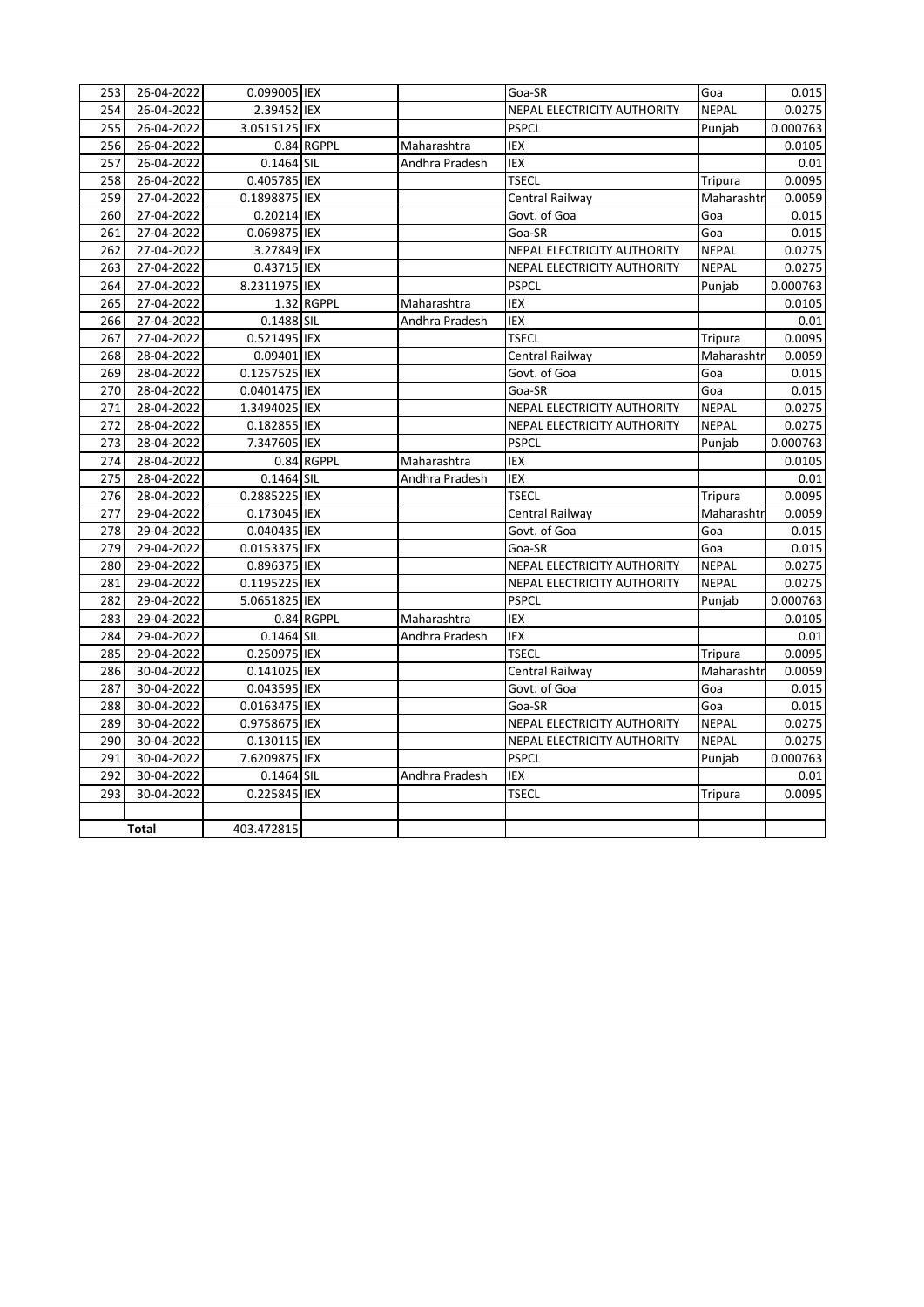### Form IV-G Term Ahead Power Exchange Transactions of Electricity by Trading Lice

Name of the Trading Licensee: NTPC VIDYUT VYAPAR NIGAM LIMITED Licence Details (No & Date) : Category-I ; No. 6/Trading/CERC D

Month: **Apr-22 Sl No Period of Power Exchange (IEX/PXIL) Period of Power Delivery Time of Power Delivery Scheduled Volume (MUs) Purchase form Sold to Transaction Price(₹/KWh) Trading Margin(₹/KW h) Start Date (DD/MM/YYYY) End Date (DD/MM/YYYY) Start Time (HH:MM) End Time (HH:MM) Name of Seller State Name of Buyer State A Intra-Day Contracts IEX 09-04-2022 09-04-2022 00:00 24:00 0.2750 RKMPPL CHATTISGARH BSPHCL BIHAR 12.00 0.005 PXIL 21-04-2022 21-04-2022 00:00 24:00 0.1200000 JPL-I CHATTISGARH Goa-SR GOA 12.00 0.015 IEX 20-04-2022 20-04-2022 00:00 24:00 0.4900000 JPL-II CHATTISGARH Goa GOA 12.00 0.015 IEX 20-04-2022 20-04-2022 00:00 24:00 0.1200000 JPL-II CHATTISGARH Goa-SR GOA 12.00 0.015 TOTAL 1.0050000 B AnyDay Contracts C Day-Ahead Contingency Contracts PXIL 09-04-2022 09-04-2022 03:00 24:00 2.1000 RKMPPL CHATTISGARH VEDANTA LIMITED ODISHA 11.00 0.005 IEX 03-04-2022 03-04-2022 02:30 08:00 0.6160 RKMPPL CHATTISGARH VEDANTA LIMITED ODISHA 5.35 0.005 IEX 03-04-2022 03-04-2022 17:30 24:00 0.7280 RKMPPL CHATTISGARH VEDANTA LIMITED ODISHA 5.35 0.005 IEX 04-04-2022 04-04-2022 00:00 24:00 4.8000 RKMPPL CHATTISGARH TANGEDCO TAMIL NADU 6.20 0.005 IEX 09-04-2022 09-04-2022 00:00 24:00 0.9600 RKMPPL CHATTISGARH ANSIL GUJARAT 10.13 0.005 IEX 09-04-2022 09-04-2022 17:00 23:00 0.6000 RKMPPL CHATTISGARH APDCL ASSAM 12.00 0.005 IEX 23-04-2022 23-04-2022 00:00 24:00 0.1200 RKMPPL CHATTISGARH ZUARI CEMENT ANDHRA PRADESH 14.50 0.005 PXIL 21-04-2022 21-04-2022 00:00 24:00 0.6380 JPL-I CHATTISGARH Goa GOA 12.00 0.015 PXIL 22-04-2022 22-04-2022 00:00 24:00 0.6628 JPL-II CHATTISGARH Goa GOA 12.00 0.015 PXIL 22-04-2022 22-04-2022 00:00 03:00 0.0600 JPL-II CHATTISGARH Goa-SR GOA 12.00 0.015 PXIL 22-04-2022 22-04-2022 16:00 24:00 0.1600 JPL-II CHATTISGARH Goa-SR GOA 12.00 0.015 PXIL 23-04-2022 23-04-2022 00:00 24:00 0.5908 JPL-I CHATTISGARH Goa GOA 12.00 0.015 PXIL 24-04-2022 24-04-2022 00:00 24:00 0.4223 JPL-I CHATTISGARH Goa GOA 12.00 0.015 PXIL 25-04-2022 25-04-2022 00:00 24:00 0.6900 JPL-II CHATTISGARH Goa GOA 12.00 0.015 PXIL 23-04-2022 23-04-2022 00:00 03:00 0.0600 JPL-I CHATTISGARH Goa-SR GOA 12.00 0.015 PXIL 23-04-2022 23-04-2022 16:00 24:00 0.2200 JPL-I CHATTISGARH Goa-SR GOA 12.00 0.015 PXIL 24-04-2022 24-04-2022 00:00 03:00 0.0450 JPL-I CHATTISGARH Goa-SR GOA 12.00 0.015 PXIL 24-04-2022 24-04-2022 19:00 24:00 0.1000 JPL-I CHATTISGARH Goa-SR GOA 12.00 0.015 PXIL 25-04-2022 25-04-2022 00:00 03:00 0.0450 JPL-II CHATTISGARH Goa-SR GOA 12.00 0.015 PXIL 25-04-2022 25-04-2022 16:00 24:00 0.2100 JPL-II CHATTISGARH Goa-SR GOA 12.00 0.015 IEX 29-04-2022 29-04-2022 03:00 05:00 0.0200 HSPPL HIMACHAL PRADESH PSPCL PUNJAB 12.00 0.000763 TOTAL 13.8478 Daily Contracts**<br>**IEX** 01-04-2022 **IEX 01-04-2022 01-04-2022 00:00 24:00 2.4000 RKMPPL CHATTISGARH UPCL UTTARAKHAND 11.00 0.005 IEX 02-04-2022 02-04-2022 00:00 24:00 2.4000 RKMPPL CHATTISGARH UPCL UTTARAKHAND 11.00 0.005 IEX 03-04-2022 03-04-2022 00:00 24:00 2.4000 RKMPPL CHATTISGARH UPCL UTTARAKHAND 11.00 0.005 IEX 01-04-2022 01-04-2022 00:00 24:00 6.0000 RKMPPL CHATTISGARH HPPC HARYANA 10.50 0.005 IEX 02-04-2022 02-04-2022 00:00 24:00 6.0000 RKMPPL CHATTISGARH HPPC HARYANA 10.50 0.005 IEX 03-04-2022 03-04-2022 00:00 24:00 6.0000 RKMPPL CHATTISGARH HPPC HARYANA 10.50 0.005 PXIL 12-04-2022 12-04-2022 00:00 24:00 7.2000 RKMPPL CHATTISGARH TANGEDCO TAMIL NADU 8.50 0.005 PXIL 13-04-2022 13-04-2022 00:00 24:00 7.2000 RKMPPL CHATTISGARH TANGEDCO TAMIL NADU 8.50 0.005 PXIL 14-04-2022 14-04-2022 00:00 24:00 7.2000 RKMPPL CHATTISGARH TANGEDCO TAMIL NADU 8.50 0.005 PXIL 15-04-2022 15-04-2022 00:00 24:00 7.2000 RKMPPL CHATTISGARH TANGEDCO TAMIL NADU 8.50 0.005 PXIL 16-04-2022 16-04-2022 00:00 24:00 7.2000 RKMPPL CHATTISGARH TANGEDCO TAMIL NADU 8.50 0.005 PXIL 17-04-2022 17-04-2022 00:00 24:00 7.2000 RKMPPL CHATTISGARH TANGEDCO TAMIL NADU 8.50 0.005 PXIL 01-04-2022 01-04-2022 00:00 24:00 2.4000 RKMPPL CHATTISGARH UPCL UTTARAKHAND 14.00 0.005 PXIL 02-04-2022 02-04-2022 00:00 24:00 2.4000 RKMPPL CHATTISGARH UPCL UTTARAKHAND 14.00 0.005 PXIL 03-04-2022 03-04-2022 00:00 24:00 2.4000 RKMPPL CHATTISGARH UPCL UTTARAKHAND 14.00 0.005 PXIL 04-04-2022 04-04-2022 00:00 24:00 2.4000 RKMPPL CHATTISGARH UPCL UTTARAKHAND 14.00 0.005 PXIL 05-04-2022 05-04-2022 00:00 24:00 2.4000 RKMPPL CHATTISGARH UPCL UTTARAKHAND 14.00 0.005 PXIL 11-04-2022 11-04-2022 00:00 24:00 7.2000 RKMPPL CHATTISGARH TANGEDCO TAMIL NADU 8.50 0.005 PXIL 18-04-2022 18-04-2022 00:00 24:00 7.2000 RKMPPL CHATTISGARH APPCC ANDHRA PRADESH 10.00 0.005 PXIL 19-04-2022 19-04-2022 00:00 24:00 7.2000 RKMPPL CHATTISGARH APPCC ANDHRA PRADESH 10.00 0.005 PXIL 20-04-2022 20-04-2022 00:00 24:00 7.2000 RKMPPL CHATTISGARH APPCC ANDHRA PRADESH 10.00 0.005 PXIL 21-04-2022 21-04-2022 00:00 24:00 7.2000 RKMPPL CHATTISGARH APPCC ANDHRA PRADESH 10.00 0.005 PXIL 22-04-2022 22-04-2022 00:00 24:00 7.2000 RKMPPL CHATTISGARH APPCC ANDHRA PRADESH 10.00 0.005 PXIL 23-04-2022 23-04-2022 00:00 24:00 6.1500 RKMPPL CHATTISGARH APPCC ANDHRA PRADESH 10.00 0.005 PXIL 24-04-2022 24-04-2022 00:00 24:00 4.8000 RKMPPL CHATTISGARH APPCC ANDHRA PRADESH 10.00 0.005 IEX 04-04-2022 04-04-2022 00:00 24:00 7.2000 RKMPPL CHATTISGARH SPDCAPL ANDHRA PRADESH 6.20 0.005 IEX 05-04-2022 05-04-2022 00:00 24:00 7.2000 RKMPPL CHATTISGARH SPDCAPL ANDHRA PRADESH 6.20 0.005 IEX 06-04-2022 06-04-2022 00:00 24:00 7.2000 RKMPPL CHATTISGARH SPDCAPL ANDHRA PRADESH 6.20 0.005 IEX 07-04-2022 07-04-2022 00:00 24:00 7.2000 RKMPPL CHATTISGARH SPDCAPL ANDHRA PRADESH 6.20 0.005 IEX 08-04-2022 08-04-2022 00:00 24:00 7.2000 RKMPPL CHATTISGARH SPDCAPL ANDHRA PRADESH 6.20 0.005 IEX 09-04-2022 09-04-2022 00:00 24:00 7.2000 RKMPPL CHATTISGARH SPDCAPL ANDHRA PRADESH 6.20 0.005 IEX 10-04-2022 10-04-2022 00:00 24:00 7.2000 RKMPPL CHATTISGARH SPDCAPL ANDHRA PRADESH 6.20 0.005 IEX 05-04-2022 05-04-2022 00:00 24:00 4.8000 RKMPPL CHATTISGARH TANGEDCO TAMIL NADU 6.20 0.005 IEX 06-04-2022 06-04-2022 00:00 24:00 4.8000 RKMPPL CHATTISGARH TANGEDCO TAMIL NADU 6.20 0.005 IEX 07-04-2022 07-04-2022 00:00 24:00 4.8000 RKMPPL CHATTISGARH TANGEDCO TAMIL NADU 6.20 0.005 IEX 08-04-2022 08-04-2022 00:00 24:00 4.8000 RKMPPL CHATTISGARH TANGEDCO TAMIL NADU 6.20 0.005 IEX 09-04-2022 09-04-2022 00:00 24:00 4.8000 RKMPPL CHATTISGARH TANGEDCO TAMIL NADU 6.20 0.005 IEX 10-04-2022 10-04-2022 00:00 24:00 4.8000 RKMPPL CHATTISGARH TANGEDCO TAMIL NADU 6.20 0.005 IEX 11-04-2022 11-04-2022 00:00 24:00 2.8800 RKMPPL CHATTISGARH DNH POWER DADRA AND NAGAR HAVELI 9.00 0.005 IEX 12-04-2022 12-04-2022 00:00 24:00 2.8800 RKMPPL CHATTISGARH DNH POWER DADRA AND NAGAR HAVELI 9.00 0.005 IEX 13-04-2022 13-04-2022 00:00 24:00 2.8800 RKMPPL CHATTISGARH DNH POWER DADRA AND NAGAR HAVELI 9.00 0.005 IEX 14-04-2022 14-04-2022 00:00 24:00 2.8800 RKMPPL CHATTISGARH DNH POWER DADRA AND NAGAR HAVELI 9.00 0.005**  $\overline{D}$ **BADRA AND NAGAR HAVELI IEX 16-04-2022 16-04-2022 00:00 24:00 2.8800 RKMPPL CHATTISGARH DNH POWER DADRA AND NAGAR HAVELI 9.00 0.005 IEX 17-04-2022 17-04-2022 00:00 24:00 2.8800 RKMPPL CHATTISGARH DNH POWER DADRA AND NAGAR HAVELI 9.00 0.005 IEX 11-04-2022 11-04-2022 00:00 24:00 4.8000 RKMPPL CHATTISGARH SPDCAPL ANDHRA PRADESH 9.25 0.005 IEX 12-04-2022 12-04-2022 00:00 24:00 4.8000 RKMPPL CHATTISGARH SPDCAPL ANDHRA PRADESH 9.25 0.005 IEX 13-04-2022 13-04-2022 00:00 24:00 4.8000 RKMPPL CHATTISGARH SPDCAPL ANDHRA PRADESH 9.25 0.005 IEX 14-04-2022 14-04-2022 00:00 24:00 4.8000 RKMPPL CHATTISGARH SPDCAPL ANDHRA PRADESH 9.25 0.005 IEX 15-04-2022 15-04-2022 00:00 24:00 4.8000 RKMPPL CHATTISGARH SPDCAPL ANDHRA PRADESH 9.25 0.005 IEX 16-04-2022 16-04-2022 00:00 24:00 4.8000 RKMPPL CHATTISGARH SPDCAPL ANDHRA PRADESH 9.25 0.005 IEX 17-04-2022 17-04-2022 00:00 24:00 4.8000 RKMPPL CHATTISGARH SPDCAPL ANDHRA PRADESH 9.25 0.005 IEX 18-04-2022 18-04-2022 00:00 24:00 2.4000 RKMPPL CHATTISGARH DNH POWER DADRA AND NAGAR HAVELI 10.20 0.005 IEX 19-04-2022 19-04-2022 00:00 24:00 2.4000 RKMPPL CHATTISGARH DNH POWER DADRA AND NAGAR HAVELI 10.20 0.005 IEX 20-04-2022 20-04-2022 00:00 24:00 2.4000 RKMPPL CHATTISGARH DNH POWER DADRA AND NAGAR HAVELI 10.20 0.005**

**IEX 21-04-2022 21-04-2022 00:00 24:00 2.4000 RKMPPL CHATTISGARH DNH POWER DADRA AND NAGAR HAVELI 10.20 0.005**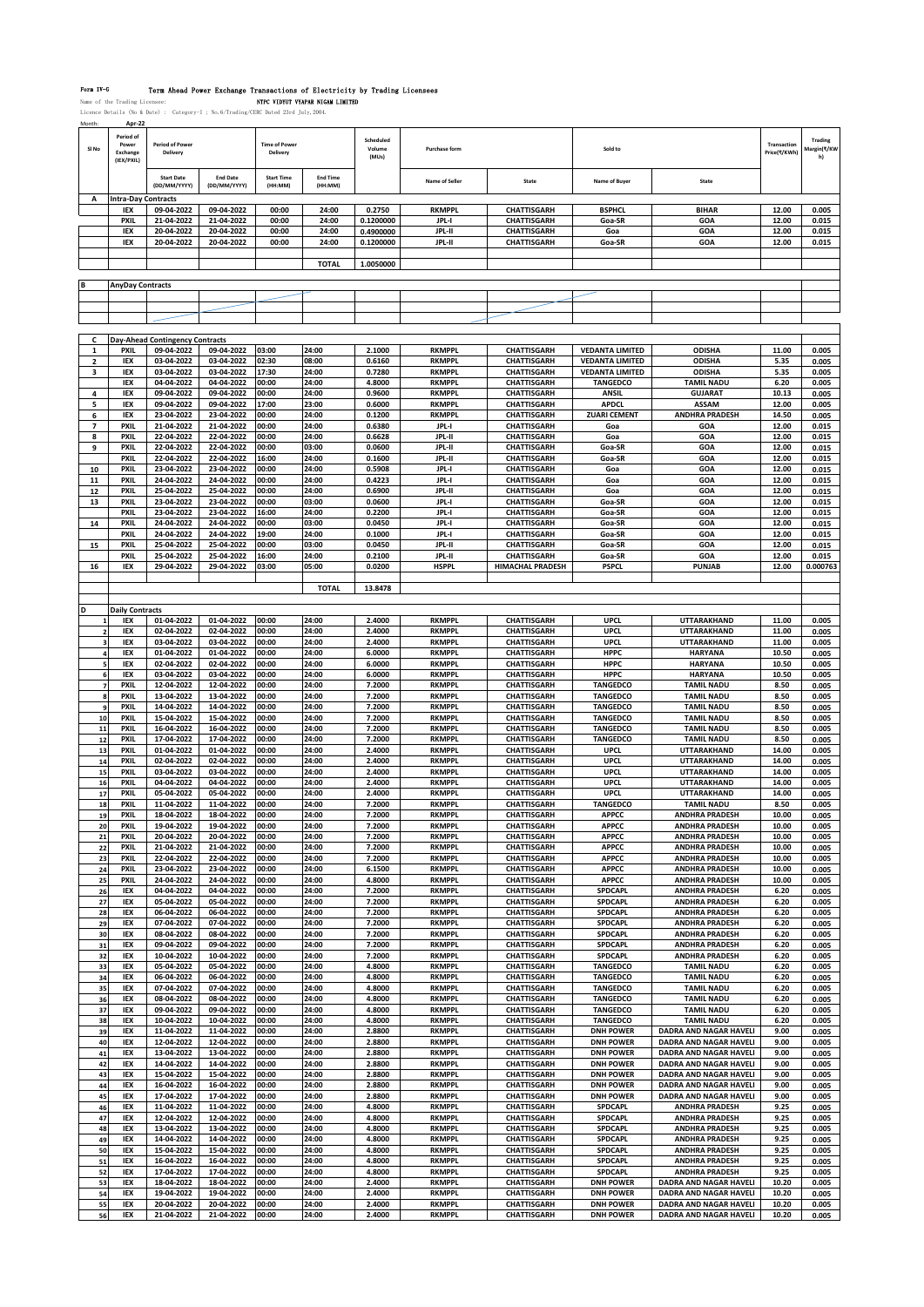| 57 | <b>IEX</b>              | 22-04-2022 | 22-04-2022 | 00:00 | 24:00 | 2.4000   | <b>RKMPPL</b> | <b>CHATTISGARH</b> | <b>DNH POWER</b> | <b>DADRA AND NAGAR HAVELI</b> | 10.20 | 0.005 |
|----|-------------------------|------------|------------|-------|-------|----------|---------------|--------------------|------------------|-------------------------------|-------|-------|
| 58 | <b>IEX</b>              | 23-04-2022 | 23-04-2022 | 00:00 | 13:30 | 2.0499   | <b>RKMPPL</b> | <b>CHATTISGARH</b> | <b>DNH POWER</b> | <b>DADRA AND NAGAR HAVELI</b> | 10.20 | 0.005 |
| 60 | <b>IEX</b>              | 24-04-2022 | 24-04-2022 | 00:00 | 24:00 | 1.6001   | <b>RKMPPL</b> | <b>CHATTISGARH</b> | <b>DNH POWER</b> | DADRA AND NAGAR HAVELI        | 10.20 | 0.005 |
| 61 | <b>IEX</b>              | 18-04-2022 | 18-04-2022 | 00:00 | 24:00 | 3.6000   | <b>RKMPPL</b> | <b>CHATTISGARH</b> | <b>SPDCAPL</b>   | <b>ANDHRA PRADESH</b>         | 10.05 | 0.005 |
| 62 | <b>IEX</b>              | 19-04-2022 | 19-04-2022 | 00:00 | 24:00 | 3.6000   | <b>RKMPPL</b> | <b>CHATTISGARH</b> | <b>SPDCAPL</b>   | <b>ANDHRA PRADESH</b>         | 10.05 | 0.005 |
| 63 | <b>IEX</b>              | 20-04-2022 | 20-04-2022 | 00:00 | 24:00 | 3.6000   | <b>RKMPPL</b> | <b>CHATTISGARH</b> | SPDCAPL          | <b>ANDHRA PRADESH</b>         | 10.05 | 0.005 |
| 64 | <b>IEX</b>              | 21-04-2022 | 21-04-2022 | 00:00 | 24:00 | 3.6000   | <b>RKMPPL</b> | <b>CHATTISGARH</b> | <b>SPDCAPL</b>   | <b>ANDHRA PRADESH</b>         | 10.05 | 0.005 |
| 65 | <b>IEX</b>              | 22-04-2022 | 22-04-2022 | 00:00 | 24:00 | 3.6000   | <b>RKMPPL</b> | <b>CHATTISGARH</b> | <b>SPDCAPL</b>   | <b>ANDHRA PRADESH</b>         | 10.05 | 0.005 |
| 66 | <b>IEX</b>              | 23-04-2022 | 23-04-2022 | 00:00 | 24:00 | 3.0750   | <b>RKMPPL</b> | <b>CHATTISGARH</b> | <b>SPDCAPL</b>   | <b>ANDHRA PRADESH</b>         | 10.05 | 0.005 |
| 67 | <b>IEX</b>              | 24-04-2022 | 24-04-2022 | 00:00 | 24:00 | 2.4000   | <b>RKMPPL</b> | <b>CHATTISGARH</b> | <b>SPDCAPL</b>   | <b>ANDHRA PRADESH</b>         | 10.05 | 0.005 |
| 68 | <b>IEX</b>              | 18-04-2022 | 18-04-2022 | 00:00 | 24:00 | 1.2000   | <b>RKMPPL</b> | <b>CHATTISGARH</b> | <b>SPDCAPL</b>   | <b>ANDHRA PRADESH</b>         | 10.05 | 0.005 |
| 69 | <b>IEX</b>              | 19-04-2022 | 19-04-2022 | 00:00 | 24:00 | 1.2000   | <b>RKMPPL</b> | <b>CHATTISGARH</b> | <b>SPDCAPL</b>   | <b>ANDHRA PRADESH</b>         | 10.05 | 0.005 |
| 70 | <b>IEX</b>              | 20-04-2022 | 20-04-2022 | 00:00 | 24:00 | 1.2000   | <b>RKMPPL</b> | <b>CHATTISGARH</b> | <b>SPDCAPL</b>   | <b>ANDHRA PRADESH</b>         | 10.05 | 0.005 |
| 71 | <b>IEX</b>              | 21-04-2022 | 21-04-2022 | 00:00 | 24:00 | 1.2000   | <b>RKMPPL</b> | <b>CHATTISGARH</b> | <b>SPDCAPL</b>   | <b>ANDHRA PRADESH</b>         | 10.05 | 0.005 |
| 72 | <b>IEX</b>              | 22-04-2022 | 22-04-2022 | 00:00 | 24:00 | 1.2000   | <b>RKMPPL</b> | <b>CHATTISGARH</b> | <b>SPDCAPL</b>   | <b>ANDHRA PRADESH</b>         | 10.05 | 0.005 |
| 73 | <b>IEX</b>              | 23-04-2022 | 23-04-2022 | 00:00 | 24:00 | 1.0250   | <b>RKMPPL</b> | <b>CHATTISGARH</b> | <b>SPDCAPL</b>   | <b>ANDHRA PRADESH</b>         | 10.05 | 0.005 |
| 74 | <b>IEX</b>              | 24-04-2022 | 24-04-2022 | 00:00 | 24:00 | 0.7999   | <b>RKMPPL</b> | <b>CHATTISGARH</b> | <b>SPDCAPL</b>   | <b>ANDHRA PRADESH</b>         | 10.05 | 0.005 |
| 75 | <b>IEX</b>              | 27-04-2022 | 27-04-2022 | 00:00 | 24:00 | 1.2000   | <b>RKMPPL</b> | <b>CHATTISGARH</b> | <b>NPCL</b>      | <b>UTTAR PRADESH</b>          | 12.00 | 0.005 |
| 76 | <b>IEX</b>              | 26-04-2022 | 26-04-2022 | 00:00 | 24:00 | 6.0000   | <b>RKMPPL</b> | <b>CHATTISGARH</b> | <b>TSSPDCL</b>   | <b>TELANGANA</b>              | 12.00 | 0.005 |
| 77 | <b>IEX</b>              | 27-04-2022 | 27-04-2022 | 00:00 | 24:00 | 6.0000   | <b>RKMPPL</b> | <b>CHATTISGARH</b> | <b>TSSPDCL</b>   | <b>TELANGANA</b>              | 12.00 | 0.005 |
| 78 | <b>IEX</b>              | 28-04-2022 | 28-04-2022 | 00:00 | 24:00 | 6.0000   | <b>RKMPPL</b> | <b>CHATTISGARH</b> | <b>TSSPDCL</b>   | <b>TELANGANA</b>              | 12.00 | 0.005 |
| 79 | <b>IEX</b>              | 29-04-2022 | 29-04-2022 | 00:00 | 24:00 | 6.0000   | <b>RKMPPL</b> | <b>CHATTISGARH</b> | <b>TSSPDCL</b>   | <b>TELANGANA</b>              | 12.00 | 0.005 |
| 80 | <b>IEX</b>              | 30-04-2022 | 30-04-2022 | 00:00 | 24:00 | 6.0000   | <b>RKMPPL</b> | <b>CHATTISGARH</b> | <b>TSSPDCL</b>   | <b>TELANGANA</b>              | 12.00 | 0.005 |
| 81 | <b>IEX</b>              | 26-04-2022 | 26-04-2022 | 00:00 | 24:00 | 1.2000   | <b>RKMPPL</b> | <b>CHATTISGARH</b> | <b>NPCL</b>      | <b>UTTAR PRADESH</b>          | 12.00 | 0.005 |
| 82 | <b>IEX</b>              | 25-04-2022 | 25-04-2022 | 00:00 | 24:00 | 6.0000   | <b>RKMPPL</b> | <b>CHATTISGARH</b> | <b>TSSPDCL</b>   | <b>TELANGANA</b>              | 12.00 | 0.005 |
| 83 | <b>IEX</b>              | 25-04-2022 | 25-04-2022 | 00:00 | 24:00 | 1.2000   | <b>RKMPPL</b> | <b>CHATTISGARH</b> | <b>NPCL</b>      | <b>UTTAR PRADESH</b>          | 12.00 | 0.005 |
| 84 | <b>IEX</b>              | 29-04-2022 | 29-04-2022 | 00:00 | 24:00 | 1.2000   | <b>RKMPPL</b> | <b>CHATTISGARH</b> | <b>NPCL</b>      | <b>UTTAR PRADESH</b>          | 12.00 | 0.005 |
| 85 | <b>IEX</b>              | 28-04-2022 | 28-04-2022 | 00:00 | 24:00 | 1.2000   | <b>RKMPPL</b> | <b>CHATTISGARH</b> | <b>NPCL</b>      | <b>UTTAR PRADESH</b>          | 12.00 | 0.005 |
| 86 | <b>IEX</b>              | 30-04-2022 | 30-04-2022 | 00:00 | 24:00 | 1.2000   | <b>RKMPPL</b> | <b>CHATTISGARH</b> | <b>NPCL</b>      | <b>UTTAR PRADESH</b>          | 12.00 | 0.005 |
|    |                         |            |            |       |       |          |               |                    |                  |                               |       |       |
|    |                         |            |            |       | Total | 357.6599 |               |                    |                  |                               |       |       |
| E  | <b>Weekly Contracts</b> |            |            |       |       |          |               |                    |                  |                               |       |       |
|    |                         |            |            |       |       |          |               |                    |                  |                               |       |       |
|    |                         |            |            |       |       |          |               |                    |                  |                               |       |       |
|    |                         |            |            |       |       |          |               |                    |                  |                               |       |       |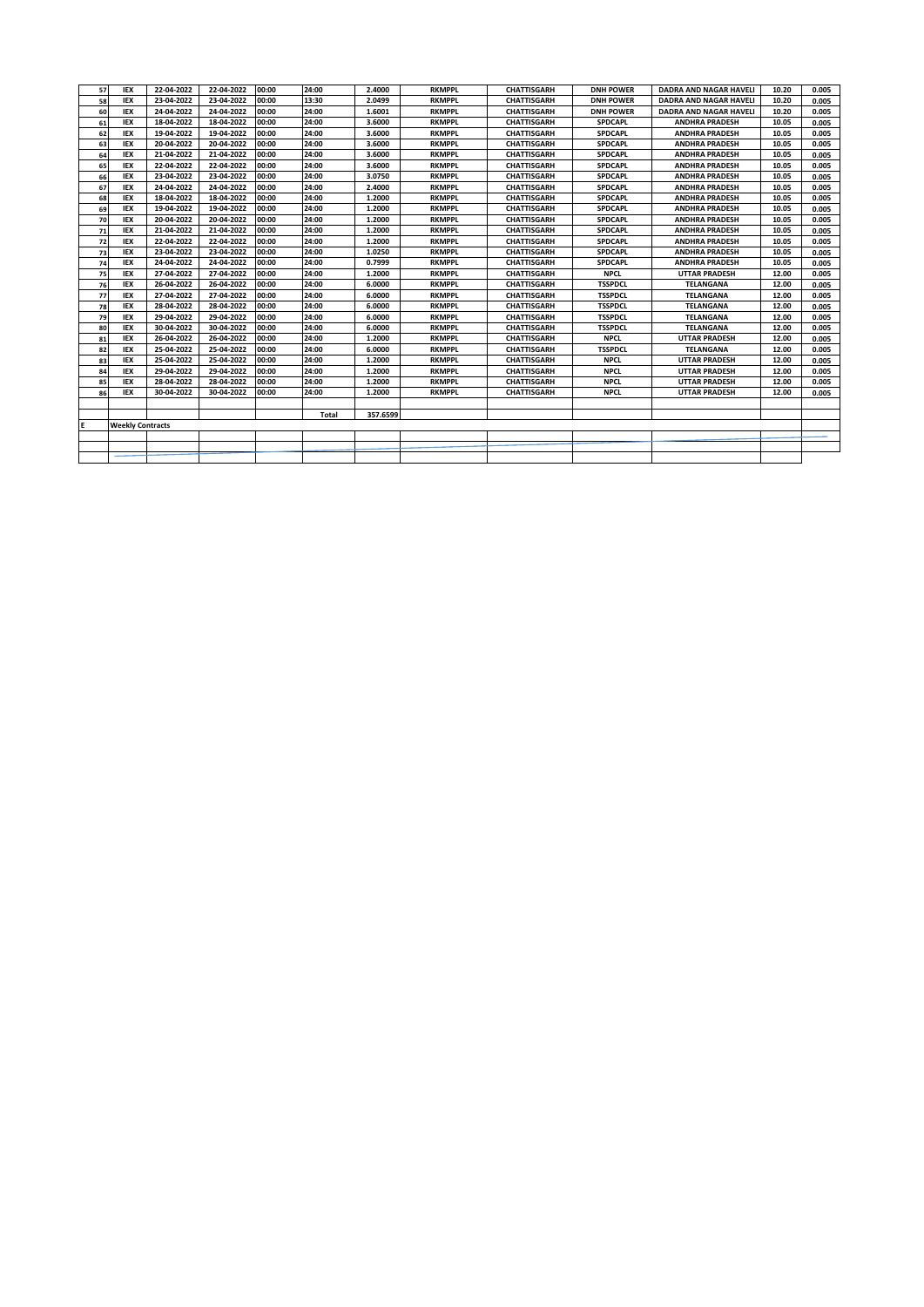| Form IV-H              | Renewable Energy Certificates (REC) Trading on Power Exchange by Trading Licensees   |                                                                              |                                     |                  |                                            |                                  |
|------------------------|--------------------------------------------------------------------------------------|------------------------------------------------------------------------------|-------------------------------------|------------------|--------------------------------------------|----------------------------------|
|                        | Name of the Tradin NTPC VIDYUT VYAPAR NIGAM LIMITED                                  |                                                                              |                                     |                  |                                            |                                  |
|                        | Licence Details (No & Date) : Category-I ; No. 6/Trading/CERC Dated 23rd July, 2004. |                                                                              |                                     |                  |                                            |                                  |
| Date of Trading:       | Apr-22                                                                               |                                                                              |                                     |                  |                                            |                                  |
| Sr. No.                | Name of REC Client                                                                   | <b>Client Type</b><br>(Renewable<br>generator/<br><b>Obligated Entities)</b> | Name of<br>Power<br><b>Exchange</b> | Volume<br>(RECs) | <b>Market Clearing</b><br>Price<br>(₹/REC) | <b>Trading Margin</b><br>(₹/KWh) |
| <b>INON SOLAR REC</b>  |                                                                                      |                                                                              |                                     |                  |                                            |                                  |
|                        | <b>NEEPCO</b>                                                                        | Obligated                                                                    | <b>IEX</b>                          | 1,983            | 2200                                       | 0.0099                           |
|                        |                                                                                      |                                                                              | <b>TOTAL</b>                        | 1,983.00         |                                            |                                  |
| <b>ISOLAR REC: NIL</b> |                                                                                      |                                                                              |                                     |                  |                                            |                                  |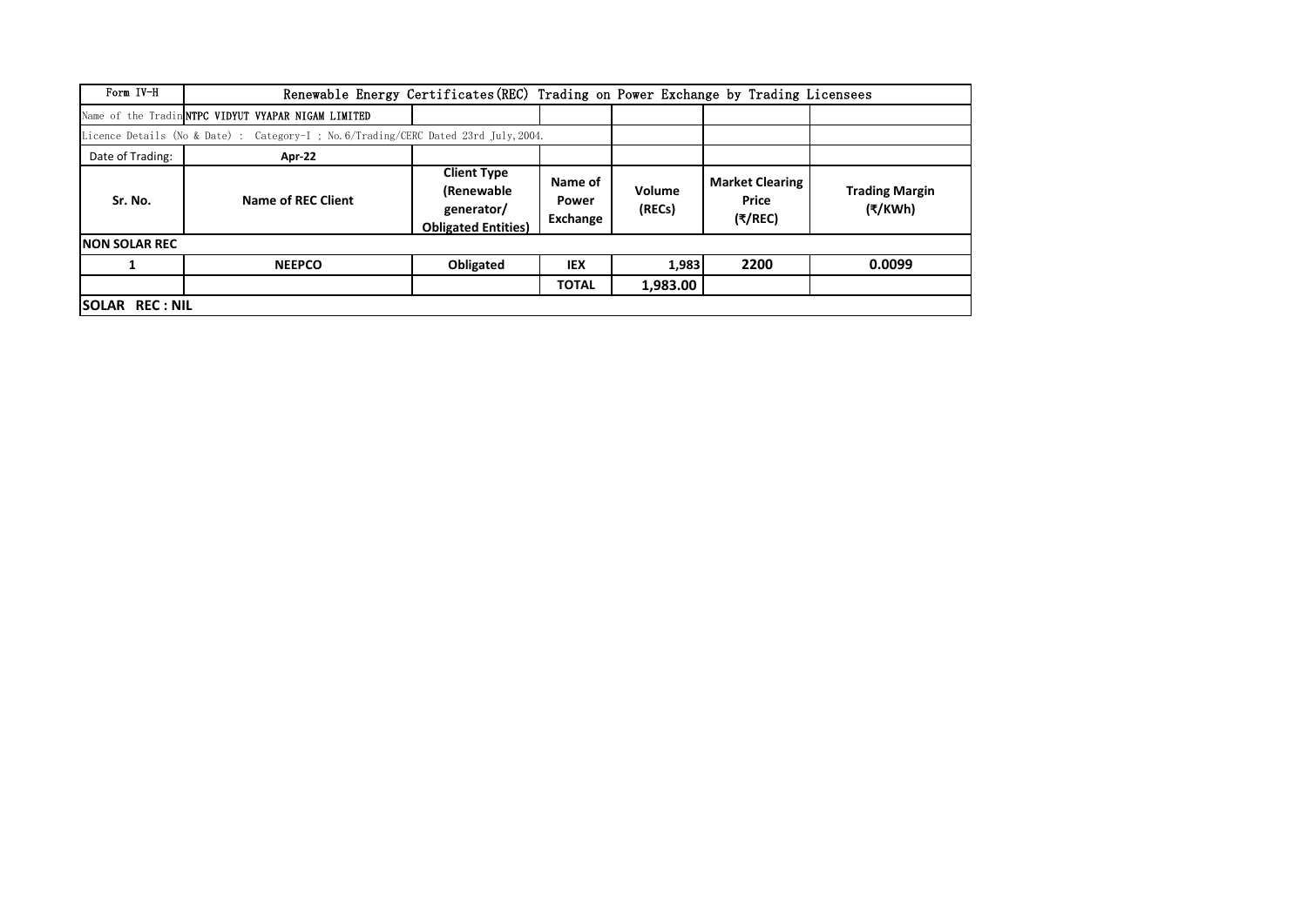# Form IV-I Open Position of Inter-State Electricity Contracts by Trading Licensees

Name of the Trading Licensee: NTPC VIDYUT VYAPAR NIGAM LIMITED

Licence Details (No & Date) : Category-I ; No.6/Trading/CERC Dated 23rd July,2004. Month: **Apr-22**

|       | Long Position of Trader (Purchased but not sold)  |                                                                |                                  |                                    |
|-------|---------------------------------------------------|----------------------------------------------------------------|----------------------------------|------------------------------------|
| Sr.No | <b>Date of Contract</b><br>(DD/MM/YYYY)           | <b>Uncontracted tenure (Open</b><br>Position) in Days / Months | <b>Uncontracted Volume (Mus)</b> | Purchase<br>Price<br>$\int$ /kwh)* |
|       |                                                   |                                                                |                                  |                                    |
| 2     |                                                   |                                                                |                                  |                                    |
| 3     |                                                   |                                                                |                                  |                                    |
|       |                                                   |                                                                |                                  |                                    |
|       | Short Position of Trader (Sale but not purchased) |                                                                |                                  |                                    |
| Sr.No | <b>Date of Contract</b><br>(DD/MM/VVVV)           | Uncontracted tenure (Open<br><b>Docition) in Dave / Monthe</b> | <b>Uncontracted Volume (Mus)</b> | Purchase<br>Price                  |

| Sr.No | <b>Date of Contract</b><br>(DD/MM/YYYY) | <b>Uncontracted tenure (Open</b><br>Position) in Days / Months | Uncontracted Volume (Mus) Price | <b>Purchase</b><br>$(\nkwh)*$ |
|-------|-----------------------------------------|----------------------------------------------------------------|---------------------------------|-------------------------------|
|       |                                         |                                                                |                                 |                               |
|       |                                         |                                                                |                                 |                               |
|       |                                         |                                                                |                                 |                               |
|       |                                         |                                                                |                                 |                               |
|       |                                         |                                                                |                                 |                               |

\* Price has to be reported separately for each contract.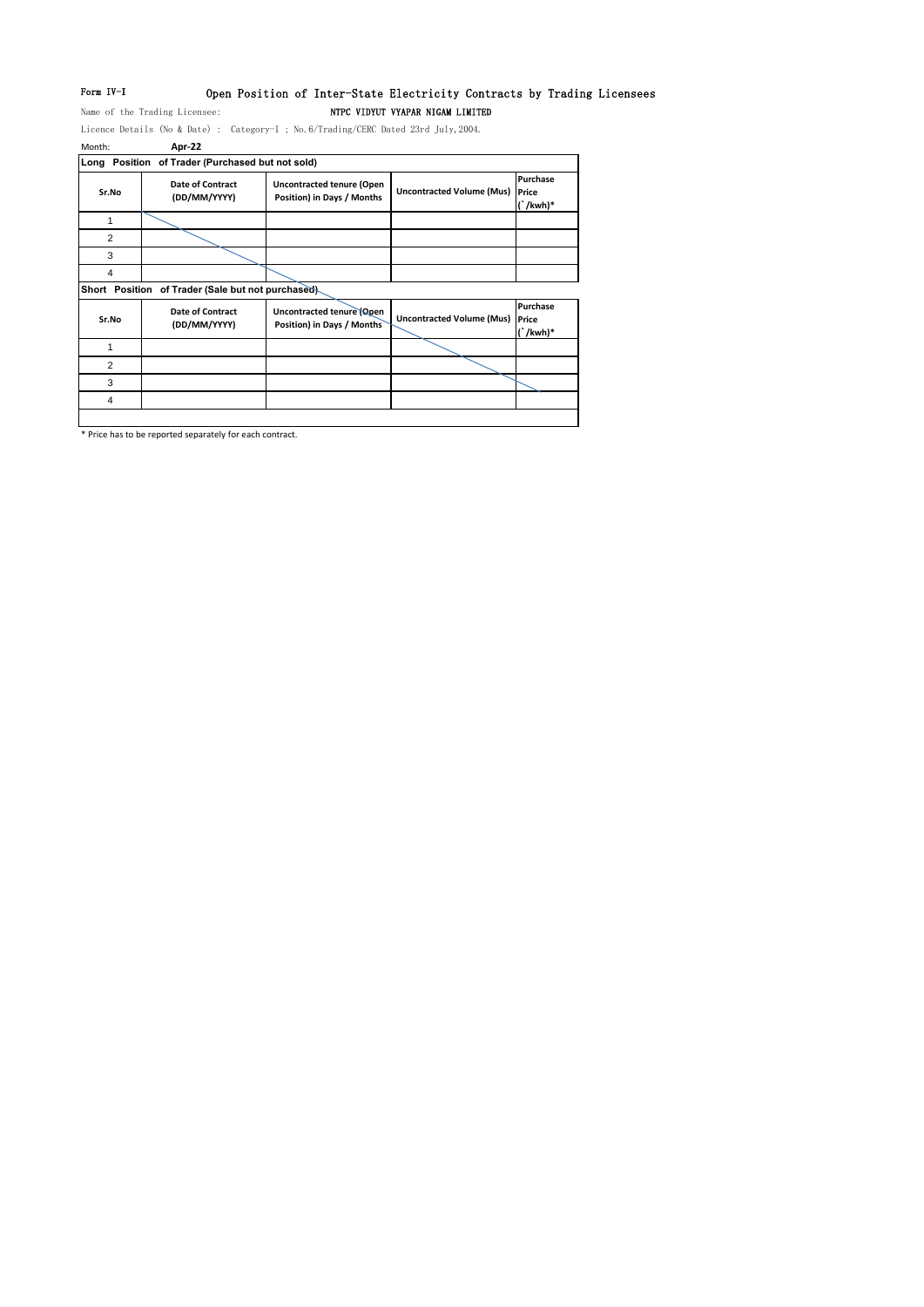# **Form IV K**

|                | Name of the Trading Licensee: | NTPC VIDYUT VYAPAR NIGAM LIMITED          |                                                                                      |                   |                              |         |          |
|----------------|-------------------------------|-------------------------------------------|--------------------------------------------------------------------------------------|-------------------|------------------------------|---------|----------|
|                |                               |                                           | Licence Details (No & Date) : Category-I ; No. 6/Trading/CERC Dated 23rd July, 2004. |                   |                              |         |          |
| Month:         |                               | Apr-22                                    |                                                                                      |                   |                              |         |          |
| SI No.         | <b>Date of Delivery</b>       | <b>Scheduled</b><br><b>Quantum in Mus</b> | Name of Seller/Name of<br>Exchange                                                   | State             | Name of<br>Buyer/Na<br>me of | State   | Remarks  |
| 1              | 01-04-2022                    |                                           | 0.0175 AGBPP                                                                         | ASSAM             | IEX                          |         | 0.0099   |
| $\overline{2}$ | 01-04-2022                    | 1.68083 BGTPP                             |                                                                                      | Assam             | IEX                          |         | 0.04     |
| 3              | 01-04-2022                    | 0.3325 IEX                                |                                                                                      |                   | Govt. of Go Goa              |         | 0.015    |
| 4              | 01-04-2022                    | 0.277625 IEX                              |                                                                                      |                   | Goa-SR                       | Goa     | 0.015    |
| 5              | 01-04-2022                    |                                           | 1.60115 KAMENG HEP                                                                   | ARUNACHAL PRADESH | IEX                          |         | 0.0099   |
| 6              | 01-04-2022                    |                                           | 0.078425 RSTPS-Solar                                                                 | Andhra Pradesh    | IEX                          |         | 0.04     |
| 7              | 01-04-2022                    | 0.6892975 RKMPPL                          |                                                                                      | Chhatisgarh       | IEX                          |         | 0.005    |
| 8              | 01-04-2022                    |                                           | $1.12$ TSECL                                                                         | Tripura           | IEX                          |         | 0.0073   |
| 9              | 02-04-2022                    | 1.431725 BGTPP                            |                                                                                      | Assam             | IEX                          |         | 0.04     |
| 10             | 02-04-2022                    |                                           | 2.63495 KAMENG HEP                                                                   | ARUNACHAL PRADESH | IEX                          |         | 0.0099   |
| 11             | 02-04-2022                    | 1.76775 IEX                               |                                                                                      |                   | <b>PSPCL</b>                 | Punjab  | 0.000763 |
| 12             | 02-04-2022                    |                                           | 0.01964 RKMPPL                                                                       | Chhatisgarh       | IEX                          |         | 0.005    |
| 13             | 02-04-2022                    | 1.05625 TSECL                             |                                                                                      | Tripura           | IEX                          |         | 0.0073   |
| 14             | 03-04-2022                    | 0.17801 BGTPP                             |                                                                                      | Assam             | IEX                          |         | 0.04     |
| 15             | 03-04-2022                    |                                           | 1.4147 KAMENG HEP                                                                    | ARUNACHAL PRADESH | IEX                          |         | 0.0099   |
| 16             | 03-04-2022                    | 1.02648 IEX                               |                                                                                      |                   | <b>PSPCL</b>                 | Punjab  | 0.000763 |
| 17             | 03-04-2022                    | 3.9955525 RKMPPL                          |                                                                                      | Chhatisgarh       | IEX                          |         | 0.005    |
| 18             | 03-04-2022                    | 0.015 IEX                                 |                                                                                      |                   | <b>TSECL</b>                 | Tripura | 0.0095   |
| 19             | 03-04-2022                    | 0.1425 TSECL                              |                                                                                      | Tripura           | IEX                          |         | 0.0073   |
| 20             | 04-04-2022                    | 0.988375 BGTPP                            |                                                                                      | Assam             | IEX                          |         | 0.04     |
| 21             | 04-04-2022                    | 0.02409 IEX                               |                                                                                      |                   | Govt. of Go Goa              |         | 0.015    |
| 22             | 04-04-2022                    | 0.3088925 IEX                             |                                                                                      |                   | Goa-SR                       | Goa     | 0.015    |
| 23             | 04-04-2022                    |                                           | 2.77355 KAMENG HEP                                                                   | ARUNACHAL PRADESH | IEX                          |         | 0.0099   |
| 24             | 04-04-2022                    | 1.3740225 IEX                             |                                                                                      |                   | <b>PSPCL</b>                 | Punjab  | 0.000763 |
| 25             | 04-04-2022                    |                                           | 0 RKMPPL                                                                             | Chhatisgarh       | IEX                          |         | 0.005    |
| 26             | 04-04-2022                    | 0.55625 TSECL                             |                                                                                      | Tripura           | IEX                          |         | 0.0073   |
| 27             | 05-04-2022                    | 1.50945 BGTPP                             |                                                                                      | Assam             | IEX                          |         | 0.04     |
| 28             | 05-04-2022                    |                                           | 2.497925 KAMENG HEP                                                                  | ARUNACHAL PRADESH | IEX                          |         | 0.0099   |
| 29             | 05-04-2022                    | 1.1957 IEX                                |                                                                                      |                   | <b>PSPCL</b>                 | Punjab  | 0.000763 |
| 30             | 05-04-2022                    | 0.208625 RKMPPL                           |                                                                                      | Chhatisgarh       | IEX                          |         | 0.005    |
| 31             | 05-04-2022                    | 0.25625 TSECL                             |                                                                                      | Tripura           | IEX                          |         | 0.0073   |
| 32             | 06-04-2022                    | 0.540625 BGTPP                            |                                                                                      | Assam             | IEX                          |         | 0.04     |
| 33             | 06-04-2022                    |                                           | 0 IEX                                                                                |                   | Goa-SR                       | Goa     | 0.015    |
| 34             | 06-04-2022                    |                                           | 1.184 KAMENG HEP                                                                     | ARUNACHAL PRADESH | IEX                          |         | 0.0099   |
| 35             | 06-04-2022                    | 4.50472 IEX                               |                                                                                      |                   | <b>PSPCL</b>                 | Punjab  | 0.000763 |
| 36             | 06-04-2022                    | 0.5773825 RKMPPL                          |                                                                                      | Chhatisgarh       | IEX                          |         | 0.005    |
| 37             | 06-04-2022                    | 0.0494225 IEX                             |                                                                                      |                   | <b>TSECL</b>                 | Tripura | 0.0095   |
| 38             | 06-04-2022                    | 0.88125 TSECL                             |                                                                                      | Tripura           | IEX                          |         | 0.0073   |
| 39             | 07-04-2022                    |                                           | 0.0906 BGTPP                                                                         | Assam             | IEX                          |         | 0.04     |
| 40             | 07-04-2022                    | 0.055 IEX                                 |                                                                                      |                   | Govt. of Go Goa              |         | 0.015    |
| 41             | 07-04-2022                    |                                           | 0 IEX                                                                                |                   | Goa-SR                       | Goa     | 0.015    |
| 42             | 07-04-2022                    | 3.564525 IEX                              |                                                                                      |                   | <b>PSPCL</b>                 | Punjab  | 0.000763 |
| 43             | 07-04-2022                    | 0.4256375 RKMPPL                          |                                                                                      | Chhatisgarh       | IEX                          |         | 0.005    |
| 44             | 07-04-2022                    | 0.123425 IEX                              |                                                                                      |                   | <b>TSECL</b>                 | Tripura | 0.0095   |
| 45             | 07-04-2022                    | 0.52375 TSECL                             |                                                                                      | Tripura           | IEX                          |         | 0.0073   |
| 46             | 08-04-2022                    | 0.258115 BGTPP                            |                                                                                      | Assam             | IEX                          |         | 0.04     |
| 47             | 08-04-2022                    |                                           | 0 IEX                                                                                |                   | Govt. of Go Goa              |         | 0.015    |
| 48             | 08-04-2022                    |                                           | 0 IEX                                                                                |                   | Goa-SR                       | Goa     | 0.015    |
| 49             | 08-04-2022                    | 3.154645 IEX                              |                                                                                      |                   | <b>PSPCL</b>                 | Punjab  | 0.000763 |
| 50             | 08-04-2022                    |                                           | 2.1875 RKMPPL                                                                        | Chhatisgarh       | IEX                          |         | 0.005    |

**Electricity transacted by Trading Licensees in Real Time Market on Power Exchanges**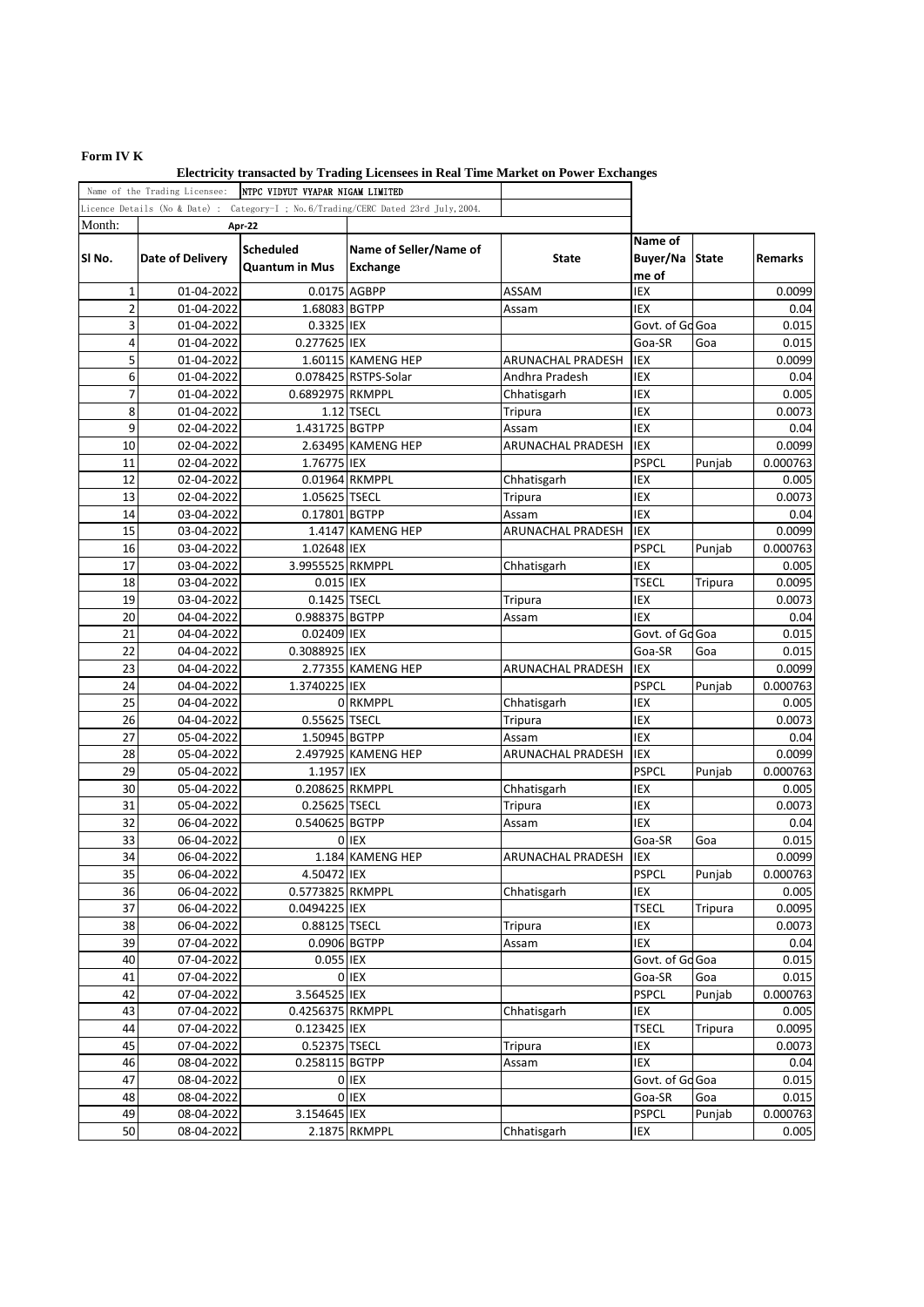| 51         | 08-04-2022               |                  | 0.315 TSECL          | Tripura        | IEX                 |                | 0.0073                                                                                                                                                                                                                                       |
|------------|--------------------------|------------------|----------------------|----------------|---------------------|----------------|----------------------------------------------------------------------------------------------------------------------------------------------------------------------------------------------------------------------------------------------|
| 52         | 09-04-2022               | 0.538525 BGTPP   |                      | Assam          | IEX                 |                | 0.04                                                                                                                                                                                                                                         |
| 53         | 09-04-2022               | 0.0001125 IEX    |                      |                | Govt. of Go Goa     |                | 0.015                                                                                                                                                                                                                                        |
| 54         | 09-04-2022               | 0.00028 IEX      |                      |                | Goa-SR              | Goa            | 0.015                                                                                                                                                                                                                                        |
| 55         | 09-04-2022               | 2.6755225 IEX    |                      |                | <b>PSPCL</b>        | Punjab         | 0.000763                                                                                                                                                                                                                                     |
| 56         | 09-04-2022               | 3.0110025 RKMPPL |                      | Chhatisgarh    | IEX                 |                | 0.005                                                                                                                                                                                                                                        |
| 57         | 09-04-2022               | 0.91375 TSECL    |                      | Tripura        | IEX                 |                | 0.0073                                                                                                                                                                                                                                       |
| 58         | 10-04-2022               | 0.309925 BGTPP   |                      | Assam          | IEX                 |                | 0.04                                                                                                                                                                                                                                         |
| 59         | 10-04-2022               |                  | 0.23625 Govt. of Goa | Goa            | <b>IEX</b>          |                | 0.01                                                                                                                                                                                                                                         |
| 60         | 10-04-2022               | 0.027 IEX        |                      |                | Govt. of Go Goa     |                | 0.015                                                                                                                                                                                                                                        |
| 61         | 10-04-2022               | 0.00975 IEX      |                      |                | Goa-SR              | Goa            | 0.015                                                                                                                                                                                                                                        |
| 62         | 10-04-2022               | 2.55102 IEX      |                      |                | <b>PSPCL</b>        | Punjab         | 0.000763                                                                                                                                                                                                                                     |
| 63         | 10-04-2022               |                  | 0.1944 RKMPPL        | Chhatisgarh    | IEX                 |                | 0.005                                                                                                                                                                                                                                        |
| 64         | 10-04-2022               | 0.37575 TSECL    |                      | Tripura        | IEX                 |                | 0.0073                                                                                                                                                                                                                                       |
| 65         | 10-04-2022               | 0.077295 IEX     |                      |                | <b>TSECL</b>        | <b>Tripura</b> | 0.0095                                                                                                                                                                                                                                       |
| 66         | 11-04-2022               | 0.7822175 BGTPP  |                      | Assam          | <b>IEX</b>          |                | 0.04                                                                                                                                                                                                                                         |
| 67         | 11-04-2022               | 0.0890025 IEX    |                      |                | Govt. of Go Goa     |                | 0.015                                                                                                                                                                                                                                        |
| 68         | 11-04-2022               |                  | 0 IEX                |                | Goa-SR              | Goa            | 0.015                                                                                                                                                                                                                                        |
| 69         | 11-04-2022               | 7.3339975 IEX    |                      |                | <b>PSPCL</b>        | Punjab         | 0.000763                                                                                                                                                                                                                                     |
| 70         | 11-04-2022               |                  | 0 RKMPPL             | Chhatisgarh    | IEX                 |                | 0.005                                                                                                                                                                                                                                        |
| 71         | 11-04-2022               | 0.003 SIL        |                      | Andhra Pradesh | IEX                 |                | 0.01                                                                                                                                                                                                                                         |
| 72         | 11-04-2022               | 1.21375 TSECL    |                      | Tripura        | IEX                 |                | 0.0073                                                                                                                                                                                                                                       |
| 73         | 12-04-2022               | 0.056175 BGTPP   |                      | Assam          | <b>IEX</b>          |                | 0.04                                                                                                                                                                                                                                         |
| 74         | 12-04-2022               |                  | O IEX                |                | Govt. of Gd Goa     |                | 0.015                                                                                                                                                                                                                                        |
| 75         | 12-04-2022               | 0.0035575 IEX    |                      |                | Goa-SR              | Goa            | 0.015                                                                                                                                                                                                                                        |
| 76         | 12-04-2022               | 6.1498125 IEX    |                      |                | <b>PSPCL</b>        | Punjab         | 0.000763                                                                                                                                                                                                                                     |
| 77         | 12-04-2022               | 0.5352175 RKMPPL |                      | Chhatisgarh    | IEX                 |                | 0.005                                                                                                                                                                                                                                        |
| 78         | 12-04-2022               | 0.65625 TSECL    |                      | Tripura        | IEX                 |                | 0.0073                                                                                                                                                                                                                                       |
| 79         | 12-04-2022               | 0.13594 IEX      |                      |                | <b>TSECL</b>        | Tripura        | 0.0095                                                                                                                                                                                                                                       |
|            |                          |                  |                      |                |                     |                |                                                                                                                                                                                                                                              |
| 80         | 13-04-2022               | 0.0298 BGTPP     |                      | Assam          | <b>IEX</b>          |                |                                                                                                                                                                                                                                              |
| 81         | 13-04-2022               |                  | 0 IEX                |                | Govt. of Go Goa     |                |                                                                                                                                                                                                                                              |
| 82         | 13-04-2022               | 0.0143875 IEX    |                      |                | Goa-SR              | Goa            |                                                                                                                                                                                                                                              |
| 83         | 13-04-2022               | 6.2965175 IEX    |                      |                | <b>PSPCL</b>        | Punjab         |                                                                                                                                                                                                                                              |
| 84         | 13-04-2022               |                  | 0.0865 RSTPS-Solar   | Andhra Pradesh | IEX                 |                |                                                                                                                                                                                                                                              |
| 85         | 13-04-2022               | 0.0286875 RKMPPL |                      | Chhatisgarh    | IEX                 |                |                                                                                                                                                                                                                                              |
| 86         | 13-04-2022               | 0.00795 SIL      |                      | Andhra Pradesh | <b>IEX</b>          |                |                                                                                                                                                                                                                                              |
| 87         | 13-04-2022               | 0.3172725 IEX    |                      |                | <b>TSECL</b>        | Tripura        |                                                                                                                                                                                                                                              |
| 88         | 13-04-2022               |                  | 0.08 TSECL           | Tripura        | IEX                 |                |                                                                                                                                                                                                                                              |
| 89         | 14-04-2022               | 0.42495 BGTPP    |                      | Assam          | <b>IEX</b>          |                |                                                                                                                                                                                                                                              |
| 90         | 14-04-2022               | 0.0121125 IEX    |                      |                | Govt. of Ga Goa     |                |                                                                                                                                                                                                                                              |
| 91         | 14-04-2022               | 0.0072675 IEX    |                      |                | Goa-SR              | Goa            |                                                                                                                                                                                                                                              |
| 92         | 14-04-2022               | 2.5166725 IEX    |                      |                | <b>PSPCL</b>        | Punjab         |                                                                                                                                                                                                                                              |
| 93         | 14-04-2022               |                  | 0.09545 RSTPS-Solar  | Andhra Pradesh | IEX                 |                |                                                                                                                                                                                                                                              |
| 94         | 14-04-2022               | 1.167435 RKMPPL  |                      | Chhatisgarh    | IEX                 |                |                                                                                                                                                                                                                                              |
| 95         | 14-04-2022               | 0.19625 TSECL    |                      | Tripura        | IEX                 |                |                                                                                                                                                                                                                                              |
| 96         | 14-04-2022               | 0.0697375 IEX    |                      |                | <b>TSECL</b>        | Tripura        |                                                                                                                                                                                                                                              |
| 97         | 15-04-2022               | 0.5925725 BGTPP  |                      | Assam          | IEX                 |                |                                                                                                                                                                                                                                              |
| 98         | 15-04-2022               | 0.12683 IEX      |                      |                | Goa-SR              | Goa            |                                                                                                                                                                                                                                              |
| 99         | 15-04-2022               | 4.0969725 IEX    |                      |                | <b>PSPCL</b>        | Punjab         |                                                                                                                                                                                                                                              |
| 100        | 15-04-2022               |                  | 0.09643 RKMPPL       | Chhatisgarh    | IEX                 |                |                                                                                                                                                                                                                                              |
| 101        | 15-04-2022               | 0.00525 SIL      |                      | Andhra Pradesh | IEX                 |                |                                                                                                                                                                                                                                              |
| 102        | 15-04-2022               |                  | 0.907 TSECL          | Tripura        | IEX                 |                |                                                                                                                                                                                                                                              |
| 103        | 16-04-2022               | 0.40654 BGTPP    |                      | Assam          | IEX                 |                |                                                                                                                                                                                                                                              |
| 104        | 16-04-2022               | 0.625965 IEX     |                      |                | Govt. of Go Goa     |                |                                                                                                                                                                                                                                              |
| 105        | 16-04-2022               | 0.005 IEX        |                      |                | Goa-SR              | Goa            | 0.04<br>0.015<br>0.015<br>0.000763<br>0.04<br>0.005<br>0.01<br>0.0095<br>0.0073<br>0.04<br>0.015<br>0.015<br>0.000763<br>0.04<br>0.005<br>0.0073<br>0.0095<br>0.04<br>0.015<br>0.000763<br>0.005<br>0.01<br>0.0073<br>0.04<br>0.015<br>0.015 |
| 106        | 16-04-2022               | 7.2469525 IEX    |                      |                | <b>PSPCL</b>        | Punjab         |                                                                                                                                                                                                                                              |
| 107<br>108 | 16-04-2022<br>16-04-2022 | 0.12 IEX         | 0 RKMPPL             | Chhatisgarh    | IEX<br><b>TSECL</b> | Tripura        | 0.000763<br>0.005<br>0.0095                                                                                                                                                                                                                  |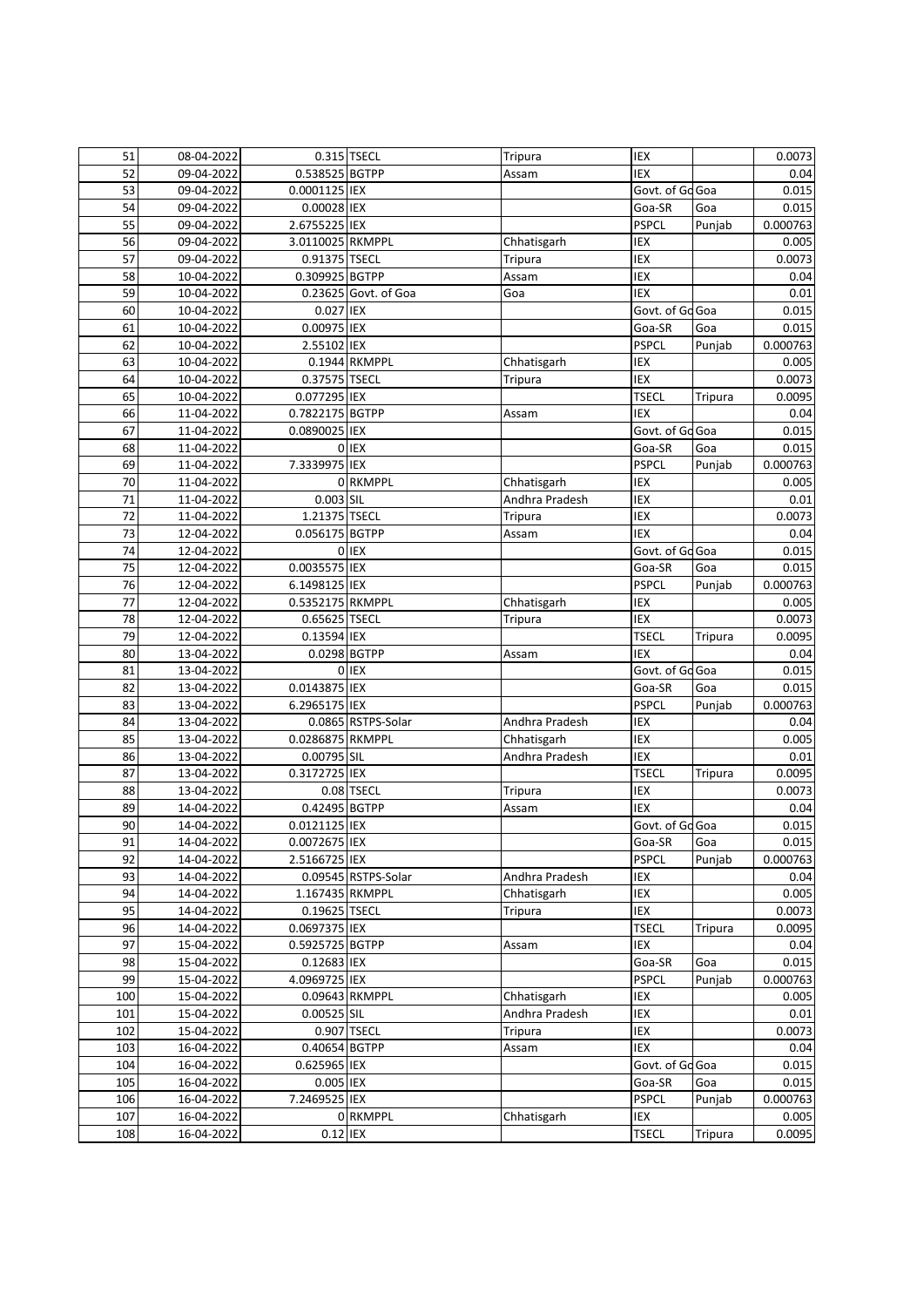| 109 | 16-04-2022 | 0.46625 TSECL    |                         | Tripura     | IEX             |                | 0.0073   |
|-----|------------|------------------|-------------------------|-------------|-----------------|----------------|----------|
| 110 | 17-04-2022 |                  | 0.003 AGTPP             | Tripura     | IEX             |                | 0.0099   |
| 111 | 17-04-2022 | 0.6123575 BGTPP  |                         | Assam       | IEX             |                | 0.04     |
| 112 | 17-04-2022 | 2.8597625 IEX    |                         |             | <b>PSPCL</b>    | Punjab         | 0.000763 |
| 113 | 17-04-2022 | 0.0145 RGPPL     |                         | Maharashtra | IEX             |                | 0.0105   |
| 114 | 17-04-2022 | 0.4415175 RKMPPL |                         | Chhatisgarh | IEX             |                | 0.005    |
| 115 | 17-04-2022 | 0.225 IEX        |                         |             | <b>TSECL</b>    | <b>Tripura</b> | 0.0095   |
| 116 | 17-04-2022 | 0.22625 TSECL    |                         | Tripura     | IEX             |                | 0.0073   |
| 117 | 18-04-2022 |                  | 0.4064 BGTPP            | Assam       | <b>IEX</b>      |                | 0.04     |
| 118 | 18-04-2022 |                  | 0 IEX                   |             | Govt. of Go Goa |                | 0.015    |
| 119 | 18-04-2022 |                  | 0 IEX                   |             | Goa-SR          | Goa            | 0.015    |
| 120 | 18-04-2022 | 7.227245 IEX     |                         |             | <b>PSPCL</b>    | Punjab         | 0.000763 |
| 121 | 18-04-2022 | 0.0152 RGPPL     |                         | Maharashtra | IEX             |                | 0.0105   |
| 122 | 18-04-2022 | 0.03455 RGPPL    |                         | Maharashtra | IEX             |                | 0.0105   |
| 123 | 18-04-2022 |                  | 0 RKMPPL                | Chhatisgarh | IEX             |                | 0.005    |
| 124 | 18-04-2022 | 0.1973275 IEX    |                         |             | <b>TSECL</b>    | <b>Tripura</b> | 0.0095   |
| 125 | 18-04-2022 |                  | $\overline{0.19}$ TSECL | Tripura     | <b>IEX</b>      |                | 0.0073   |
| 126 | 19-04-2022 | 0.0517 BGTPP     |                         | Assam       | <b>IEX</b>      |                | 0.04     |
| 127 | 19-04-2022 | 0.04383 IEX      |                         |             | Govt. of Go Goa |                | 0.015    |
| 128 | 19-04-2022 | 0.00827 IEX      |                         |             | Goa-SR          | Goa            | 0.015    |
| 129 | 19-04-2022 | 5.2472175 IEX    |                         |             | <b>PSPCL</b>    | Punjab         | 0.000763 |
| 130 | 19-04-2022 | 0.0717 RGPPL     |                         | Maharashtra | IEX             |                | 0.0105   |
| 131 | 19-04-2022 | 0.0597 RGPPL     |                         | Maharashtra | IEX             |                | 0.0105   |
| 132 | 19-04-2022 | 0.4914975 RKMPPL |                         | Chhatisgarh | IEX             |                | 0.005    |
| 133 | 19-04-2022 | 0.27375 IEX      |                         |             | <b>TSECL</b>    | <b>Tripura</b> | 0.0095   |
| 134 | 20-04-2022 | 0.112025 BGTPP   |                         | Assam       | IEX             |                | 0.04     |
| 135 | 20-04-2022 | 0.00075 BGTPP    |                         | Assam       | <b>PXIL</b>     |                | 0.04     |
| 136 | 20-04-2022 | 0.02524 IEX      |                         |             | Govt. of Go Goa |                | 0.015    |
| 137 | 20-04-2022 | 0.0368475 IEX    |                         |             | Goa-SR          | Goa            | 0.015    |
| 138 | 20-04-2022 | 2.883005 IEX     |                         |             | <b>PSPCL</b>    | Punjab         | 0.000763 |
| 139 | 20-04-2022 | 0.22695 RGPPL    |                         | Maharashtra | IEX             |                | 0.0105   |
| 140 | 20-04-2022 | 0.06825 RGPPL    |                         | Maharashtra | <b>IEX</b>      |                | 0.0105   |
| 141 | 20-04-2022 |                  | 0.69 RKMPPL             | Chhatisgarh | IEX             |                | 0.005    |
| 142 | 20-04-2022 | 2.5975 TSECL     |                         | Tripura     | IEX             |                | 0.0073   |
| 143 | 20-04-2022 | 0.04978 IEX      |                         |             | <b>TSECL</b>    | Tripura        | 0.0095   |
| 144 | 21-04-2022 |                  | 0.0174 BGTPP            | Assam       | IEX             |                | 0.04     |
| 145 | 21-04-2022 |                  | 0.07875 Govt. of Goa    | Goa         | IEX             |                | 0.01     |
| 146 | 21-04-2022 | 0.906995 IEX     |                         |             | <b>PSPCL</b>    | Punjab         | 0.000763 |
| 147 | 21-04-2022 |                  | 0.001 RGPPL             | Maharashtra | IEX             |                | 0.0105   |
| 148 | 21-04-2022 | 0.0414 RGPPL     |                         | Maharashtra | IEX             |                | 0.0105   |
| 149 | 21-04-2022 |                  | 0.72 RKMPPL             | Chhatisgarh | IEX             |                | 0.005    |
| 150 | 21-04-2022 | 2.14925 TSECL    |                         | Tripura     | IEX             |                | 0.0073   |
| 151 | 22-04-2022 | 0.585145 IEX     |                         |             | <b>PSPCL</b>    | Punjab         | 0.000763 |
| 152 | 22-04-2022 |                  | 0.72 RKMPPL             | Chhatisgarh | IEX             |                | 0.005    |
| 153 | 22-04-2022 |                  | 1.104 TSECL             | Tripura     | IEX             |                | 0.0073   |
| 154 | 23-04-2022 | 0.6528875 IEX    |                         |             | <b>PSPCL</b>    | Punjab         | 0.000763 |
| 155 | 23-04-2022 |                  | 0.3 RKMPPL              | Chhatisgarh | IEX             |                | 0.005    |
| 156 | 23-04-2022 | 0.97675 TSECL    |                         | Tripura     | IEX             |                | 0.0073   |
| 157 | 24-04-2022 |                  | 1.15 Govt. of Goa       | Goa         | IEX             |                | 0.01     |
| 158 | 24-04-2022 | 0.45182 IEX      |                         |             | <b>PSPCL</b>    | Punjab         | 0.000763 |
| 159 | 24-04-2022 | 0.3825 TSECL     |                         | Tripura     | IEX             |                | 0.0073   |
| 160 | 24-04-2022 | 0.012185 IEX     |                         |             | <b>TSECL</b>    | Tripura        | 0.0095   |
| 161 | 25-04-2022 | 0.09543 IEX      |                         |             | Govt. of Go Goa |                | 0.015    |
| 162 | 25-04-2022 | 1.46663 IEX      |                         |             | <b>PSPCL</b>    | Punjab         | 0.000763 |
| 163 | 25-04-2022 | 0.342495 IEX     |                         |             | <b>TSECL</b>    | Tripura        | 0.0095   |
| 164 | 25-04-2022 | 0.05625 TSECL    |                         | Tripura     | IEX             |                | 0.0073   |
| 165 | 26-04-2022 | 3.2282775 IEX    |                         |             | <b>PSPCL</b>    | Punjab         | 0.000763 |
| 166 | 26-04-2022 | 0.521395 IEX     |                         |             | <b>TSECL</b>    | Tripura        | 0.0095   |
|     |            |                  |                         |             |                 |                |          |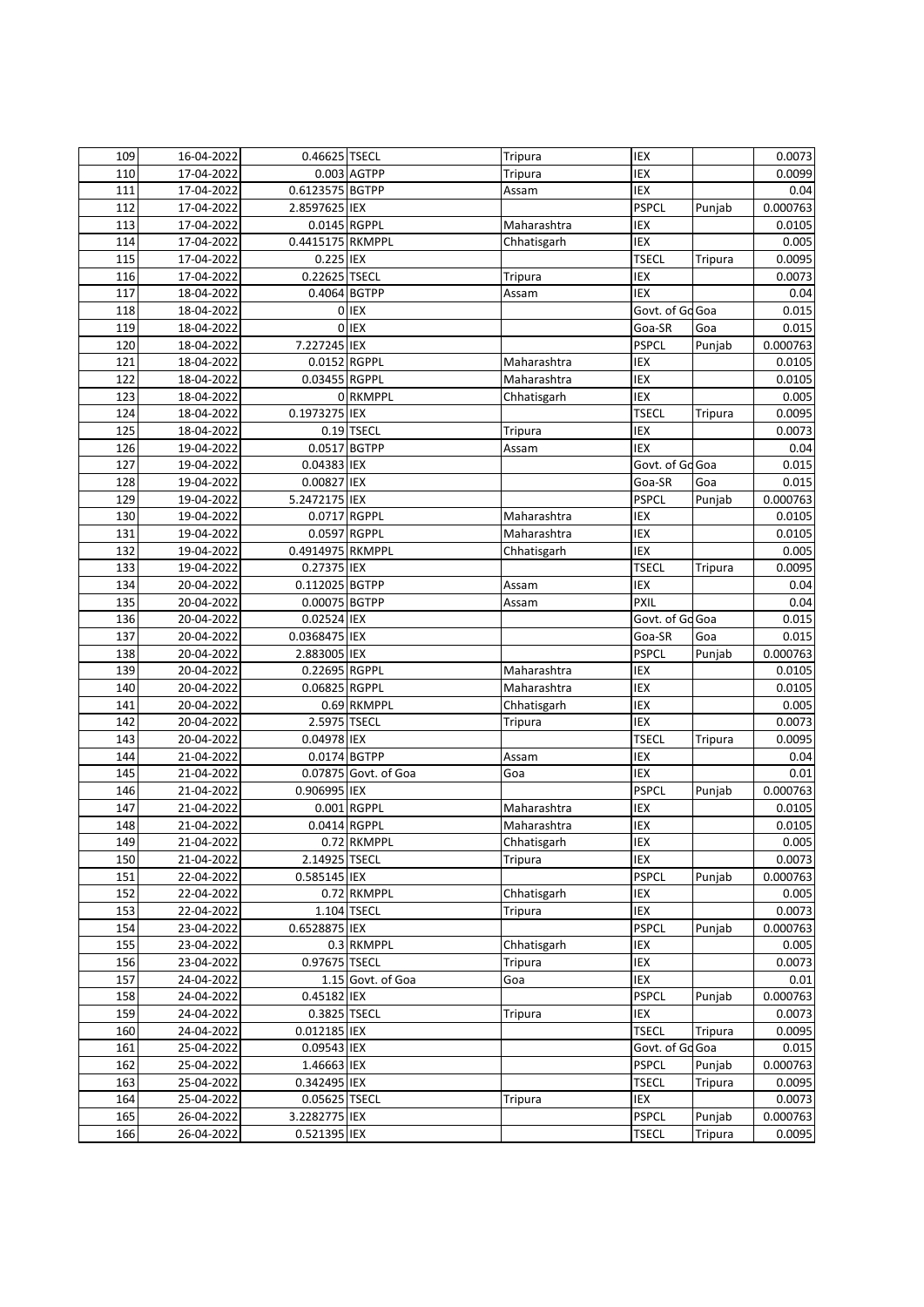| 167 | 26-04-2022 |               | 0.005 TSECL       | Tripura | <b>IEX</b>      |                        | 0.0073   |
|-----|------------|---------------|-------------------|---------|-----------------|------------------------|----------|
| 168 | 27-04-2022 | 0.0151575 IEX |                   |         | Govt. of Go Goa |                        | 0.015    |
| 169 | 27-04-2022 | 2.376575 IEX  |                   |         | <b>PSPCL</b>    | Punjab                 | 0.000763 |
| 170 | 27-04-2022 | 0.2975 TSECL  |                   | Tripura | IEX             |                        | 0.0073   |
| 171 | 27-04-2022 | 0.0371375 IEX |                   |         | <b>TSECL</b>    | Tripura                | 0.0095   |
| 172 | 28-04-2022 | 0.02564 IEX   |                   |         | Govt. of Gd Goa |                        | 0.015    |
| 173 | 28-04-2022 | 4.48754 IEX   |                   |         | <b>PSPCL</b>    | Punjab                 | 0.000763 |
| 174 | 28-04-2022 | 0.03175 TSECL |                   | Tripura | <b>IEX</b>      |                        | 0.0073   |
| 175 | 28-04-2022 | 0.1924275 IEX |                   |         | <b>TSECL</b>    | Tripura                | 0.0095   |
| 176 | 29-04-2022 | 0.0582225 IEX |                   |         |                 | Central Rail Maharasht | 0.0059   |
| 177 | 29-04-2022 |               | 0.15 Govt. of Goa | Goa     | IEX             |                        | 0.01     |
| 178 | 29-04-2022 | 0.0297225 IEX |                   |         | Goa-SR          | Goa                    | 0.015    |
| 179 | 29-04-2022 | 5.8476825 IEX |                   |         | <b>PSPCL</b>    | Punjab                 | 0.000763 |
| 180 | 29-04-2022 | 0.3974775 IEX |                   |         | <b>TSECL</b>    | Tripura                | 0.0095   |
| 181 | 30-04-2022 | 0.01401 IEX   |                   |         | Govt. of Go Goa |                        | 0.015    |
| 182 | 30-04-2022 | 0.01513 IEX   |                   |         | Goa-SR          | Goa                    | 0.015    |
| 183 | 30-04-2022 | 18.1379 IEX   |                   |         | <b>PSPCL</b>    | Punjab                 | 0.000763 |
| 184 | 30-04-2022 |               | 0.885 TSECL       | Tripura | IEX             |                        | 0.0073   |
| 185 | 30-04-2022 | 0.0678325 IEX |                   |         | <b>TSECL</b>    | Tripura                | 0.0095   |
|     |            |               |                   |         |                 |                        |          |
|     | Total      | 177.958255    |                   |         |                 |                        |          |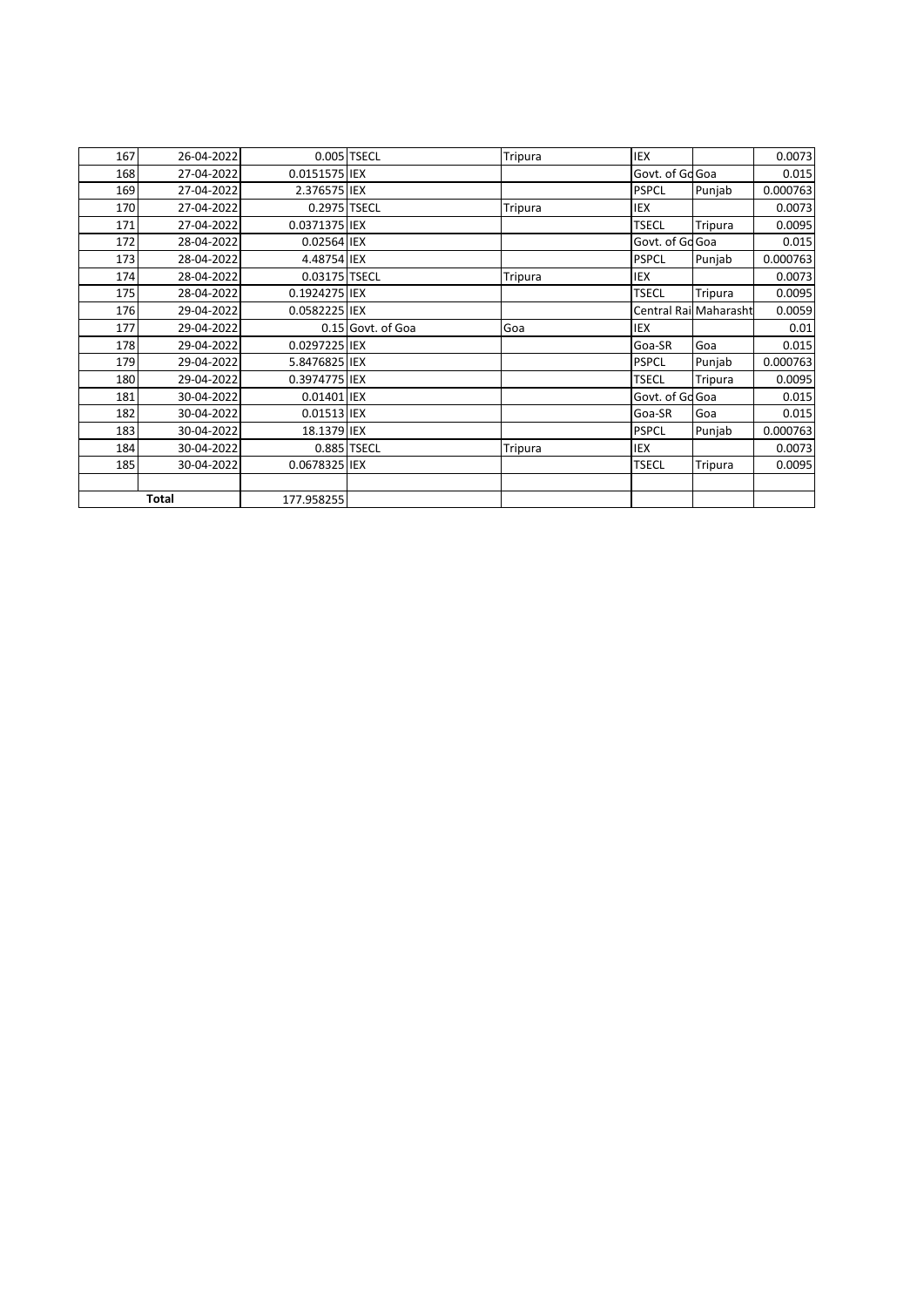### Form IV-L

|        | Name of the Trading Licensee:                                                        |                                 |               | NTPC VIDYUT VYAPAR NIGAM LIMITED |                 |              |                       |              |         |              |                          |                       |
|--------|--------------------------------------------------------------------------------------|---------------------------------|---------------|----------------------------------|-----------------|--------------|-----------------------|--------------|---------|--------------|--------------------------|-----------------------|
|        | Licence Details (No & Date) : Category-I : No. 6/Trading/CERC Dated 23rd July. 2004. |                                 |               |                                  |                 |              |                       |              |         |              |                          |                       |
| Month: | Apr-22                                                                               |                                 |               |                                  |                 |              |                       |              |         |              |                          |                       |
|        | Green Term Ahead Power Exchange Transactions of Electricity by Trading Licensees     |                                 |               |                                  |                 |              |                       |              |         |              |                          |                       |
| Sr. No | Name of Power                                                                        | <b>Period of Power Delivery</b> |               | <b>Time of Power Delivery</b>    |                 |              | <b>Purchased from</b> |              |         | Sold to      | <b>Transaction Price</b> | <b>Trading Margin</b> |
|        | Exchange                                                                             | Start date                      | End date      | <b>Start Time</b>                | <b>End Time</b> | Scheduled    | Name of Seller        | <b>State</b> | Name of | <b>State</b> | (₹/kWh)                  | (₹/kWh)               |
|        |                                                                                      | (DD/MM/ YYYY)                   | (DD/MM/ YYYY) | (HH:MM)                          | (HH:MM)         | Volume (MUs) |                       |              | Buyer   |              |                          |                       |
|        | <b>Intra-Dav Contracts: NIL</b>                                                      |                                 |               |                                  |                 |              |                       |              |         |              |                          |                       |
|        | Day-Ahead Contingency Contracts: NIL                                                 |                                 |               |                                  |                 |              |                       |              |         |              |                          |                       |
|        | Daily Contracts / Any Day contracts: NIL                                             |                                 |               |                                  |                 |              |                       |              |         |              |                          |                       |
| D      | <b>Weekly contracts:NIL</b>                                                          |                                 |               |                                  |                 |              |                       |              |         |              |                          |                       |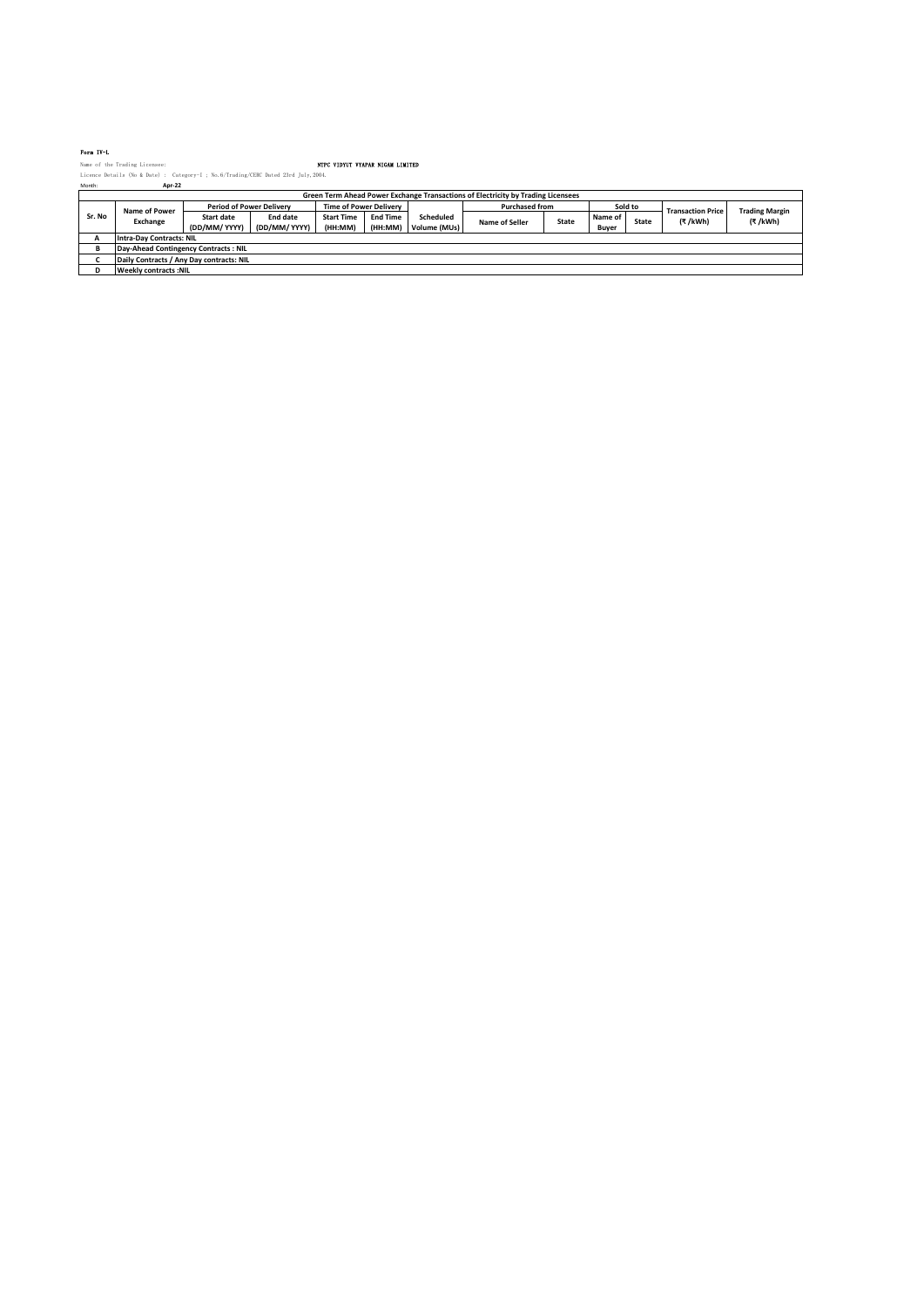### **Form M**

### NTPC VIDYUT VYAPAR NIGAM LIMITED **Energy Saving Certificates (ESCerts) Trading on Power Exchange by Trading Licensees**

**Licence Details (No & Date) : Category-I ; No.6/Trading/CERC Dated 23rd July,2004. Name of Trading Licencee:**

| Month:  | Apr-22                      |               |                                      |                                  |                         |                                        |                |
|---------|-----------------------------|---------------|--------------------------------------|----------------------------------|-------------------------|----------------------------------------|----------------|
| Sr. No. | Name of Client              | <b>Sector</b> | <b>Client Type</b><br>(Seller/Buver) | Name of Power<br><b>Exchange</b> | <b>Volume of ESCert</b> | <b>Price Discovered</b><br>(Rs/ESCert) | <b>Remarks</b> |
|         | <b>Total ESCERTS Traded</b> |               |                                      |                                  | <b>NIL</b>              |                                        |                |

Note:<br>(1) 1 ESCert = 1 MTOE (Metric Tonne of Oil Equivalent)<br>(2) Sectors shall be from the following: Thermal Power Plant; Cement; Chlor-Alkali; Petroleum Refinery; Fertilizers; Iron & Steel; Textile; Aluminium; Railways;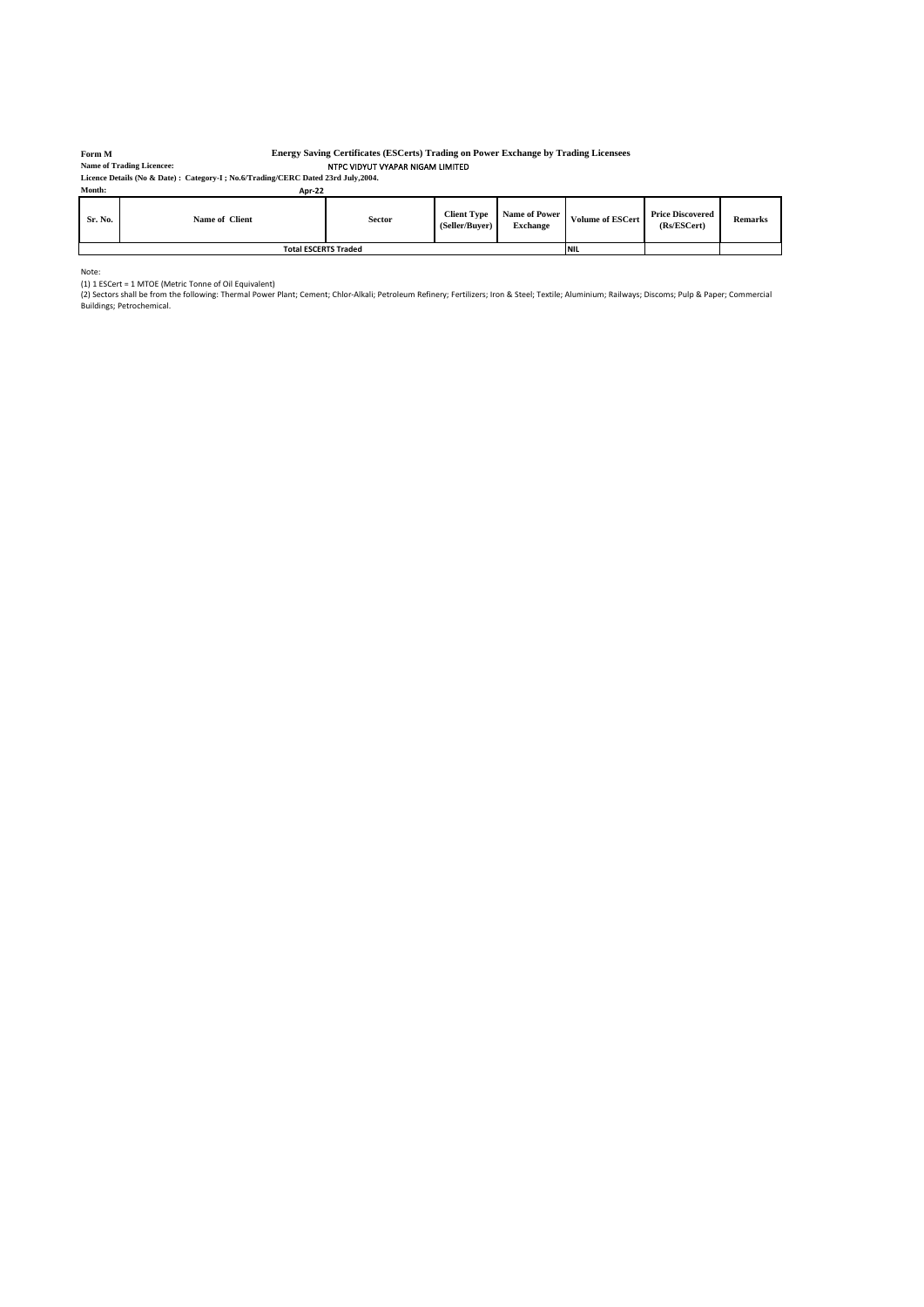**Form N** 

**Green Day Ahead Power Exchange Transactions of Electricity by Trading Licensees**

NTPC VIDYUT VYAPAR NIGAM LIMITED **Name of Trading Licencee:**

| Month:         | Apr-22                                  |                                                |                               |                                                     |                          |                                         |              |                                      |
|----------------|-----------------------------------------|------------------------------------------------|-------------------------------|-----------------------------------------------------|--------------------------|-----------------------------------------|--------------|--------------------------------------|
| Sr. No.        | <b>Date of Delivery</b><br>(DD-MM-YYYY) | <b>Scheduled Volume</b><br>under GDAM<br>(MUs) | Name of Seller/<br>Name of PX | <b>Purchased From</b><br><b>Type</b><br>(Solar/Non- | <b>State</b>             | Sold To<br>Name of Buyer/<br>Name of PX | <b>State</b> | <b>Margin</b><br>charged<br>(Rs/kWh) |
|                |                                         |                                                |                               | Solar)                                              |                          |                                         |              |                                      |
| 1              | 01-04-2022                              |                                                | 0.062875 SmSTPS-FS            | Solar                                               | Andhra Pradesh           | IEX                                     |              | 0.04000                              |
| $\overline{2}$ | 02-04-2022                              | 0.92615 PSPCL                                  |                               | Non-Solar                                           | Punjab                   | IEX                                     |              | 0.00076                              |
| 3              | 02-04-2022                              |                                                | 0.18885 RSTPS-FS              | Solar                                               | Andhra Pradesh           | IEX                                     |              | 0.04000                              |
| 4              | 02-04-2022                              | 0.060475                                       | SmSTPS-FS                     | Solar                                               | Andhra Pradesh           | IEX                                     |              | 0.04000                              |
| 5              | 03-04-2022                              | 0.962725                                       | <b>PSPCL</b>                  | Non-Solar                                           | Punjab                   | IEX                                     |              | 0.00076                              |
| 6              | 03-04-2022                              |                                                | 0.067625 SmSTPS-FS            | Solar                                               | Andhra Pradesh           | IEX                                     |              | 0.04000                              |
| 7              | 04-04-2022                              | 1.39722                                        | <b>PSPCL</b>                  | Non-Solar                                           | Punjab                   | IEX                                     |              | 0.00076                              |
| 8              | 04-04-2022                              |                                                | 0.0634 SmSTPS-FS              | Solar                                               | Andhra Pradesh           | IEX                                     |              | 0.04000                              |
| 9              | 05-04-2022                              | 0.536355                                       | <b>PSPCL</b>                  | Non-Solar                                           | Punjab                   | IEX                                     |              | 0.00076                              |
| 10             | 05-04-2022                              | 0.066525                                       | SmSTPS-FS                     | Solar                                               | Andhra Pradesh           | IEX                                     |              | 0.04000                              |
| 11             | 06-04-2022                              | 1.34148                                        | <b>PSPCL</b>                  | Non-Solar                                           | Punjab                   | IEX                                     |              | 0.00076                              |
| 12             | 06-04-2022                              | 0.06655                                        | SmSTPS-FS                     | Solar                                               | Andhra Pradesh           | <b>IEX</b>                              |              | 0.04000                              |
| 13             | 07-04-2022                              | 2.51204                                        | <b>PSPCL</b>                  | Non-Solar                                           | Punjab                   | IEX                                     |              | 0.00076                              |
| 14             | 07-04-2022                              |                                                | 0.0706 SmSTPS-FS              | Solar                                               | Andhra Pradesh           | <b>IEX</b>                              |              | 0.04000                              |
| 15             | 08-04-2022                              | 1.81274                                        | <b>PSPCL</b>                  | Non-Solar                                           | Punjab                   | IEX                                     |              | 0.00076                              |
| 16             | 08-04-2022                              | 0.071425                                       | SmSTPS-FS                     | Solar                                               | Andhra Pradesh           | IEX                                     |              | 0.04000                              |
| 17             | 09-04-2022                              | 1.64645                                        | <b>PSPCL</b>                  | Non-Solar                                           | Punjab                   | IEX                                     |              | 0.00076                              |
| 18             | 09-04-2022                              | 0.071375                                       | SmSTPS-FS                     | Solar                                               | Andhra Pradesh           | IEX                                     |              | 0.04000                              |
| 19             | 10-04-2022                              | 1.191155                                       | <b>PSPCL</b>                  | Non-Solar                                           | Puniab                   | IEX                                     |              | 0.00076                              |
| 20             | 10-04-2022                              |                                                | 0.073875 SmSTPS-FS            | Solar                                               | Andhra Pradesh           | IEX                                     |              | 0.04000                              |
| 21             | 11-04-2022                              | 1.9132875                                      | <b>PSPCL</b>                  | Non-Solar                                           | Punjab                   | IEX                                     |              | 0.00076                              |
| 22             | 11-04-2022                              |                                                | 0.072775 SmSTPS-FS            | Solar                                               | Andhra Pradesh           | IEX                                     |              | 0.04000                              |
| 23             | 12-04-2022                              | 1.85157                                        | <b>PSPCL</b>                  | Non-Solar                                           | Punjab                   | IEX                                     |              | 0.00076                              |
| 24             | 12-04-2022                              |                                                | 0.07005 SmSTPS-FS             | Solar                                               | Andhra Pradesh           | IEX                                     |              | 0.04000                              |
| 25             | 13-04-2022                              | 1.8608175                                      | <b>PSPCL</b>                  | Non-Solar                                           | Punjab                   | IEX                                     |              | 0.00076                              |
| 26             | 13-04-2022                              | 0.0737                                         | SmSTPS-FS                     | Solar                                               | Andhra Pradesh           | IEX                                     |              | 0.04000                              |
| 27             | 14-04-2022                              | 3.7054125                                      | <b>PSPCL</b>                  | Non-Solar                                           | Punjab                   | IEX                                     |              | 0.00076                              |
| 28             | 14-04-2022                              |                                                | 0.074325 RSTPS-FS             | Solar                                               | Andhra Pradesh           | IEX                                     |              | 0.04000                              |
| 29             | 14-04-2022                              |                                                | 0.07115 SmSTPS-FS             | Solar                                               | Andhra Pradesh           | IEX                                     |              | 0.04000                              |
| 30             | 15-04-2022                              | 3.858295 PSPCL                                 |                               | Non-Solar                                           | Punjab                   | IEX                                     |              | 0.00076                              |
| 31             | 15-04-2022                              |                                                | 0.1718 RSTPS-FS               | Solar                                               | Andhra Pradesh           | IEX                                     |              | 0.04000                              |
| 32             | 15-04-2022                              |                                                | 0.076225 SmSTPS-FS            | Solar                                               | Andhra Pradesh           | IEX                                     |              | 0.04000                              |
| 33             | 16-04-2022                              | 2.7241475 PSPCL                                |                               | Non-Solar                                           | Punjab                   | IEX                                     |              | 0.00076                              |
| 34             | 16-04-2022                              | 0.1674475 RSTPS-FS                             |                               | Solar                                               | Andhra Pradesh           | IEX                                     |              | 0.04000                              |
| 35             | 16-04-2022                              |                                                | 0.073775 SmSTPS-FS            | Solar                                               | Andhra Pradesh           | IEX                                     |              | 0.04000                              |
| 36             | 17-04-2022                              | 1.6952275                                      | <b>PSPCL</b>                  | Non-Solar                                           | Punjab                   | IEX                                     |              | 0.00076                              |
| 37             | 17-04-2022                              | 0.154925                                       | <b>RSTPS-FS</b>               | Solar                                               | Andhra Pradesh           | IEX                                     |              | 0.04000                              |
| 38             | 17-04-2022                              | 0.069975                                       | SmSTPS-FS                     | Solar                                               | Andhra Pradesh           | <b>IEX</b>                              |              | 0.04000                              |
| 39             | 18-04-2022                              | 1.67345 PSPCL                                  |                               | Non-Solar                                           | Punjab                   | <b>IEX</b>                              |              | 0.00076                              |
| 40             | 18-04-2022                              | 0.13685                                        | <b>RSTPS-FS</b>               | Solar                                               | Andhra Pradesh           | IEX                                     |              | 0.04000                              |
| 41             | 18-04-2022                              |                                                | 0.065775 SmSTPS-FS            | Solar                                               | Andhra Pradesh           | IEX                                     |              | 0.04000                              |
| 42             | 19-04-2022                              | 1.7941675                                      | <b>PSPCL</b>                  | Non-Solar                                           | Puniab                   | IEX                                     |              | 0.00076                              |
| 43             | 19-04-2022                              |                                                | 0.162525 RSTPS-FS             | Solar                                               | Andhra Pradesh           | IEX                                     |              | 0.04000                              |
| 44             | 19-04-2022                              |                                                | 0.0473 SmSTPS-FS              | Solar                                               | Andhra Pradesh           | IEX                                     |              | 0.04000                              |
| 45             | 20-04-2022                              | 1.754155 PSPCL                                 |                               |                                                     |                          | IEX                                     |              | 0.00076                              |
| 46             | 20-04-2022                              |                                                | 0.174025 RSTPS-FS             | Non-Solar<br>Solar                                  | Punjab                   | IEX                                     |              | 0.04000                              |
| 47             | 20-04-2022                              |                                                | 0.07145 SmSTPS-FS             | Solar                                               | Andhra Pradesh           | IEX                                     |              | 0.04000                              |
| 48             |                                         | 4.6870425 PSPCL                                |                               |                                                     | Andhra Pradesh<br>Punjab |                                         |              |                                      |
|                | 21-04-2022<br>21-04-2022                |                                                | 0.166575 RSTPS-FS             | Non-Solar                                           |                          | IEX                                     |              | 0.00076<br>0.04000                   |
| 49             | 21-04-2022                              |                                                |                               | Solar                                               | Andhra Pradesh           | IEX                                     |              | 0.04000                              |
| 50             |                                         |                                                | 0.071075 SmSTPS-FS            | Solar                                               | Andhra Pradesh           | IEX                                     |              |                                      |
| 51             | 22-04-2022                              | 3.5877075 PSPCL                                |                               | Non-Solar                                           | Punjab                   | IEX                                     |              | 0.00076                              |
| 52             | 22-04-2022                              |                                                | 0.164025 RSTPS-FS             | Solar                                               | Andhra Pradesh           | IEX                                     |              | 0.04000                              |
| 53             | 22-04-2022                              |                                                | 0.0685 SmSTPS-FS              | Solar                                               | Andhra Pradesh           | IEX                                     |              | 0.04000                              |
| 54             | 23-04-2022                              | 4.3922825 PSPCL                                |                               | Non-Solar                                           | Punjab                   | IEX                                     |              | 0.00076                              |
| 55             | 23-04-2022                              |                                                | 0.16595 RSTPS-FS              | Solar                                               | Andhra Pradesh           | IEX                                     |              | 0.04000                              |
| 56             | 23-04-2022                              |                                                | 0.068325 SmSTPS-FS            | Solar                                               | Andhra Pradesh           | IEX                                     |              | 0.04000                              |
| 57             | 24-04-2022                              | 0.7641575 PSPCL                                |                               | Non-Solar                                           | Punjab                   | IEX                                     |              | 0.00076                              |
| 58             | 24-04-2022                              |                                                | 0.1523 RSTPS-FS               | Solar                                               | Andhra Pradesh           | IEX                                     |              | 0.04000                              |
| 59             | 24-04-2022                              |                                                | 0.0712 SmSTPS-FS              | Solar                                               | Andhra Pradesh           | IEX                                     |              | 0.04000                              |
| 60             | 25-04-2022                              | 1.22797 PSPCL                                  |                               | Non-Solar                                           | Punjab                   | IEX                                     |              | 0.00076                              |
| 61             | 25-04-2022                              |                                                | 0.156175 RSTPS-FS             | Solar                                               | Andhra Pradesh           | IEX                                     |              | 0.04000                              |
| 62             | 25-04-2022                              |                                                | 0.074075 SmSTPS-FS            | Solar                                               | Andhra Pradesh           | IEX                                     |              | 0.04000                              |
| 63             | 26-04-2022                              | 0.1212725                                      | <b>CENTRAL RAILWAY</b>        | Non-Solar                                           | Maharashtra              | IEX                                     |              | 0.00590                              |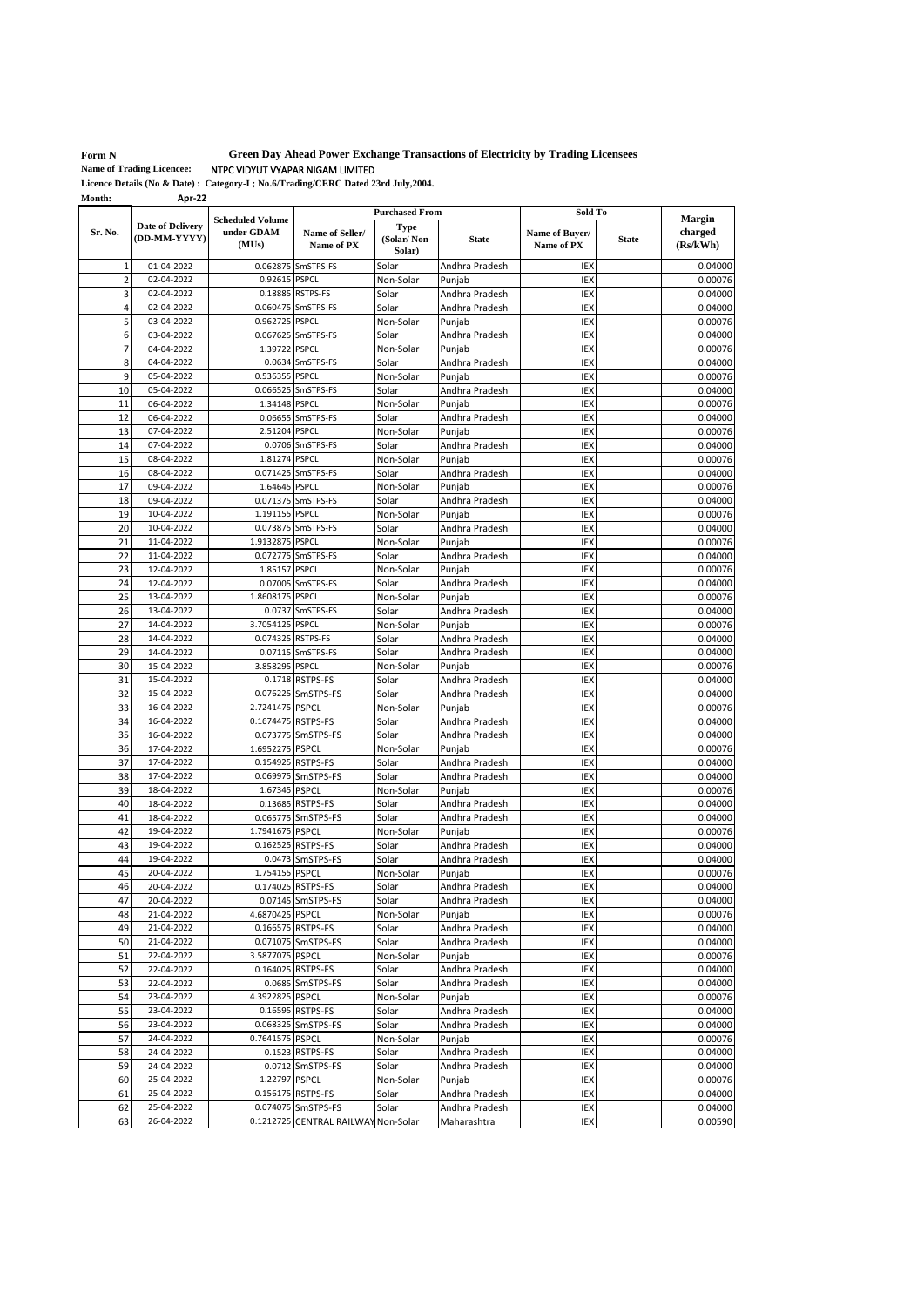| 64 | 26-04-2022   | 2.3424525 PSPCL |                                     | Non-Solar | Punjab         | <b>IEX</b> | 0.00076 |
|----|--------------|-----------------|-------------------------------------|-----------|----------------|------------|---------|
| 65 | 26-04-2022   |                 | 0.15395 RSTPS-FS                    | Solar     | Andhra Pradesh | IEX        | 0.04000 |
| 66 | 26-04-2022   |                 | 0.06815 SmSTPS-FS                   | Solar     | Andhra Pradesh | IEX        | 0.04000 |
| 67 | 27-04-2022   |                 | 0.1278725 CENTRAL RAILWAY Non-Solar |           | Maharashtra    | IEX        | 0.00590 |
| 68 | 27-04-2022   | 3.7997575 PSPCL |                                     | Non-Solar | Punjab         | IEX        | 0.00076 |
| 69 | 27-04-2022   |                 | 0.1645 RSTPS-FS                     | Solar     | Andhra Pradesh | <b>IEX</b> | 0.04000 |
| 70 | 27-04-2022   |                 | 0.067725 SmSTPS-FS                  | Solar     | Andhra Pradesh | <b>IEX</b> | 0.04000 |
| 71 | 28-04-2022   |                 | 0.0557275 CENTRAL RAILWAY Non-Solar |           | Maharashtra    | IEX        | 0.00590 |
| 72 | 28-04-2022   | 1.9415975 PSPCL |                                     | Non-Solar | Punjab         | IEX        | 0.00076 |
| 73 | 28-04-2022   |                 | 0.154775 RSTPS-FS                   | Solar     | Andhra Pradesh | <b>IEX</b> | 0.04000 |
| 74 | 28-04-2022   |                 | 0.073425 SmSTPS-FS                  | Solar     | Andhra Pradesh | <b>IEX</b> | 0.04000 |
| 75 | 29-04-2022   |                 | 0.1524475 CENTRAL RAILWAY Non-Solar |           | Maharashtra    | IEX        | 0.00590 |
| 76 | 29-04-2022   | 1.8541625 PSPCL |                                     | Non-Solar | Punjab         | IEX        | 0.00076 |
| 77 | 29-04-2022   |                 | 0.157175 RSTPS-FS                   | Solar     | Andhra Pradesh | <b>IEX</b> | 0.04000 |
| 78 | 29-04-2022   |                 | 0.072775 SmSTPS-FS                  | Solar     | Andhra Pradesh | <b>IEX</b> | 0.04000 |
| 79 | 30-04-2022   |                 | 0.063485 CENTRAL RAILWAY Non-Solar  |           | Maharashtra    | IEX        | 0.00590 |
| 80 | 30-04-2022   | 1.80825 PSPCL   |                                     | Non-Solar | Punjab         | <b>IEX</b> | 0.00076 |
| 81 | 30-04-2022   |                 | 0.157125 RSTPS-FS                   | Solar     | Andhra Pradesh | <b>IEX</b> | 0.04000 |
| 82 | 30-04-2022   |                 | 0.072775 SmSTPS-FS                  | Solar     | Andhra Pradesh | <b>IEX</b> | 0.04000 |
|    |              |                 |                                     |           |                |            |         |
|    | <b>Total</b> | 66.9812525      |                                     |           |                |            |         |
|    |              |                 |                                     |           |                |            |         |